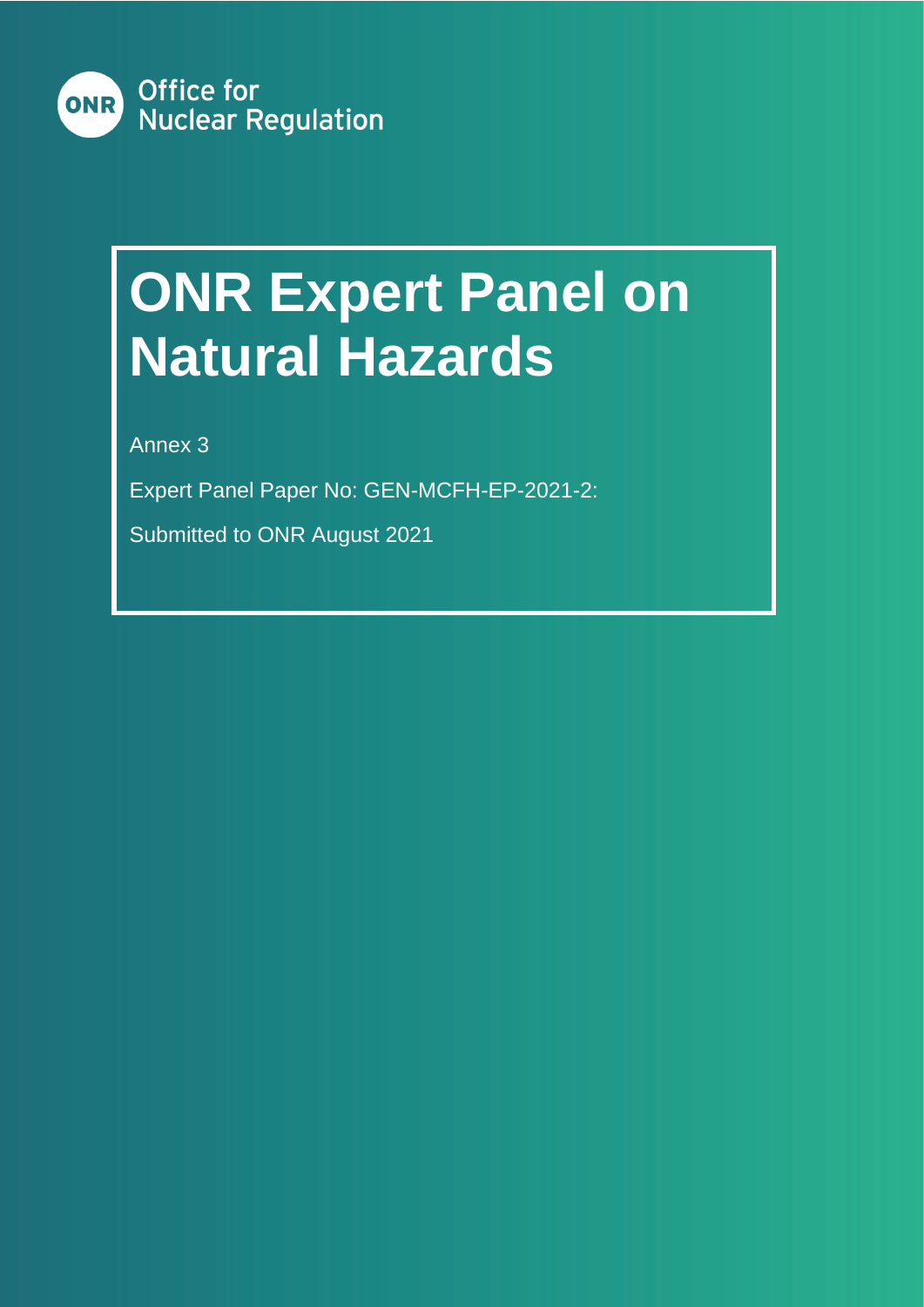August 2021

## ONR Expert Panel on Natural Hazards

NS-TAST-GD-013 Annex 3 Reference Paper:

Analysis of Meteorological Hazards for Nuclear Sites

Expert Panel Paper No: GEN-MCFH-EP-2021-2

Sub-Panel on Meteorological & Coastal Flood Hazards

Cm9 Ref. 2021/62118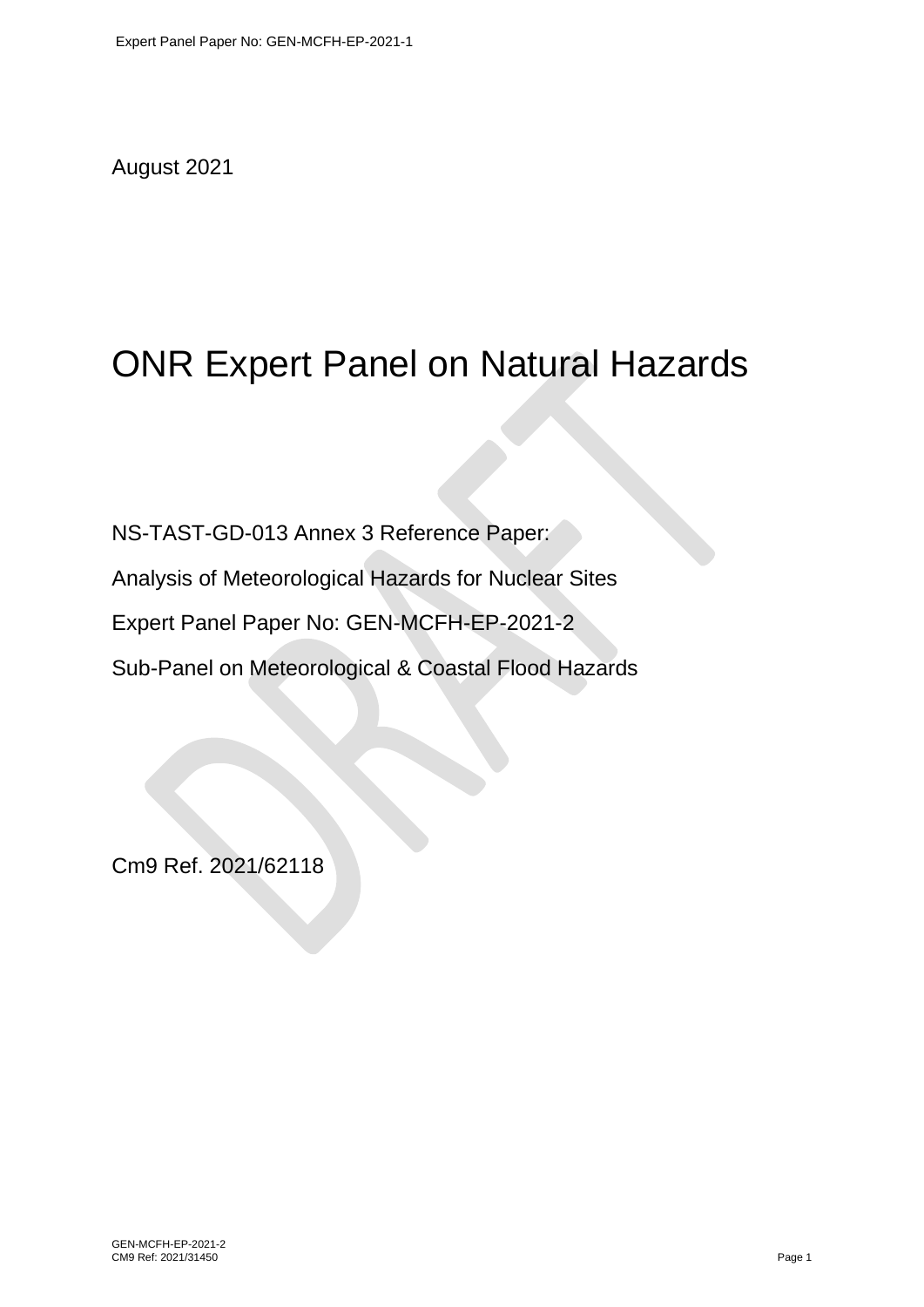### **TABLE OF CONTENTS**

| 1              |                                                                                                                                                                 |  |  |  |
|----------------|-----------------------------------------------------------------------------------------------------------------------------------------------------------------|--|--|--|
| 2              | OVERVIEW OF COASTAL FLOODING, INCLUDING EROSION AND TSUNAMI IN THE                                                                                              |  |  |  |
|                |                                                                                                                                                                 |  |  |  |
| 3              | 2.1<br>2.2<br>2.3<br>2.4<br>2.5<br>2.6<br>2.7<br>2.8<br>IMPACT ON COASTAL INFRASTRUCTURE OF CLIMATE CHANGE  12                                                  |  |  |  |
| 4              | 3.1<br>3.2<br>3.3<br>UK PROJECTION OF SEA LEVEL AND SEA LEVEL EXTREMES IN RESPONSE TO                                                                           |  |  |  |
|                |                                                                                                                                                                 |  |  |  |
| 5              | 4.1<br>DATA SOURCES FOR COASTAL FLOODING HAZARD ANALYSIS 17                                                                                                     |  |  |  |
| 6              | 5.1<br>5.2<br>Use of historical and geological (Palaeoceanographic) data  18<br>5.3<br>5.4<br>USE OF STATISTICAL METHODS IN ANALYSIS OF COASTAL FLOODING HAZARD |  |  |  |
|                | 20                                                                                                                                                              |  |  |  |
| $\overline{7}$ | ANALYSIS OF COASTAL FLOODING HAZARD - STILL WATER LEVEL  23                                                                                                     |  |  |  |
| 8              | ANALYSIS METHODS FOR SHORELINE EVOLUTION, NEARSHORE WAVE                                                                                                        |  |  |  |
|                | TRANSFORMATION AND INTERACTION (FOR THE DESIGN OF FLOOD DEFENCES                                                                                                |  |  |  |
|                |                                                                                                                                                                 |  |  |  |
| 9              |                                                                                                                                                                 |  |  |  |
|                |                                                                                                                                                                 |  |  |  |
|                |                                                                                                                                                                 |  |  |  |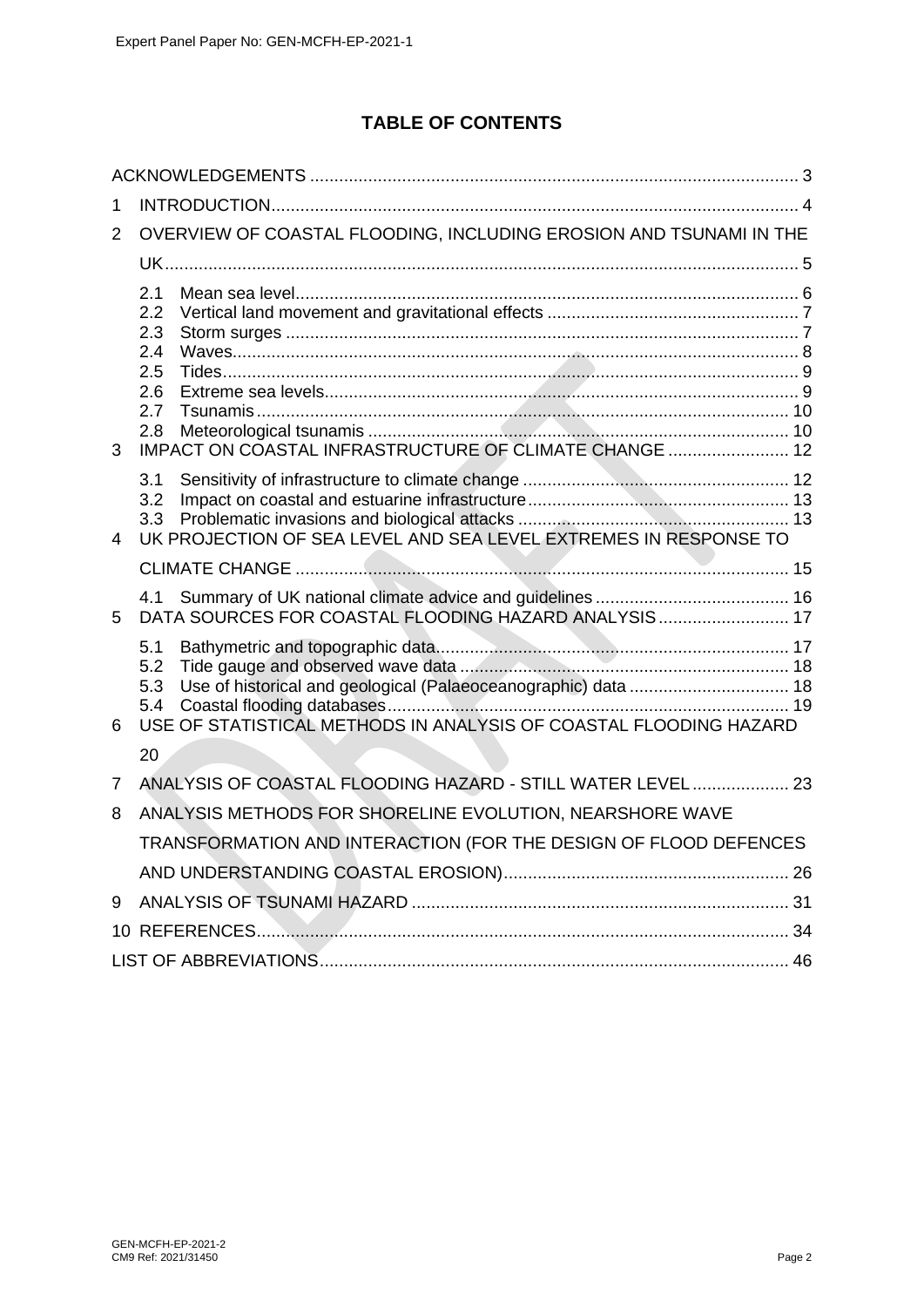#### <span id="page-3-0"></span>**ACKNOWLEDGEMENTS**

This document was drafted by members of the ONR Expert Panel on Natural Hazards - Sub-Panel on Meteorological and Coastal Flood Hazards (Kevin Horsburgh of the National Oceanography Centre with significant contributions from Stephan Harrison and David Smith of Climate Change Risk Management and Paul Sayers of Sayers and Partners LLP provided additional engineering input). Ben Gouldby of HR Wallingford also provided significant contributions on aspects related to overtopping and methods for deriving extreme sea conditions. Significant assistance was also provided by the Environment Agency in the production of this document. The document was also reviewed and additional input provided by several staff members of the Office for Nuclear Regulation, by Alice B Walker, who serves as Technical Secretary to the ONR Expert Panel, and the Defence Nuclear Safety Regulator. The document was reviewed at an earlier stage in its production, by Hamish Hall and Mike Walkden, both of WSP.

Comments were also received from various external stakeholders through an organised stakeholder event in 2017. All these comments are gratefully acknowledged.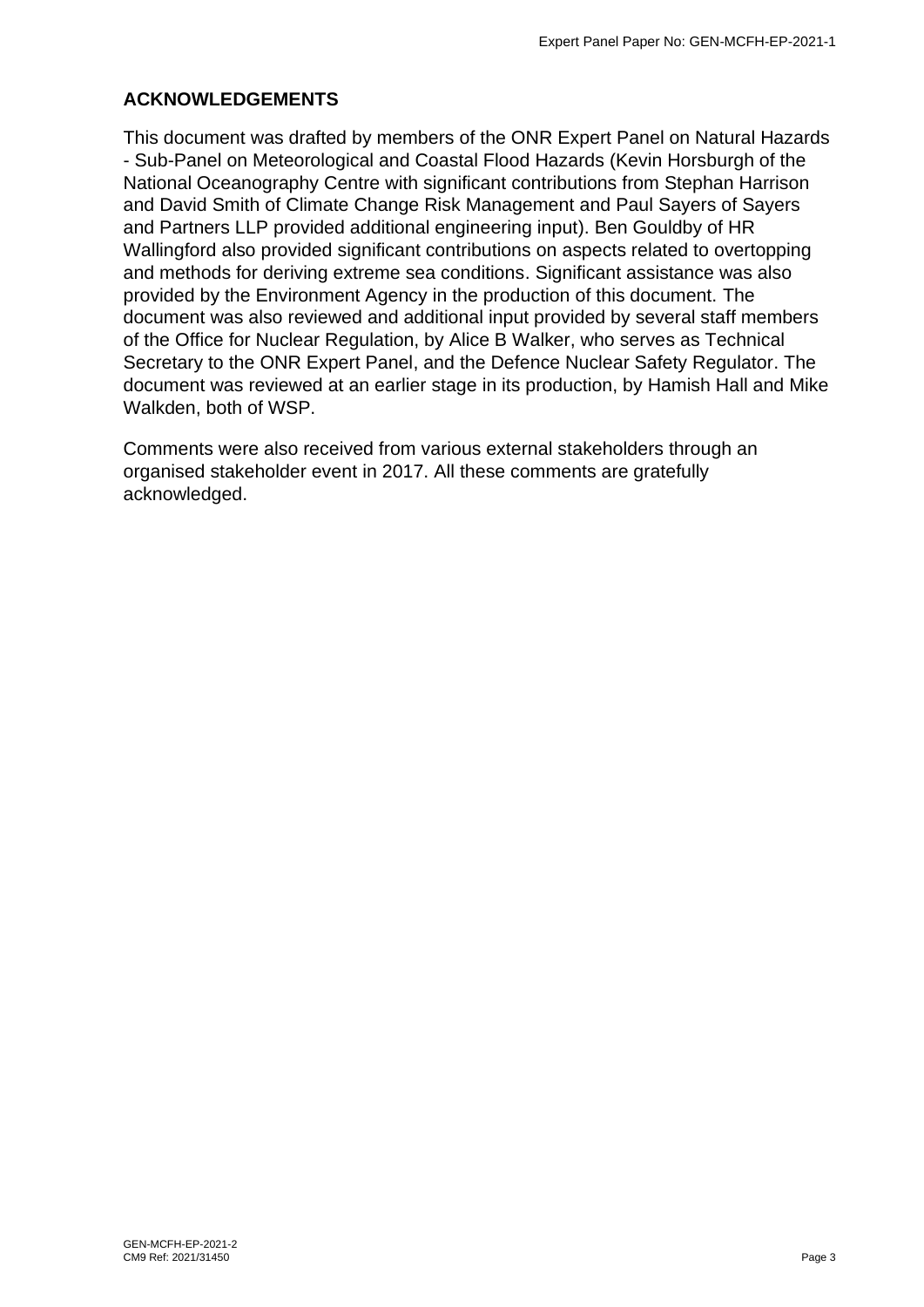#### <span id="page-4-0"></span>**1 INTRODUCTION**

- 1. A key element of developing a safety case for nuclear plant at a nuclear licensed site is the demonstration that the plant is adequately protected against external hazards, including those related to meteorological and geological processes. An indispensable component of this process is the characterisation and quantification of the external hazards that can credibly challenge nuclear safety at the site. Guidance for inspectors on the assessment of site-specific studies to quantify the threat from external hazards at nuclear sites is provided in *Nuclear Safety Technical Assessment Guide NS-TAST-GD-013* (ONR, 2020), generally referred to as TAG 13.
- 2. Annex 3 of TAG 13 (ONR, 2018a) is focused specifically on the hazards of coastal flooding, coastal erosion and tsunami and their analysis for nuclear sites in the UK. The purpose of this document is to provide additional detail on the analysis of coastal flooding and erosion hazards. The present document is intended to provide guidance to inspectors as well as experts or consultants called upon to assist inspectors with assessments of tsunami and coastal flooding hazard studies for nuclear sites in the UK. It also builds upon the overview of climate change provided in Annex 2 (ONR, 2018b) specific for coastal flooding hazards along with the methods by which this is incorporated into the hazard analysis process.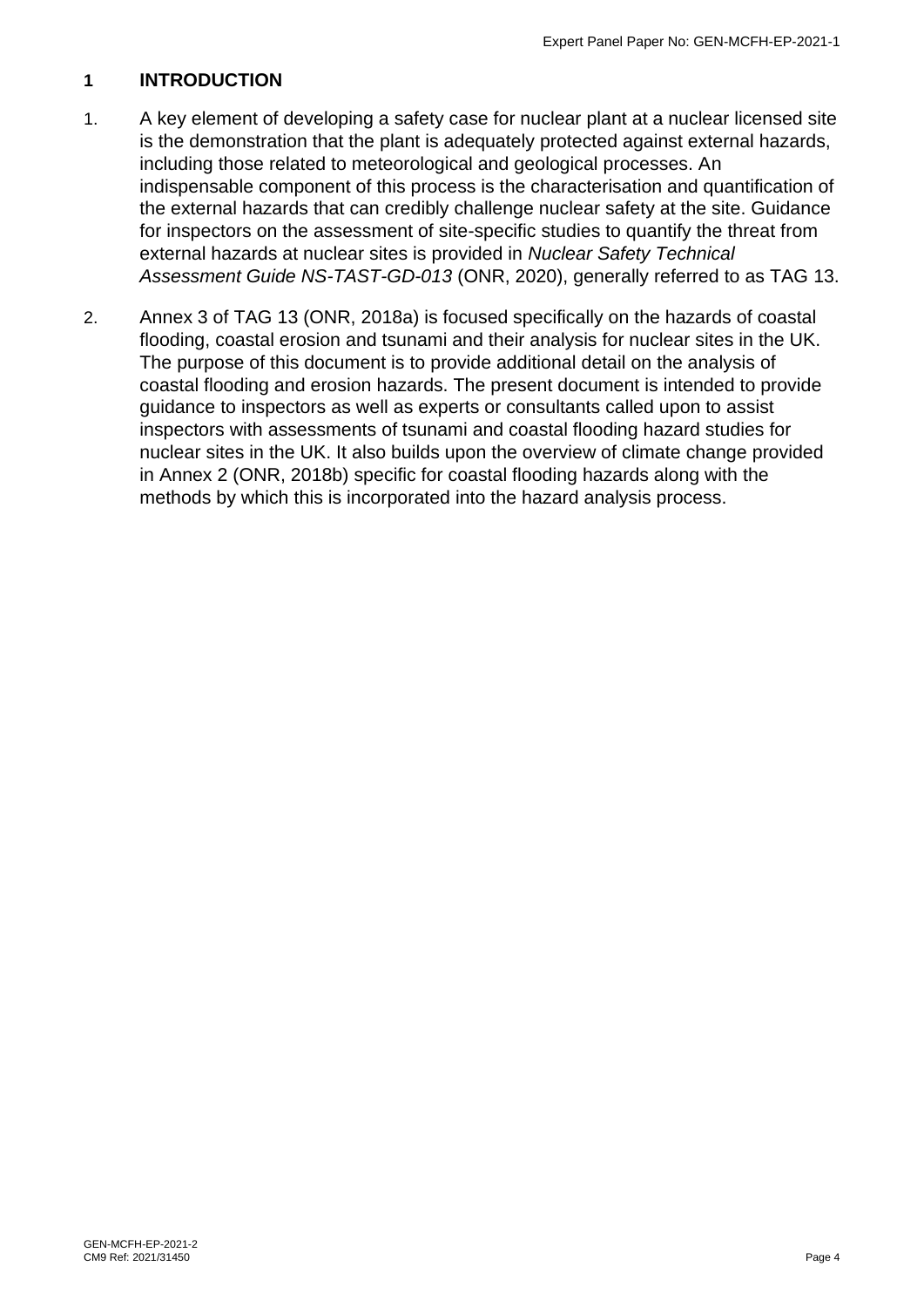#### <span id="page-5-0"></span>**2 OVERVIEW OF COASTAL FLOODING, INCLUDING EROSION AND TSUNAMI IN THE UK**

- 3. Coastal flooding is one of the most significant risks that the UK infrastructure faces, with wide-ranging social, economic and environmental impacts. It is also one of the risks most impacted by the consequences of climate change. Nationally, it is estimated that £150 billion of assets and 4 million people are currently at risk from coastal flooding in the UK (Environment Agency, 2009). Coastal flooding is identified as one of the key risks that have the potential to cause significant disruption in the UK, in the National Risk Register of Civil Emergencies (Cabinet Office, 2017). It is a growing threat due to long-term mean sea-level rise and possible future changes in storminess (Church et al., 2013) as well as continued population growth and development in flood-exposed areas (Hallegatte et al., 2013). Irrespective of any future change in storm climate (which would affect storm surges and waves), mean sea-level rise will result in more instances of extreme sea-level thresholds being reached.
- 4. Coastal flooding occurs when some combination of high tide, storm surge and wave conditions is sufficiently severe to overtop or breach coastal defences and cause inundation of low-lying areas (Figure 1). Extreme high waters around the UK are normally caused by a combination of exceptionally high tides and severe weather events. Extra-tropical cyclones (the prevailing weather systems for the UK) produce storm surges that can increase tidal levels by 3-4 m in exceptional cases. The still water level (defined as the sea level before short period waves are taken into account) can be further elevated at the coast by wave setup caused by wave breaking. Storms then also produce large wind and swell waves, which can overtop coastal defences/beaches and cause flooding and erosion.
- 5. The combination of high-water levels and severe weather can also result in changes to beaches and nearshore bed features; which in turn can expose man-made or natural defences to greater threat. These increased pressures, such as deeper water at the toe of the defence or localised failure of defences can then increase the potential for coastal flooding.



#### **Figure 1**

Definition of coastal terms, mainly from Shore Protection Manual (Coastal Engineering Research Center, 1984).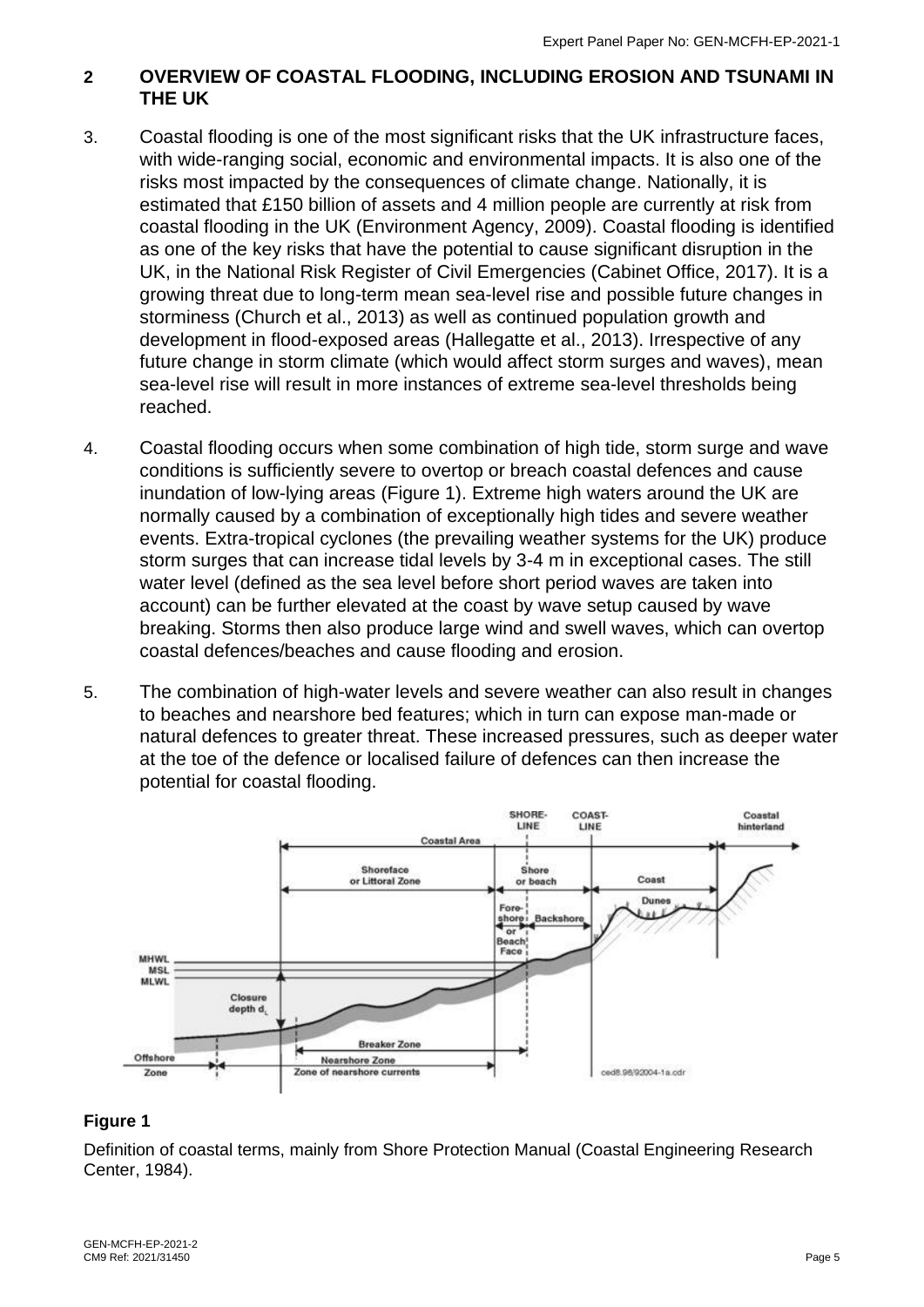- 6. A further factor that drives coastal flood risk is socio-economic change (Thorne et al., 2007). Changes in land use and increasing asset values in floodplain areas have led to enhanced exposure to flooding (Horsburgh et al., 2010). This has, and is likely to lead to the provision of more forms of coastal protection that can cause changes in coastal morphology. Changes in coastal morphology can also influence flood pathways and thus flood risk (Thorne et al., 2007; Nicholls et al., 2015). As erosion is expected to dominate coastal morphological change in the future because of mean sea-level rise, this will add to the overall flood risk.
- 7. All components of sea level display considerable natural variability, which influences the frequency of flooding on inter-annual and multi-decadal time scales. Natural variability in the wave, storm surge and mean sea level components ranges from variability associated with stochastic (random) processes, to those displaying seasonal and longer period changes associated with regional climate (eg the quasidecadal cycle known as the North Atlantic Oscillation; NAO). The UK recently experienced an unusual sequence of extreme storms over the winter of 2013-2014, resulting in some of the most significant coastal flooding since the North Sea storm surge of 1953 (Matthews et al., 2014; Haigh et al., 2016). Although no individual storm was exceptional, the persistence of storminess was very unusual (although not unprecedented). On 5th December 2013, extreme sea levels in the North Sea exceeded those of the 1953 floods at several sites (Wadey et al., 2015) resulting in damage to property and infrastructure. The subsequent storms in January and February 2014 caused widespread damage to defences, property and infrastructure on the south-western coastlines of England and Wales (most notably the collapse of the main railway line at Dawlish in Devon; Dawson et al., 2016).
- 8. This report also considers the risk to the UK posed by tsunami, based on reports that were published by the Department for Environment, Food and Rural Affairs (Defra) (Defra, 2005; 2006), and the literature therein, following the Indian Ocean tsunami of 26th December 2004.

#### <span id="page-6-0"></span>**2.1 Mean sea level**

- 9. Sea level change at any particular location depends on many regional and local physical processes as well as global climate drivers, so regional sea level change will differ from the global average. The fifth assessment report (AR5) of the Intergovernmental Panel on Climate Change (IPCC, 2013) concluded that it is very likely that the average rate of global averaged sea-level rise was 1.7 mm per year between 1901 and 2010. For the more recent 1993 to 2010 period, the average rate of change was 3.2 mm per year, with a consistency between tide-gauge and satellite altimeter data. There is high confidence that the rate of observed sea-level rise increased from the 19th to the 20th century (Bindoff et al., 2007; Woodworth et al., 2011) and there is evidence of a slow long-term acceleration in the rate of sea-level rise throughout the 20th century (Church and White, 2011). Whether the faster rate of increase in sea level during the period from the mid-1990s reflects an increase in the longer-term trend or decadal variability is still not clear.
- 10. Although there is a great deal of local variability in the measured values, mean sea levels around the UK (from tide gauge records) mostly exhibit 20th century rises that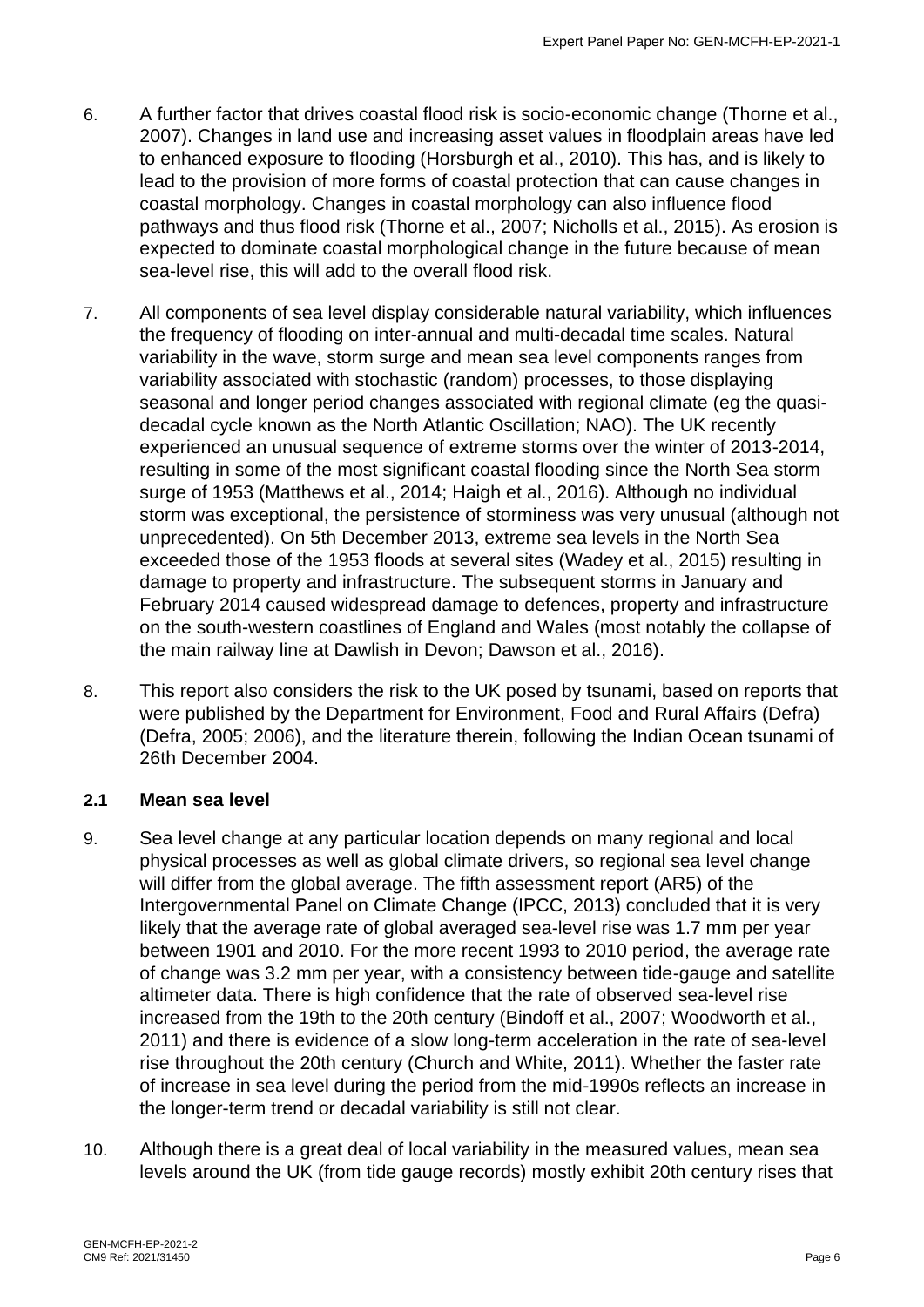are consistent with the global mean value, although the central estimate around the UK is slightly lower than that of the global value (Woodworth et al., 2009). Other regional studies based on analysis of tide gauge data (Haigh et al., 2009; Wahl et al., 2013) find similar values of around  $1.4 \pm 0.2$  mm per year for sea-level rise around the UK.

#### <span id="page-7-0"></span>**2.2 Vertical land movement and gravitational effects**

- 11. For planning and engineering purposes, it is sea level with respect to the local land level that is of primary interest and the solid Earth itself is also moving as it recovers from ice loading during the most recent ice age. A key process that affects vertical land motion is the viscoelastic response of the solid Earth to deglaciation, termed glacial isostatic adjustment (GIA). The most recent analysis of GIA effects for the British Isles is provided by Shennan et al. (2018). An accurate understanding of regional sea level change is a particular area, which involves combining the global models of eustatic sea level change ( ie sea-level rise due to volume changes as well as geological changes to ocean basins) with local models of GIA, modified by localised effects at the coast (eg Smith et al., 2012).
- 12. A further complication is that sea level change is affected by large scale gravitational adjustment in response to polar ice melt. Mitrovica et al. (2001; 2009) showed how rapid melting of major ice sources gives rise to spatial changes in the Earth's gravity field (as well as to the volume of water in the oceans); their model predicts a fall in relative sea level close to the source of melting as the gravitational interaction between ice and ocean is reduced whereas there is a correspondingly larger rise in sea level further from the melt source.

#### <span id="page-7-1"></span>**2.3 Storm surges**

- 13. Storm surges are the large-scale increase in sea level due to a storm. They can increase sea levels by 3-4 m in European coastal seas and they last from hours to days and span hundreds of square kilometres. They are caused by wind stress at the sea surface and the horizontal gradient of atmospheric pressure (Pugh and Woodworth, 2014), although the magnitude of any particular storm surge is influenced by many factors including the intensity and track of the weather system, bathymetry, and coastal topography. The same physics controls storm surges caused by mid-latitude weather systems (extra-tropical cyclones) and tropical cyclones (hurricanes). In regions of high tidal range, storm surges represent the greatest threat when they coincide with tidal high water: most operational forecasting centres now systematically refer to the combination of a storm surge and tidal high water as the storm tide.
- 14. In a strongly tidal nation like the UK, it is important to understand the interaction between storm surges and tides. Such interactions have been extensively studied (eg Rossiter, 1961; Prandle and Wolf, 1978). The dominant mechanism for tidesurge interaction is that increased water levels due to meteorological forcing induce a phase shift in the tidal signal (Horsburgh and Wilson, 2007); many properties of a non-tidal residual time series ( ie the time series of sea-level observations minus tidal predictions) are simply an artefact of small changes to the timing of predicted high water. The most useful measure of storm surges is the skew surge, which is the difference between the maximum observed sea level and the maximum predicted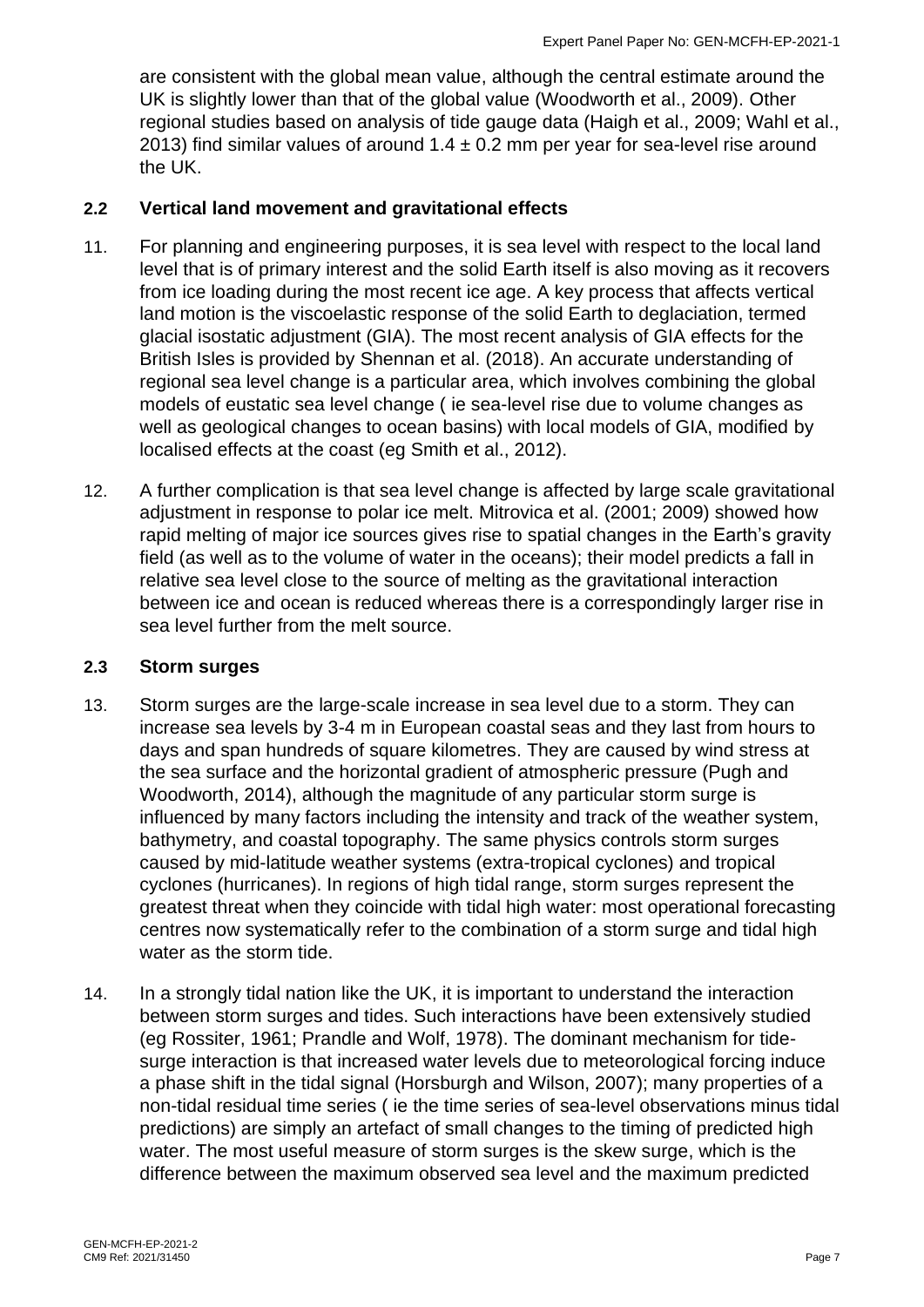tidal level, regardless of their timing during the tidal cycle (de Vries et al.,1995). Hence each tidal cycle has one predicted high-water value and one associated skew surge value. The advantage of using the skew surge is that it is a simple and unambiguous measure of the storm surge.

15. Williams et al. (2016) showed that the magnitude of high water exerts no influence on the size of the most extreme skew surges, confirming previous observations (Environment Agency, 2011; Batstone et al., 2013). This provides a statistically robust proof that any storm surge can occur on any tide and this is essential for understanding worst-case scenarios. The lack of any observed storm surge dependency on water depth emphasises the dominant natural variability of weather systems. There are however seasonal relationships between skew surges and tidal high waters, and the inclusion of these in future statistical methods will improve the estimates of extreme sea levels (see Section 6).

#### <span id="page-8-0"></span>**2.4 Waves**

- 16. Waves are smaller scale disturbances on the sea surface caused by the wind. Whilst waves do not affect the average height of the sea surface, they cause overtopping (intermittent pulses of water or spray over the top of a coastal defence); waves also possess considerable energy and can change nearshore bed and beach morphology. This energy, either in isolation or in combination with an altered nearshore, can weaken coastal defences leading to an eventual breach. The largest waves in UK waters are found on the Atlantic boundaries of the coastline where waves can propagate over large fetches from the ocean, especially in autumn and winter when strong winds are more intense and persistent. Instrumental wave records are available from the 20th century onwards and inter-annual variability in the wave climate is known to be strongest in the winter and can be related to atmospheric modes of variability, most notably the NAO. Swell waves are relatively long waves (periods typically 10-12 seconds) that travel long distances and are often observed a long distance from their region of generation. Swell waves and locallyformed wind waves can have different directions of propagation, and swell waves carry more energy than shorter wind waves of equivalent wave height.
- 17. Wave setup is a temporary increase in mean sea level due to the presence of breaking waves. As waves break, the wave energy flux decreases (due to energy dissipation) and the mean surface adjusts to balance the decreased wave radiation stress. Large waves during storm events can add up to 30 cm to mean sea level through wave setup. Wave setup and storm surges cannot be separated from a tide gauge record – they both add to the predicted tidal level.
- 18. All wind and wave time series show a great deal of variability including inter-annual and inter-decadal fluctuations. Increases in average wave heights occurred between 1960 and 1990, but these are now seen as just one feature within a longer history of variability (Woolf and Wolf, 2013). For example, Alexander et al. (2005) showed that wave heights increased significantly between 1950 and 1990, yet during this same period trends in wind speed around the UK were significantly weaker than for wave heights, and, therefore, the increase in wave heights is attributed to Atlantic waves propagating as swell. There is no clear pattern in results since 1990.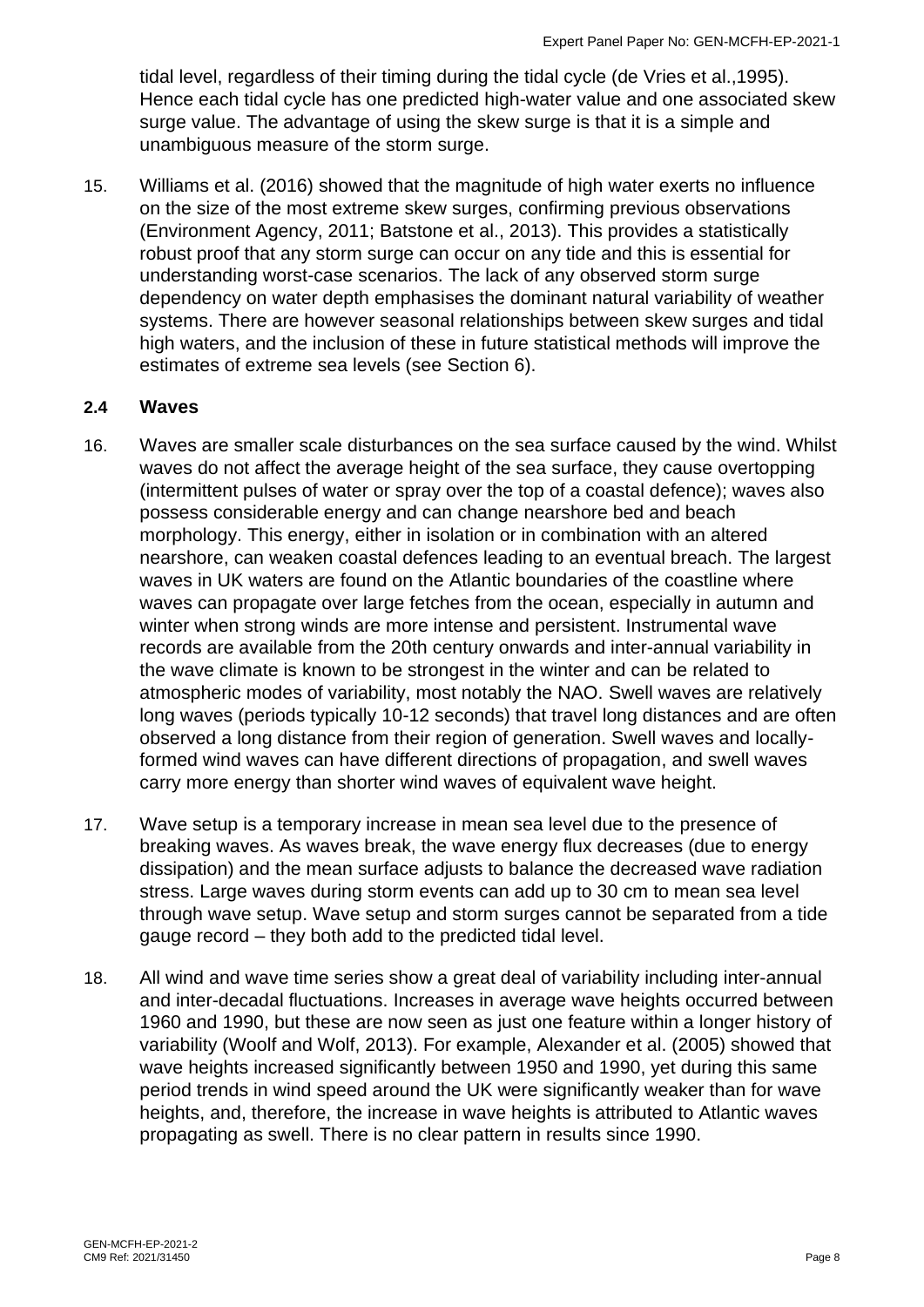19. Many of the changes over the last 50 years can be understood in terms of the behaviour of the NAO (Woolf and Wolf, 2013). The trend towards stormier conditions in the NAO from the 1960s to early 1990s is unique in the record of this climate index but there is no clear connection to other aspects of climate such as global warming (Osborn, 2004). There is currently no consensus and large uncertainty surrounding the influence of climate change on extratropical storm track positions and intensities (eg Shaw et al., 2016). This is because different elements of climate forcing can have opposing effects on the locations of strong atmospheric temperature gradients.

#### <span id="page-9-0"></span>**2.5 Tides**

20. Tides are periodic variations in the surface water level that result from the mutual gravitational attraction of the Earth, Moon and Sun. Most places around the UK experience two high tides and two low tides each day. Several recent studies have detected measurable changes in tidal range during the 20th century and early part of the 21st century at a number of locations (see Mawdsley et al., 2015 for a review). In addition, there have been several studies that predict changes in tidal range around the UK resulting from future changes in mean sea level (Pickering et al., 2012; Ward et al., 2012; Pelling et al., 2013). Whilst further research is needed to explain the observed global changes in tides, the likely mechanisms for change are adjustments to the resonant systems of shallow seas, combined with changes in energy dissipation due to increased average water depths. Typically, all these modelling studies suggest that changes in tidal range will be in the order of plus or minus 10% of the changes in mean sea level. Although small in comparison to the mean sea level changes, altered tidal ranges could enhance coastal flooding at some locations. Changes in tides, therefore, need to be considered in future assessments of extreme sea level change and coastal flooding.

#### <span id="page-9-1"></span>**2.6 Extreme sea levels**

21. IPCC (2013) states that, at most locations, mean sea level is the dominant driver of observed changes to sea level extremes, although large-scale modes of variability such as the NAO may also be important. There is evidence of increases in extreme water levels over the past 100-200 years around many parts of the global coastline, including around the UK (eg Menendez and Woodworth, 2010). While changes in storminess could contribute to changes in sea level extremes, there is little or no evidence for either systematic long-term changes in storminess or any detectable change in storm surges (IPCC, 2012). Future changes to storminess for the UK and Europe cannot be ruled out and some model studies do give projections of changed storm activity over Europe, either due to global temperature changes or changes to Atlantic oceanic processes (eg Oltmanns et al., 2020). A recent report (Met Office and CEH, 2014) suggests that, while strong extra-tropical cyclones affecting the UK in the winter have not increased since the late nineteenth century, the mean intensity has. However, a systematic review of storminess over the North Atlantic and northwest Europe (Feser et al., 2015) concluded that trends in storm activity depend strongly on the period analysed; studies based on measurements or reanalyses generally do not show any changes in storminess. Allen et al. (2008) show that changes in UK storm frequency over the second half of the 20th century were dominated by the natural variability of our weather systems. The scientific consensus is that any changes in extreme sea levels at most locations worldwide have been driven by the observed rise in mean sea level (eg Woodworth and Blackman, 2004;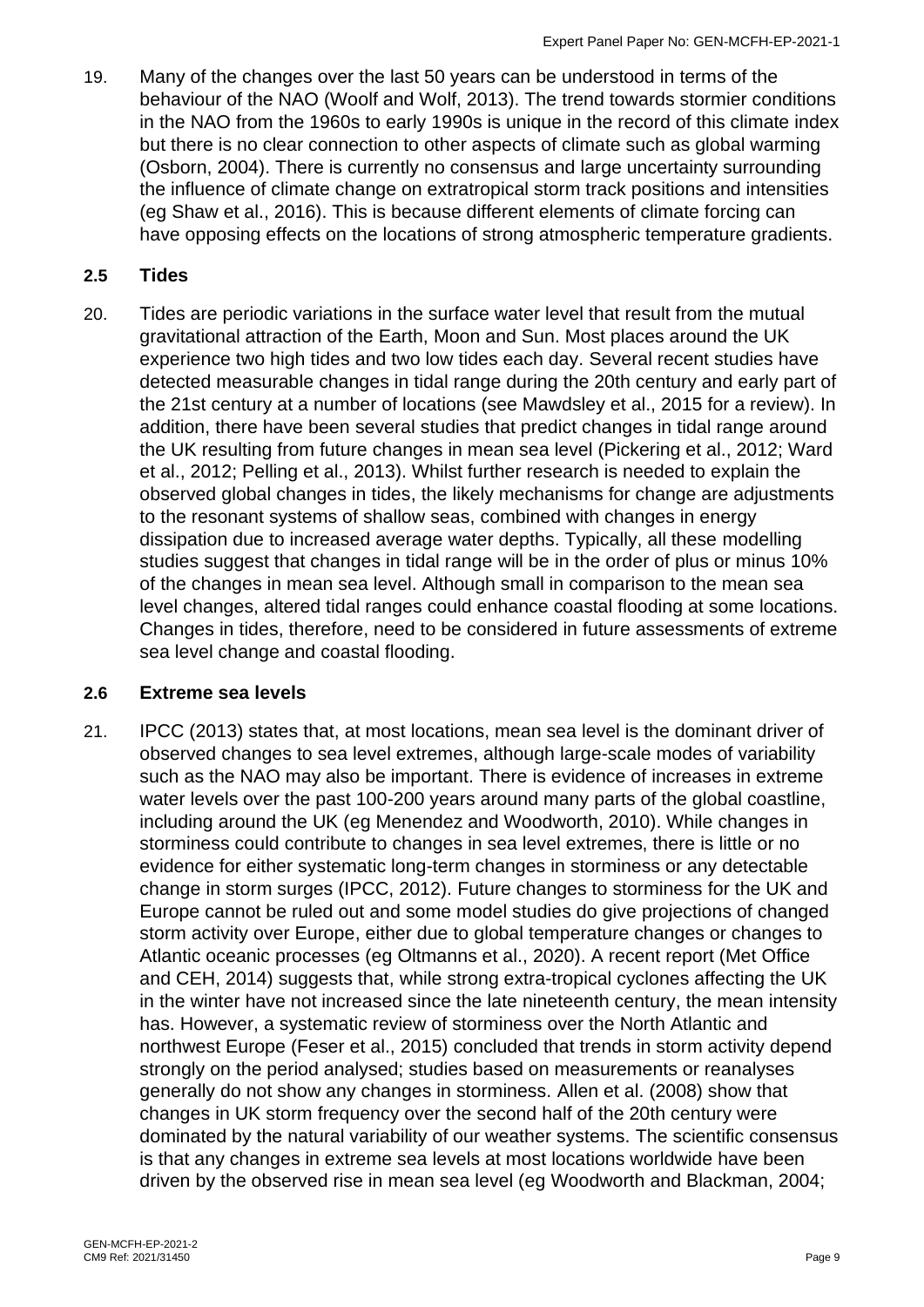Haigh et al., 2010; Menendez and Woodworth, 2010; Marcos et al., 2015; Wahl and Chambers, 2016). Storm surge simulations carried out under the UK Climate Projections 2018 (UKCP18) (see Section 4) for the 21st century suggest a best estimate of no significant changes to storm surges.

#### <span id="page-10-0"></span>**2.7 Tsunamis**

- 22. Following the Sumatra earthquake of 26th December 2004 and the devastating tsunami that followed, the UK government conducted a full review of tsunami risk. Tsunami hazard to the UK was assessed by gathering evidence on past events, considering possible source regions, and modelling the propagation of tsunami waves from plausible source locations to the coast. Studies (Defra 2005; Defra, 2006) concluded that a tsunami reaching the UK from the Azores-Gibraltar fault zone (which was responsible for the earthquake and tsunami causing the destruction of Lisbon in 1755) is the most likely event to affect the UK coastline. Long (2015) found three additional small tsunami events since 1941, all emanating for the Azores-Gibraltar fault zone, and an additional small tsunami caused by coastal collapse in 1911.
- 23. In the modelling carried out for these studies, the projected heights of tsunami waves arriving close to the shore were comparable to those seen in typical storm surges. All areas potentially affected by the plausible range of tsunami wave heights have flood defence infrastructure designed to protect against waves of those sizes. However, certain characteristics of tsunami events (the number of waves, the range of typically longer wavelengths) are likely to create sea conditions different to those during a storm surge. The momentum associated with longer wavelength tsunami waves, and volume of water within a wave crest, result in incident wave energy that is significantly greater than for wind waves of the same height. Therefore, it should not be assumed that the impact of a tsunami would be comparable to that of a storm surge simply on the basis of similar wave heights and water levels. Also, tsunami events could occur at any time. They are not associated with adverse meteorological conditions so cannot be predicted in advance, although relatively expensive monitoring systems could give some degree of early warning.
- 24. There is geological evidence for a major tsunami affecting the coasts of Scotland and northeast England following a submarine landslide on the Norwegian continental shelf approximately 8150 years ago - the so-called Storegga slide (Bondevik et al., 2019). Analysis of sediment cores (eg Smith et al., 2007; Soulsby et al., 2007) shows that the run up of the tsunami may have reached more than 7 metres above highwater spring tides at that time. However, whilst there is clear localised sedimentary evidence, changes to bathymetry, past sea levels and lack of knowledge of the tidal state at the time makes an accurate estimate of wave height in the nearshore environment across the area as a whole difficult. Geological data suggest that large submarine landslides (submarine mass failures) in the critical region have occurred before although no others have been shown to affect the UK. The Defra (2005; 2006) reports remain the most authoritative guides to tsunami hazard to the UK.

#### <span id="page-10-1"></span>**2.8 Meteorological tsunamis**

25. Around the UK the sea level variability largely occurs over periods from hours to days and is associated with extra-tropical storms (our weather systems). However,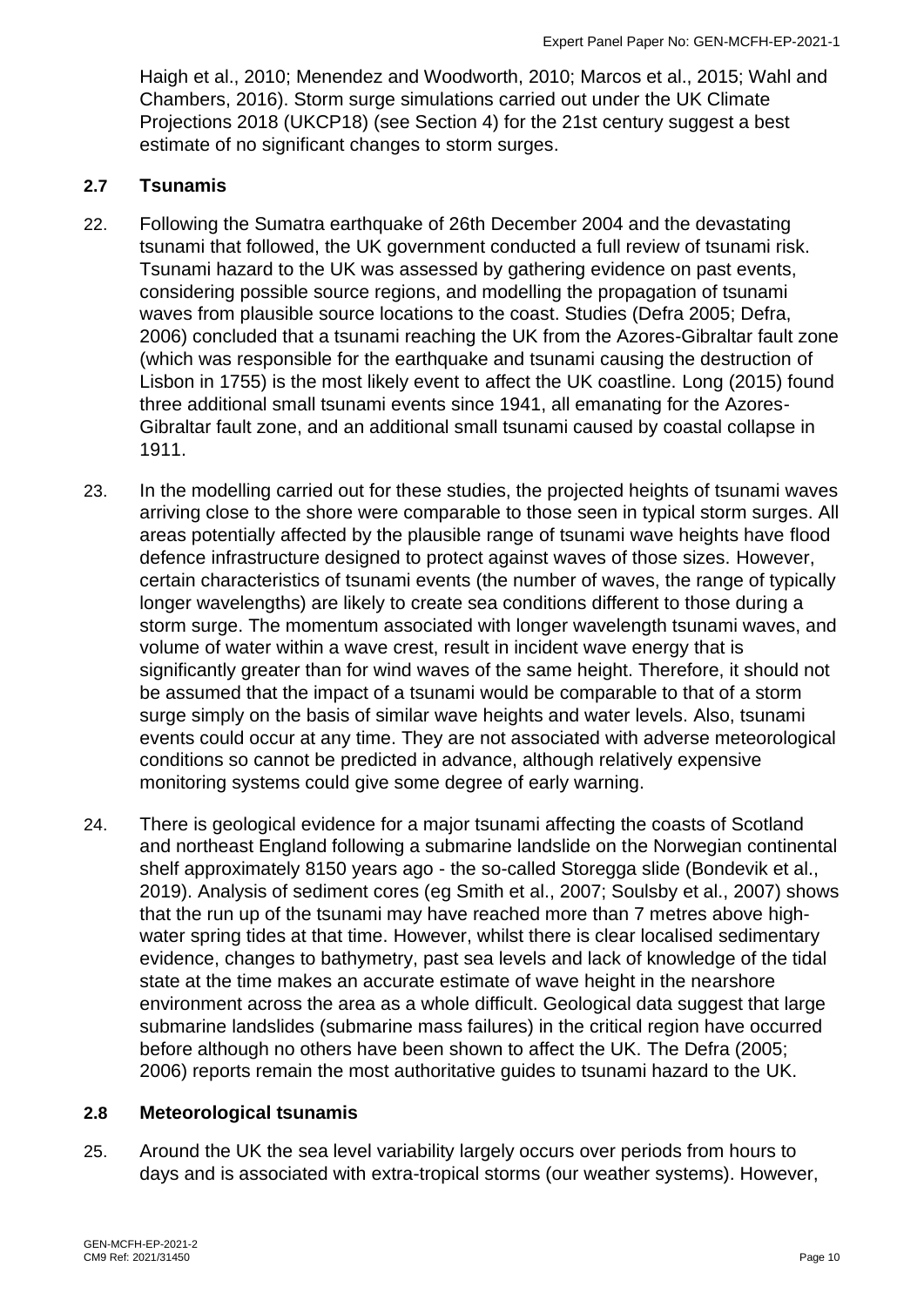there is an increasing recognition that higher-frequency sea level variations in the order of minutes to hours can also raise sea levels. Often referred to as 'meteorological tsunamis' or 'meteotsunamis' these are generated by traveling atmospheric disturbances such as thunderstorms or squall lines (Vilibić et al., 2016). They have similar spatial and temporal scales as ordinary tsunami waves and can affect some coastal areas causing extreme resonant conditions in bays and harbours, although they are normally far less hazardous than tsunamis caused by earthquakes. Whilst they are a genuine hazard elsewhere (eg Japan, the Mediterranean and Adriatic Seas) they typically have small amplitudes in other European coastal waters. Meteotsunamis affecting UK coasts have been catalogued by Long (2015). Meteotsunamis around the UK typically involve a wave of 20-30 cm (Tappin et al., 2013; Sibley et al., 2016; Ozsoy et al., 2016) - far smaller than typical storm surges - although occasionally they can cause nuisance flooding of low-lying areas.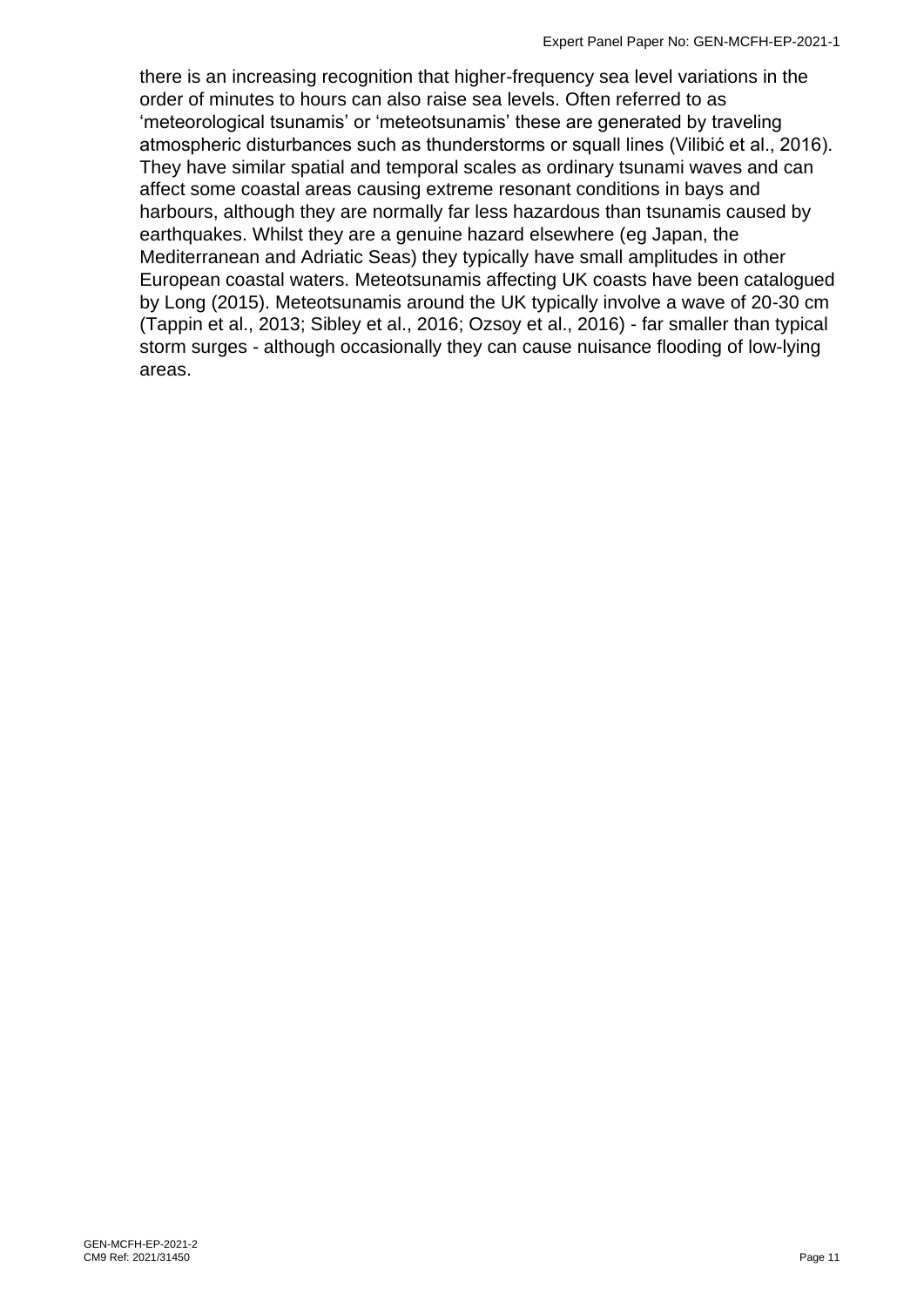#### <span id="page-12-0"></span>**3 IMPACT ON COASTAL INFRASTRUCTURE OF CLIMATE CHANGE**

- 26. The UK Government has a vision to provide '…*an infrastructure network that is resilient to today's natural hazards and prepared for the future changing climate*… *by ensuring that an asset is located, designed, built and operated with the current and future climate in mind'* (HM Government, 2011). This goal applies equally to a wide variety of infrastructure associated with coastal risk management (natural and built) that act to 'control' flood waters, manage erosion and reduce the probability of flooding in most (if not all) of the UK floodplains that contain significant assets and the performance of coastal infrastructure used to ensure the safety of the nuclear facilities.
- 27. Climate change has the potential to impact the standard of protection they provide as well as their condition and reliability on demand. Impacts may include increasing:
	- the rate of material degradation (eg spalling of concrete, corrosion of steel, soil desiccation, surface cover erosion etc.);
	- the rate of wear and tear of mechanical components (eg through increased 'ondemand' use); or,
	- the severity of loads, including increased wave overtopping and flow velocities leading episodic erosion and damage to structural elements (eg removal of rock armouring, toe scour, loss of surface cover).
- 28. Reliability of infrastructure may be reduced in response to these changes, and new designs and management approaches may be needed. Infrastructure providers are starting to establish a better understanding of these impacts and how to reflect the severe uncertainties associated with climate change within infrastructure investment plans, including the development of adaptative asset management (eg Tarrant and Sayers, 2012, Vonk et al., 2020) and greater consideration of impact of climate change on deterioration (eg Burgess, 2020). For many infrastructure providers however, climate change continues to be dealt with in a rudimentary fashion within the infrastructure design process (largely through the consideration of narrowly defined precautionary allowances applied to basic descriptions of coastal loads). Little consideration is given to changes in extreme values, storm sequencing and spatial coherence or the more subtle impacts of temperature, solar radiation or events occurring in combination is develop appropriate adaptive capacity within designs or maintenance activities. This should be considered in more detail in the future.

#### <span id="page-12-1"></span>**3.1 Sensitivity of infrastructure to climate change**

29. The performance of coastal (and other flood) infrastructure is often represented using a fragility function derived from structural reliability analysis (Dawson & Hall, 2006; van Gelder et al., 2008, Sayers et al., 2012). Such analysis typically provides a 'snapshot' of performance given particular material properties, failure modes and loading conditions. Although the evidence on time-dependent deterioration processes remains extremely limited (eg Buijs et al., 2009; Environment Agency, 2013), it is widely accepted, with a high degree of confidence, that the performance will be sensitive to climate change.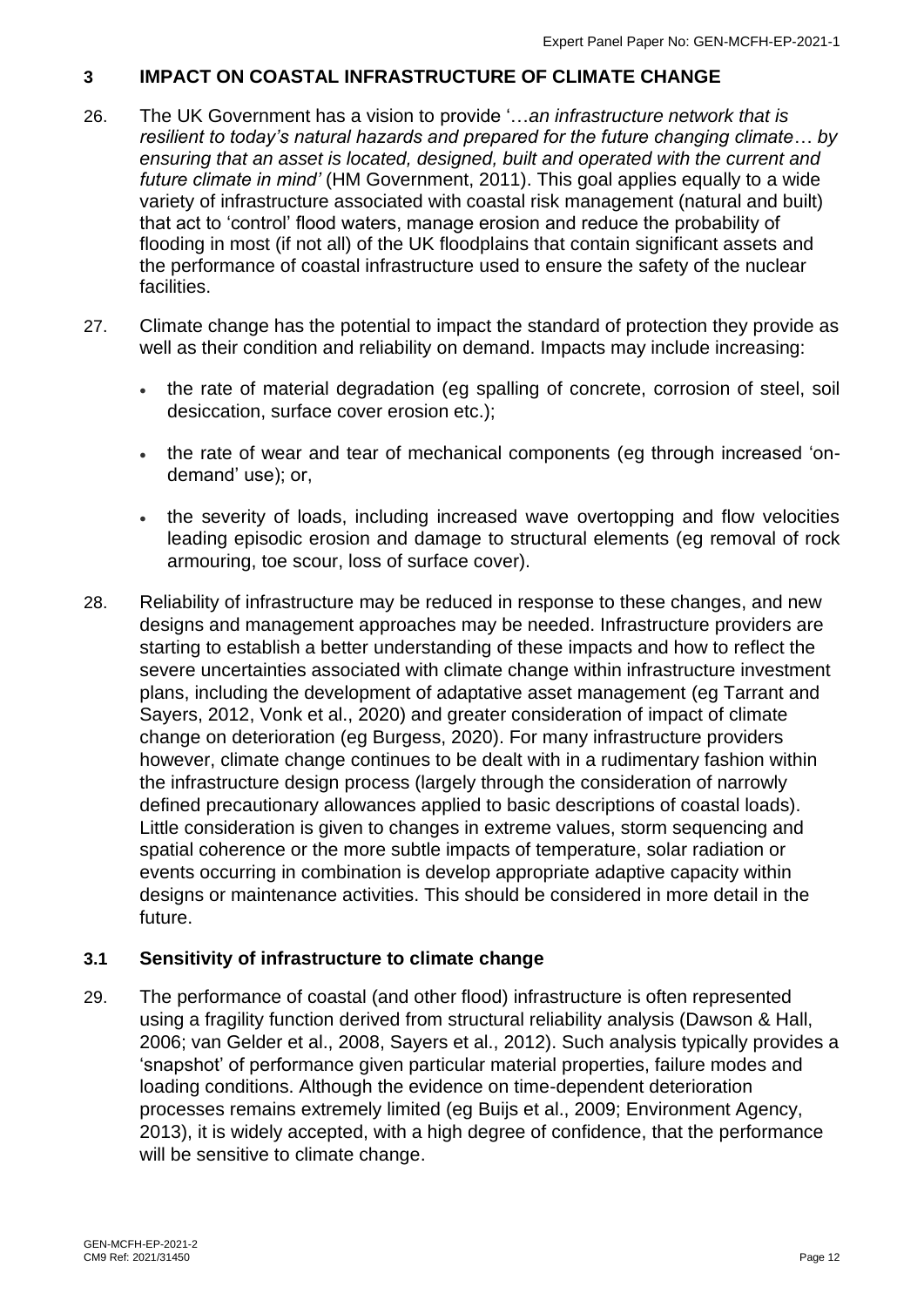#### <span id="page-13-0"></span>**3.2 Impact on coastal and estuarine infrastructure**

- 30. Infrastructure at the coast has perhaps the greatest sensitivity to climate change. Sea-level rise (the strongest of climate change signals) acts to reduce the depthlimiting effect of near shore waves (Sutherland and Woolf, 2002). This leads to increased overtopping and the potential for larger wave impact forces (and subsequent structural damage and increased breach potential). Larger waves (or more persistent storms) are also likely to drive coastal morphology change and, particularly where backshores are constrained, lower beach levels; further exacerbating the impact of sea-level rise. Over the medium to long term any growth in offshore wave heights is therefore likely to be expressed at the coast (Hall et al., 2006). Other issues include:
	- Mean sea level increases in sea-level rise (and/or beach lowering) have many knock-on impacts; it can undermine the backshore structures (increasing the chance of collapse), lead to significant increases in overtopping or the loss of saltmarsh buffers; or an increased chance of liquefaction (Sutherland et al., 2007). Outfall may become tide locked and drainage difficult.
	- Wave climate and joint waves and surge The incident wave angle, height and period and the coincident tidal conditions all influence impact pressures, overtopping rates (Pullen et al., 2007) and sediment transport rates both longshore and cross-shore. Evidence for changes of wave angle is limited and any offshore changes are likely to be mitigated by refraction. Toe scour is typically more responsive to incident wave height and period alone, both of which are highly sensitive to changes that relax the depth limiting effect; including increases in mean sea level and surge heights.
	- Storm sequencing Beaches undergo continuous and on-going morphodynamical changes as a result of waves, tides and wind at a range of time scales. Significant erosion is typically episodic and takes place in response to a combination of the wave conditions, water levels, groundwater as well as geology and presence or absence of structures (local or remote to the site). Any future change in storm sequences has the potential to significantly influence the performance of coastal infrastructure (eg Karunarathna et al., 2014).

#### <span id="page-13-1"></span>**3.3 Problematic invasions and biological attacks**

31. Although often overlooked, the vegetation, microbes and nutrients present within marine and fresh water systems are important components of infrastructure. Vegetation within watercourses needs to be managed to maintain conveyance and avoid blockage; marine vegetation can provide important buffers against erosion at the coast, and; nutrients and microbes can attack concrete and steel structures. For example, accelerated low water corrosion (the attack of concrete and steel structures by nutrients and microbes in the marine and estuarial environment) is an important influence on the performance of flood defence structures. Infrastructure in tidal and brackish water, such as the Thames Estuary are particular susceptible and can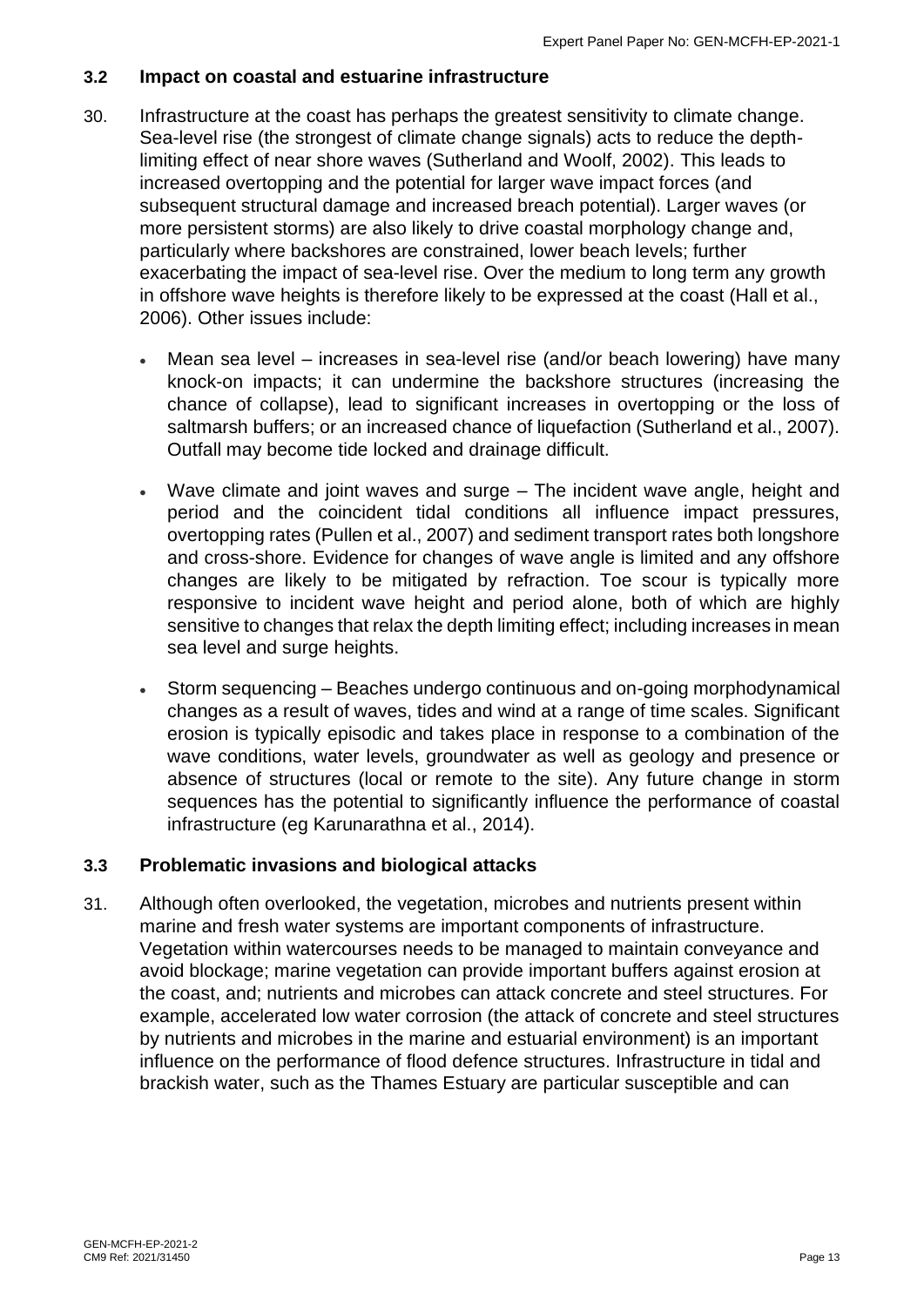experience rates of corrosion exceeding 1mm/side/year (CIRIA, 2005); a rate that is expected to increase with higher temperatures.

- 32. Conveyance of river channels, afflux at structures and the stability of flood defences can also be influenced by invasive species such as Japanese Knotweed (Defra, 2013). The preferential growth and survival of such species can be influenced by their adaption to conditions of high temperatures or drought. Internationally, climate change has been associated with the potential increase in more aggressive, nonnative, animal burrowers that undermine the stability of flood defences, although there is currently no evidence to suggest this is occurring in the UK.
- 33. Timber degradation (or groynes, revetements or other control structures) can also be affected directly and indirectly by climate change through changes in water levels altering the exposure to wetting and drying, resulting in greater decay (rotting); changing temperatures that may alter the levels of marine borers found in the water; or larger waves/greater flows, which may change the dynamic regime and thus produce more aggressive and abrasive conditions (Burgess, 2020)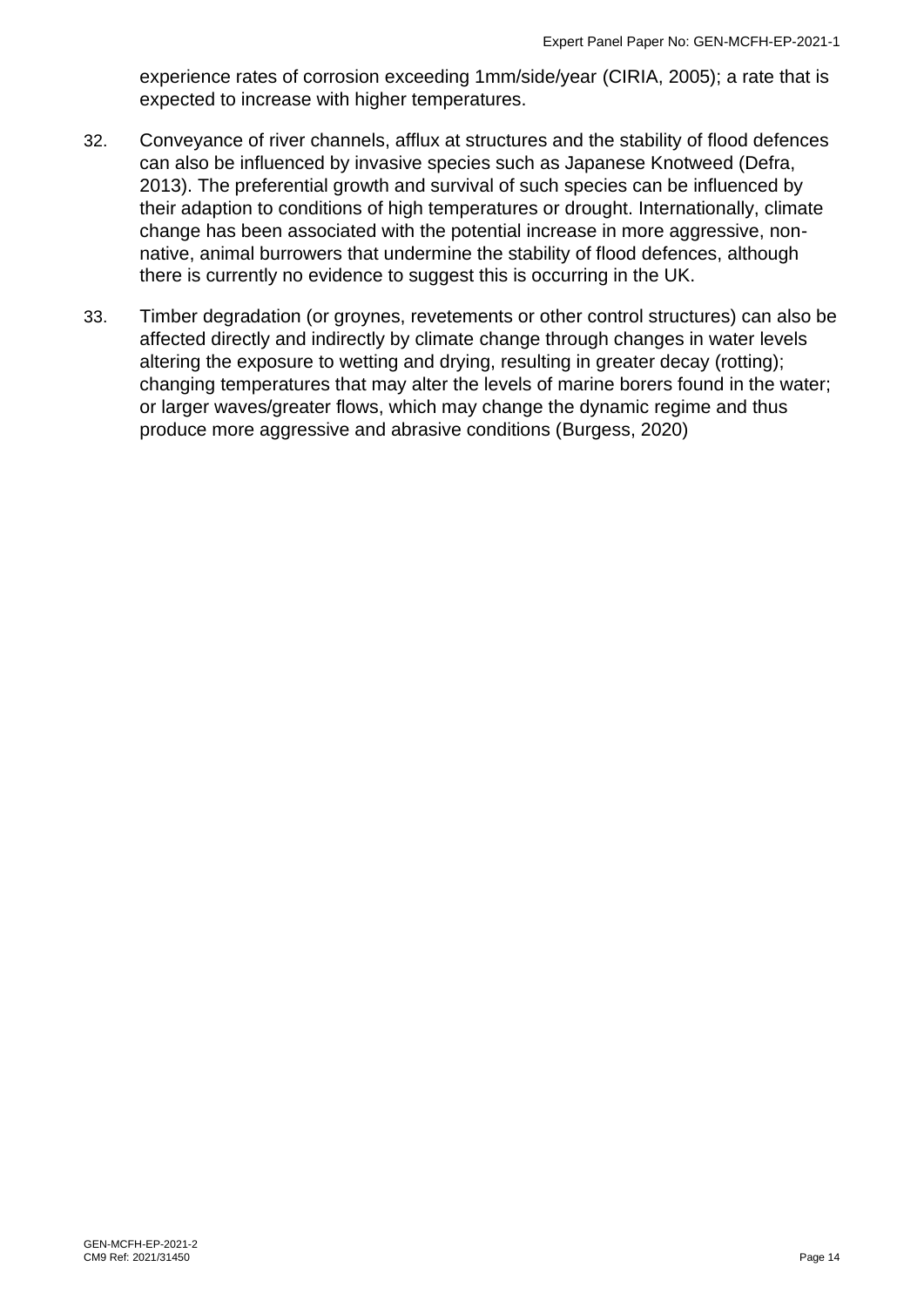#### <span id="page-15-0"></span>**4 UK PROJECTION OF SEA LEVEL AND SEA LEVEL EXTREMES IN RESPONSE TO CLIMATE CHANGE**

- 34. Sea level projections for the UK are set out in the UKCP18 Marine Report (Palmer et al., 2018) and the values provided in this section are taken from that report (or can be found on the UKCP18 website). The UKCP18 sea level projections are based on the climate model simulations of the Coupled Model Intercomparison Project Phase 5 (CMIP5, Taylor et al., 2012). These models formed the basis of the climate projections presented in the IPCC Fifth Assessment Report of Working Group I (IPCC, 2013) and provide improvements over their predecessor models (Meehl et al., 2007). The most significant methodological difference is the inclusion of ice dynamics in UKCP18 projections of future sea-level rise, resulting in systematically larger values than were presented in the UK Climate Projections 2009 (UKCP09) (Lowe et al., 2009). For full technical details of the modelling carried out in UKCP18 see Palmer et al. (2018).
- 35. UKCP18 sea level projections include the spatial patterns of sea level change due to oceanographic processes, and also gravitational and other adjustments due to ice melt and changes to terrestrial water storage. The projections contain the most recent estimate of the pattern of sea level change caused by the elastic response of the solid Earth to the last de-glaciation. This is the main reason for spatial variations in projected mean sea level change around the UK for any given Representative Concentration Pathway (RCP) scenario (see paragraph 28). It is because of these complex interactions, the fact that the rate of sea-level rise changes over time, and that sea level will continue to rise long after temperatures have stabilised, that sea level changes cannot be simply equated to changes in global mean surface temperature (GMST).
- 36. UKCP18 marine projections used three of the RCPs (Meinshausen et al., 2011) that were the basis of the climate change projections in the IPCC AR5 (and these were RCP2.6, RCP4.5, and RCP8.5). These pathways refer to socioeconomic scenarios with differing greenhouse gas emissions. The RCP climate change scenarios span a greater range of climate forcing over the 21st century than the scenarios that were used previously in UKCP09.
- 37. For the UK, all RCP scenarios lead to significant sea-level rises over the 21st century. Projections for the year 2100 (relative to the 1981-2000 average) contain considerable uncertainty (eg for London, the central estimate sea level projection for the year 2100 ranges from 0.45-0.78 m, depending on the emissions scenario selected). Exploratory sea level projections beyond the year 2100 are discussed in paragraph 70 of this document.
- 38. All projections show spatial variation around the UK coastline due to differential rates of vertical land movement and the spatial pattern of sea level change due to polar ice melt. For the year 2100, sea levels for southern England are projected to be approximately 0.4 m higher than for parts of Scotland.
- 39. There is low confidence in future storm surge and wave height projections because of the lack of consistency between models, and limitations in the model capability to simulate extreme winds (IPCC, 2012). Whilst extreme sea levels might change in the future, as a result of (as yet unknown) changes in atmospheric storminess, mean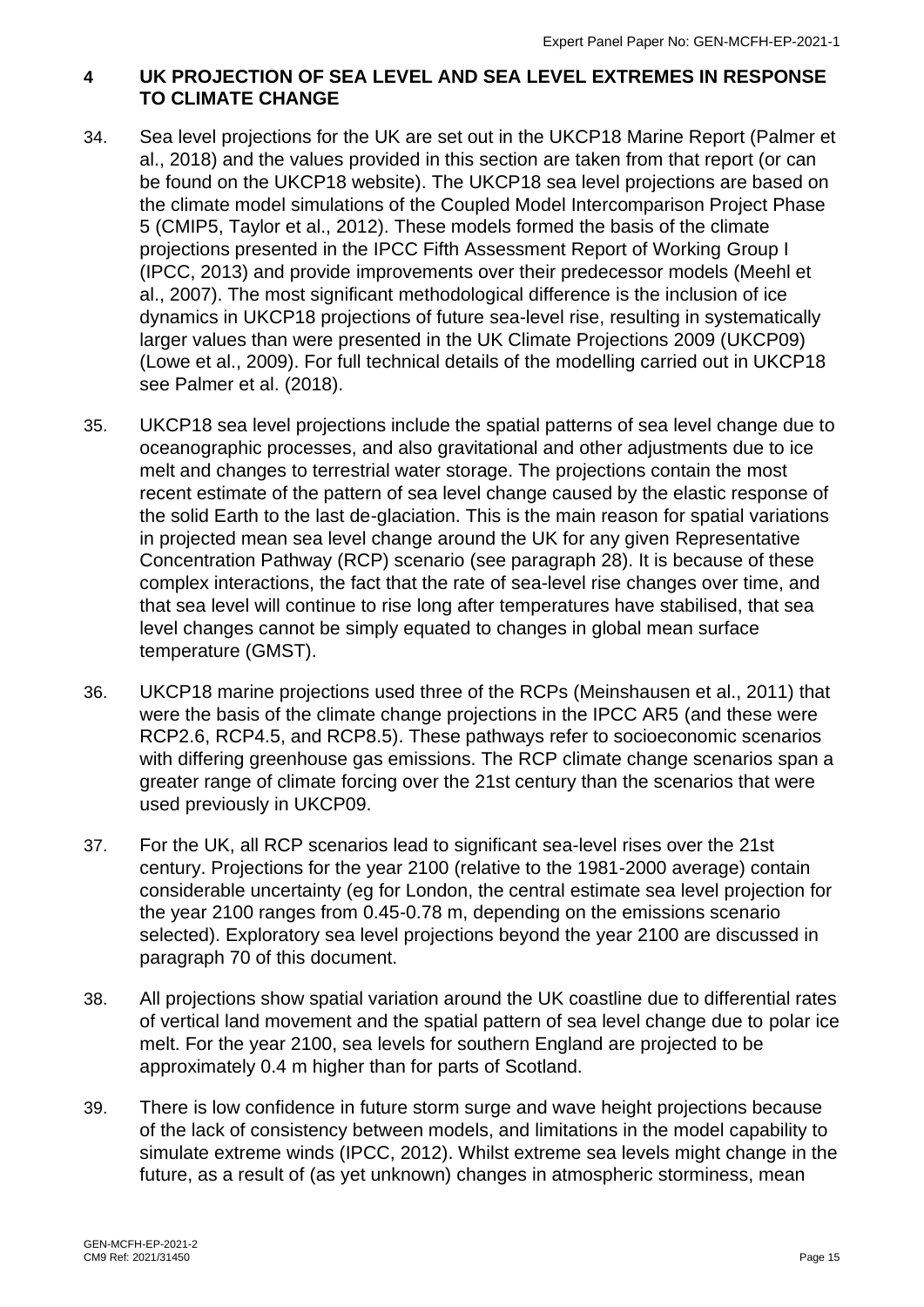sea-level rise will continue to be the dominant control on trends in extreme future coastal water levels and coastal flooding.

#### <span id="page-16-0"></span>**4.1 Summary of UK national climate advice and guidelines**

- 40. The recommended source of climate change information for the UK, including changes to sea level, are the UK Climate Projections 2018 (UKCP18) which provides climate projection tools designed to help decision-makers assess their risk exposure to climate.
- 41. The UKCP18 Marine Report (Palmer et al., 2018) provides a range of scenarios that may be used to assess and mitigate vulnerability of particular sites.
- 42. Further guidance for planners and developers in England, Scotland and Wales is issued by the responsible national agencies: Environment Agency (2020); Scottish Environment Protection Agency (2019); Natural Resources Wales (2018).
- 43. The Marine Climate Change Impacts Partnership (MCCIP) (www.mccip.org.uk) provides a co-ordinating framework for high quality evidence on UK marine climate change impacts, and guidance on adaptation and related advice, to policy advisors and decision-makers. The MCCIP 2020 Report Card provides a comprehensive understanding on current and future impacts of climate change on UK seas and coasts. The report is supported by a full scientific review of sea level changes (Horsburgh et al., 2020).)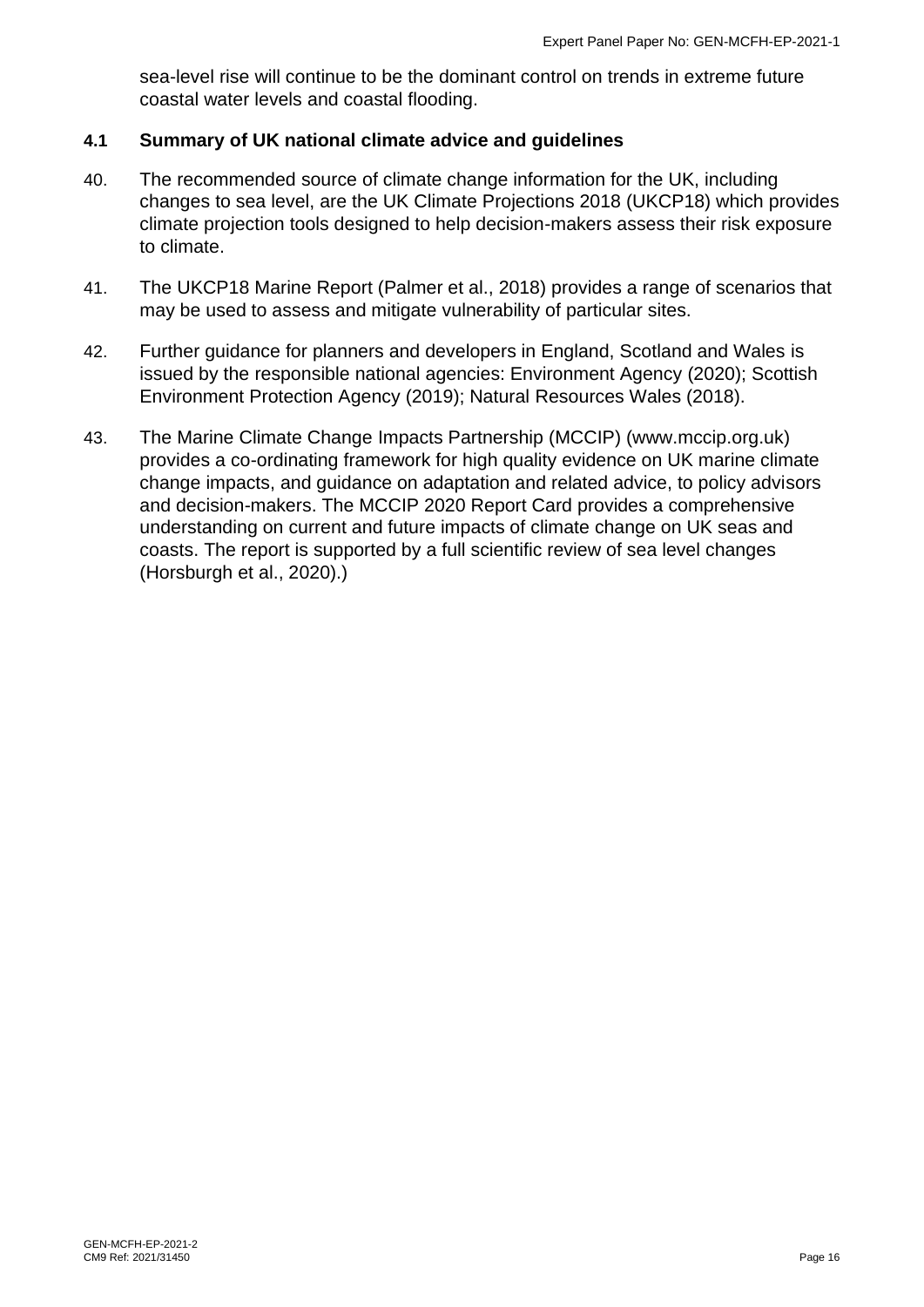#### <span id="page-17-0"></span>5 **DATA SOURCES FOR COASTAL FLOODING HAZARD ANALYSIS**

#### <span id="page-17-1"></span>**5.1 Bathymetric and topographic data**

- 44. Waves and water levels at the shore are normally influenced by the shape of the seabed, which may, in turn, be subject to processes of erosion and deposition. Even areas of hard rock may be occasionally covered by depositional features such as sandbanks. The availability of contemporary bathymetric data is, therefore, normally critical to the accurate assessment of coastal flood risk. Historic bathymetric data may also be needed to build understanding of how seabed features may be changing.
- 45. Charts are usually used to gain information on seabed form and development. Digital copies are usually acquired (emapsite.com is currently a leading supplier) and these may be in the form of vector datasets of bathymetric contours (isobaths) or raster charts where depth is indicated by pixel colour.
- 46. A Digital Elevation Model (DEM) of the seabed is needed to numerically model the effect of bathymetry on waves or surge. Such data (ideally from 'multibeam' sonar, see below) can often be freely sourced from online portals such as the Channel Coastal Observatory (CCO) and the UK Hydrographic Office Inspire portal.
- 47. Where a quality DEM is unavailable, or is out of date (perhaps due to the possible migration of seabed features), a bespoke bathymetric survey may be commissioned from a hydrographic surveying company. This may be one element of a larger study to capture broader meteorological and oceanographic ('metocean') data. High quality bathymetric data is normally recorded using sonar equipment in which sound waves are emitted from a moving vessel and their echo is recorded to calculate depth. Such sonar systems may be 'single beam' or the more detailed 'multibeam' (or 'swathe'). Difficulties are typically encountered in inaccessible shallow waters and this may be important because of the strong transformations undergone by waves in the nearshore zone. Depths might be recorded in this area using airborne Light Detection and Ranging (LiDAR) equipment, which utilises a scanning laser to measure distance. However, this approach is hampered by the normally strong attenuation of the laser beam as it passes through (often turbid) seawater.
- 48. If flown at low tide, terrestrial LiDAR surveys can provide shore topographic data that can be joined to bathymetric data. LiDAR data is available for most (possibly all) of the UK coast, from portals such as the Environment Agency's data.gov.uk or the CCO. Care is needed to avoid errors arising from differences in datum levels between datasets. Shore profile data recorded through ongoing strategic monitoring programmes can also be useful to extend bathymetric data. In many places this monitoring will include regular surveys of intertidal shore profiles, with less frequent 'long' profiles extending into deeper water. Such profile data may be obtained from the Environment Agency or online data portals such as the Coastal Explorer portal or the CCO.
- 49. Topographic LiDAR data is also typically utilised in assessments of coastal flooding for mapping of flood extents, and to support assessment of wave overtopping. This data is normally supplemented with ground-based topographic survey data to provide detail of coastal form and sea defence structures that cannot be reliably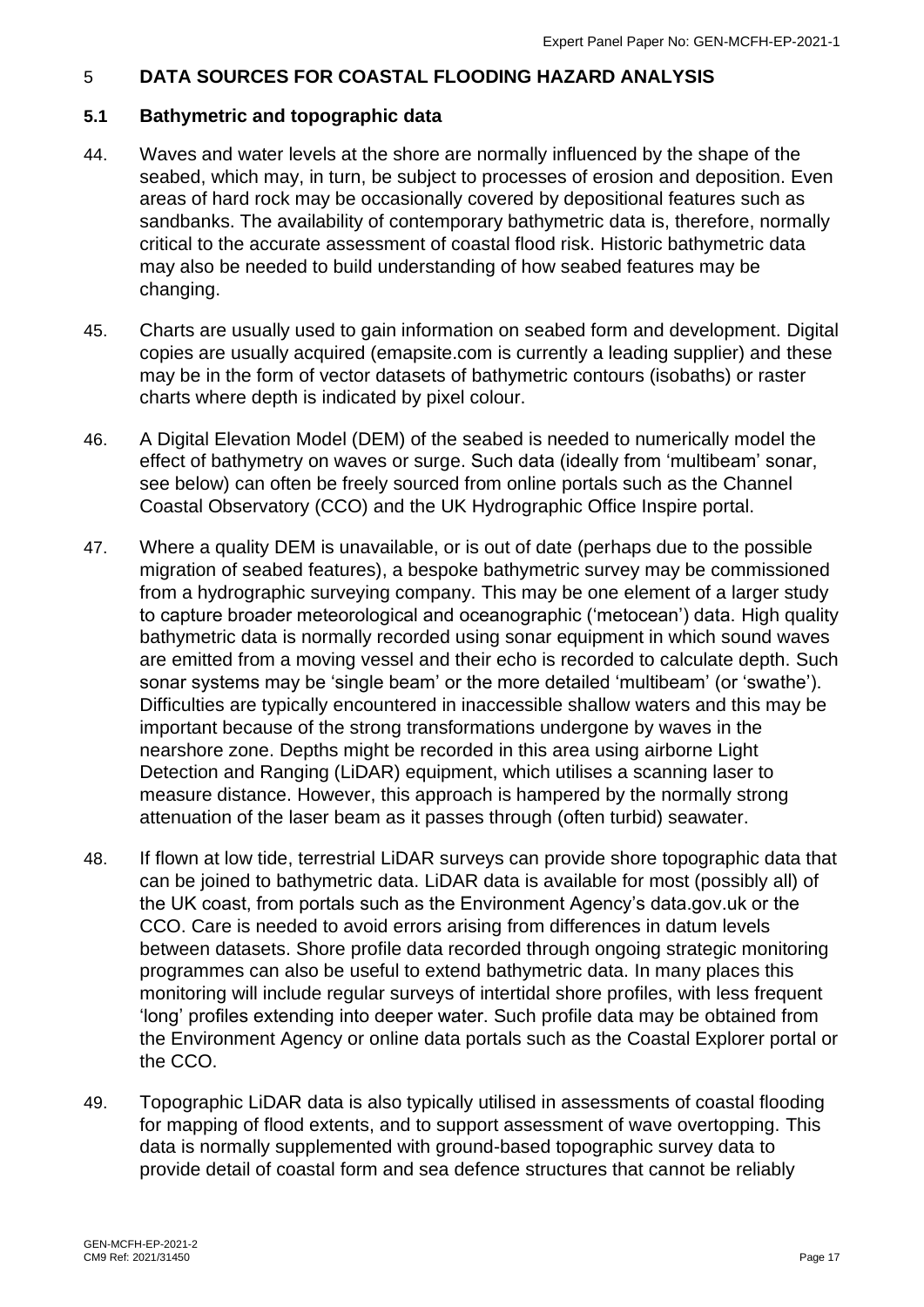obtained from LiDAR datasets. Other free (eg Ordnance Survey) and commercial sources of topographic data of varying resolution are also available.

#### <span id="page-18-0"></span>**5.2 Tide gauge and observed wave data**

- 50. All sea level data from the UK Class A tide gauge network are available from the British Oceanographic Data Centre (bodc.ac.uk) which has a special responsibility for the remote monitoring and retrieval of sea level data from the network. Daily checks are kept on the performance of the gauges and the data is downloaded weekly. These are then processed and quality controlled prior to being made available for scientific use. The network includes 43 gauges, most of which are related through the national levelling network to Ordnance Datum Newlyn. Data is collected, processed and archived centrally to provide long time series of reliable and accurate sea levels which are then suitable for statistical analysis of extreme sea levels. Processed data from the tide gauge network from 1915 onwards are available free of charge. Other sea level datasets for certain locations are held by the Environment Agency and by various port authorities.
- 51. Since 2002, the WaveNet system has been operated by the Centre for Environment, Fisheries and Aquaculture Science (Cefas). WaveNet collects and processes data from the Cefas-operated Waverider buoys, tethered at strategic locations around the UK coastline. The WaveNet system also gathers wave data from a variety of thirdparty platforms and programmes (industry and public sector-funded), all of which are freely available for visualisation on the WaveNet website (WaveNet, 2018). The data is used to improve operational wave and storm surge models and, on a longer timescale, the data can provide coastal engineers and scientists with a better understanding of the wave climate when designing coastal flood defences and as evidence for climate change studies. Data is available for download from the WaveNet website (WaveNet, 2018).
- 52. Another source of wave data, albeit for a limited number of areas, is the National Network of Regional Coastal Monitoring Programmes of England. Real time wave data is available from their website.

#### <span id="page-18-1"></span>**5.3 Use of historical and geological (Palaeoceanographic) data**

53. To provide additional context, or in the absence of lengthy observational records, historical records of high-water levels (eg Dawson et al., 2010) exist in scientific literature and are useful. However, care in interpretation is required as many are based on anecdotal observations rather than scientific instrumentation. Although such data is highly variable in quality, when taken with instrumental and coastal stratigraphic records, they can provide a useful longer-term context for identification of trends and changes in storminess. Geological evidence for the 2000 years prior to the advent of historical records and later instrumental records is also sometimes useful. Studies of geological evidence for storminess change have examined the record of sand dune movement (eg Gilbertson et al., 1999; Dawson et al., 2004). These studies consider the stratigraphic record of blown sand horizons within peat and / or episodes of sand movement associated with archaeological evidence. Recent work in Denmark (Goslin et al., 2018; 2020) maintains that in the North Atlantic millennial to centennial periodicities in storminess can be recognised. A second approach is to study cliff top storm deposits, notably in Shetland (eg Hansom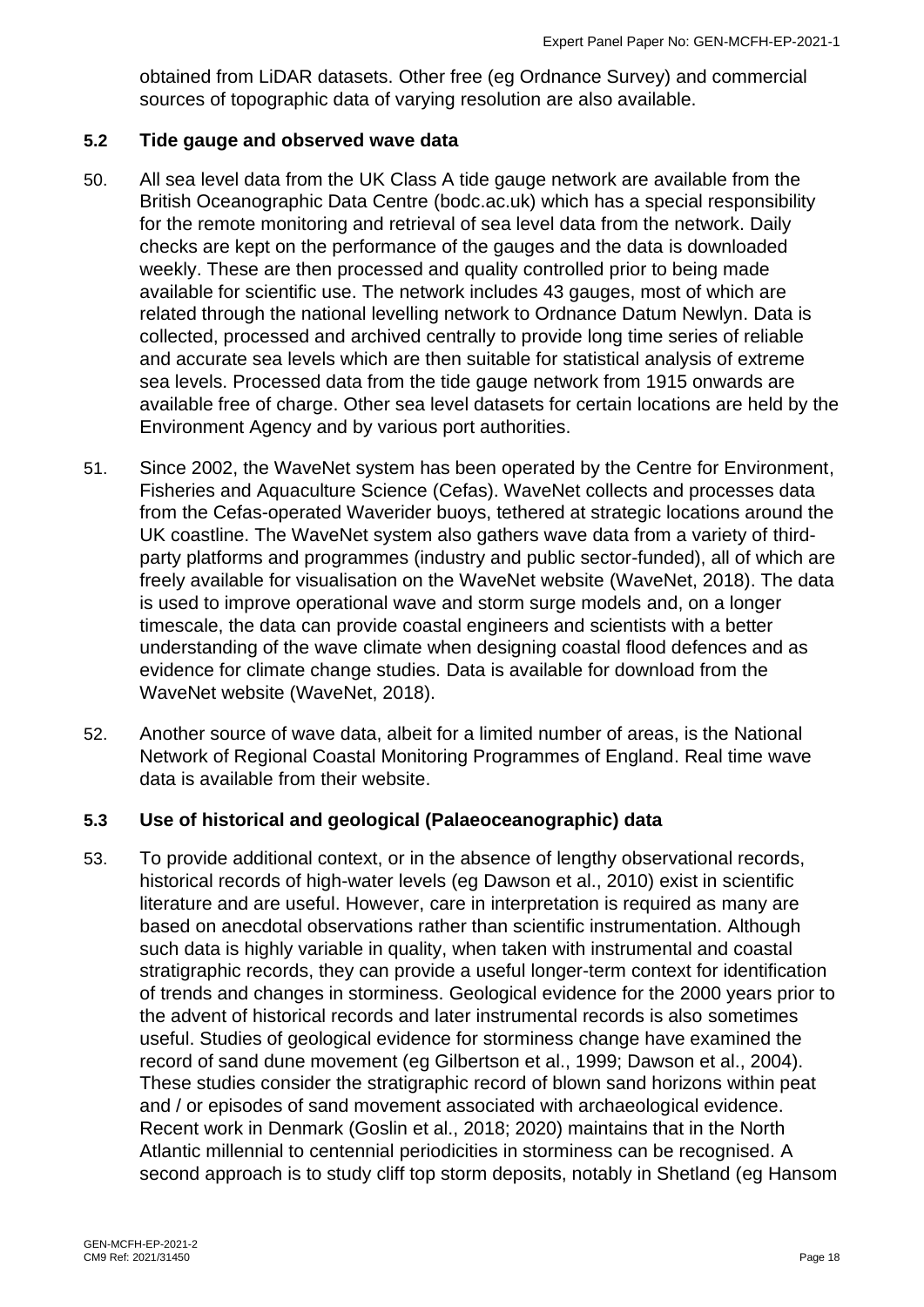and Hall, 2009), but thus far only the most recent events have been recognised and longer-term frequency of storms not determined.

#### <span id="page-19-0"></span>**5.4 Coastal flooding databases**

54. In order to better understand historical magnitudes and footprints of coastal flooding events, a UK wide systematic database of extreme sea level and coastal flooding has been compiled, covering the last 100 years (Haigh et al., 2015; SurgeWatch, 2018). Using records from the UK National tide gauge network, all sea levels that reached or exceed the 1 in 5 year return level were identified. These were attributed to 96 distinct storms, the dates of which were used as a chronological base from which to investigate whether historical documentation exists for a concurrent coastal flood. For each event the database contains information about: the storm that generated that event; the sea levels recorded during the event; and the occurrence and severity of coastal flooding that resulted. This database is continuously updated.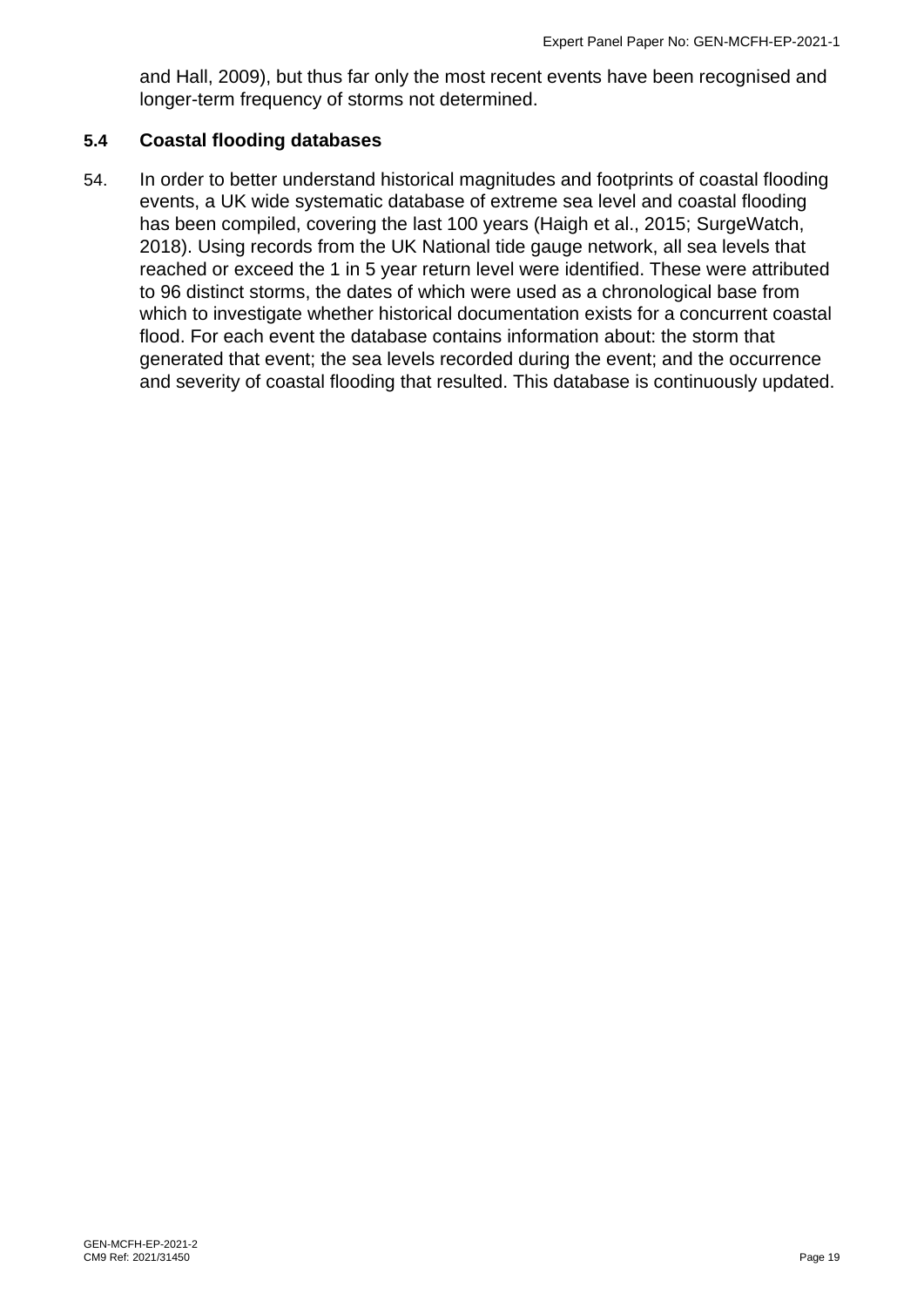#### <span id="page-20-0"></span>**6 USE OF STATISTICAL METHODS IN ANALYSIS OF COASTAL FLOODING HAZARD**

- 55. The need for consistent and improved national estimates of extreme sea levels, combined with the increase in available sea level data since previous national studies by Dixon and Tawn (1994; 1995; 1997), led to the production of an updated UK database of extreme sea levels (Batstone et al., 2013; Environment Agency, 2011; Environment Agency, 2018). A new method termed the Skew Surge Joint Probability Method (SSJPM) was used with the aim of correcting inadequacies associated with previous methods. Methods to derive extreme sea levels have evolved with advances in the understanding and modelling of tide and surge processes and improvements in recorded data quality and length (see Batstone et al., 2013, for a complete description).
- 56. Joint Probability Methods (JPM) produce probability distributions of two or more conditions occurring simultaneously. JPM is commonly used in flood management (eg Defra/Environment Agency, 2005) since many flood hazards depend on more than one variable. For coastal flooding, the distribution of extreme sea levels for a given location is obtained by combining statistically the separate distributions of tides1 and storm surges (and in some cases waves too). When storm surges are involved, JPMs are superior to other methods of sea level extreme estimation (Tawn, 1992) because they use all the storm surge data in a tide gauge record. JPMs are essential in environments where the tidal signal is of comparable magnitude to the storm surge (Haigh et al., 2010) and are also superior to threshold-driven methods (eg Tebaldi et al., 2012) which may not detect large storm surges on small tides. The first-order independence of skew surge and tidal high water (Williams et al., 2016) removes the need for artificial statistical functions or multivariate approaches to the estimation of extreme sea levels. However, the seasonal relationships that exist between tidal high water and skew surges could be represented by multivariate, or other more complex (Kergadallan et al., 2014) methods. The best known illustration of seasonal coincidence is that around the UK the biggest tides of any year occur at the equinoxes (in March and September) and there is more chance of stormy weather then than in the summer months.
- 57. In the SSJPM of Batstone et al. (2013), a parametric statistical model was used to estimate the upper tail of the skew surge distribution by fitting a generalised Pareto distribution (GPD) above a chosen threshold and using the empirical distribution of skew surges (from the observed tide gauge record) below this threshold. A high quantile (97.5%) was chosen as the threshold based on exploratory analysis of each dataset. For each tide gauge analysed, the two parameters of the GPD were estimated using the method of maximum likelihood. The probability distribution of extreme sea levels was evaluated by combining the deterministic tidal high waters with the statistically derived skew surge distribution, assuming the two to be independent to first order. This was proposed by Batstone et al. (2013) and confirmed in a wider analysis for the North Atlantic by Williams et al. (2016).
- 58. Extreme sea levels derived in this way are assigned a Return Period (RP) which describes the probability of a particular level being exceeded in any one year. For

<sup>1</sup> Whilst tides are deterministic one can still generate a probability distribution of a particular height occurring over a given period.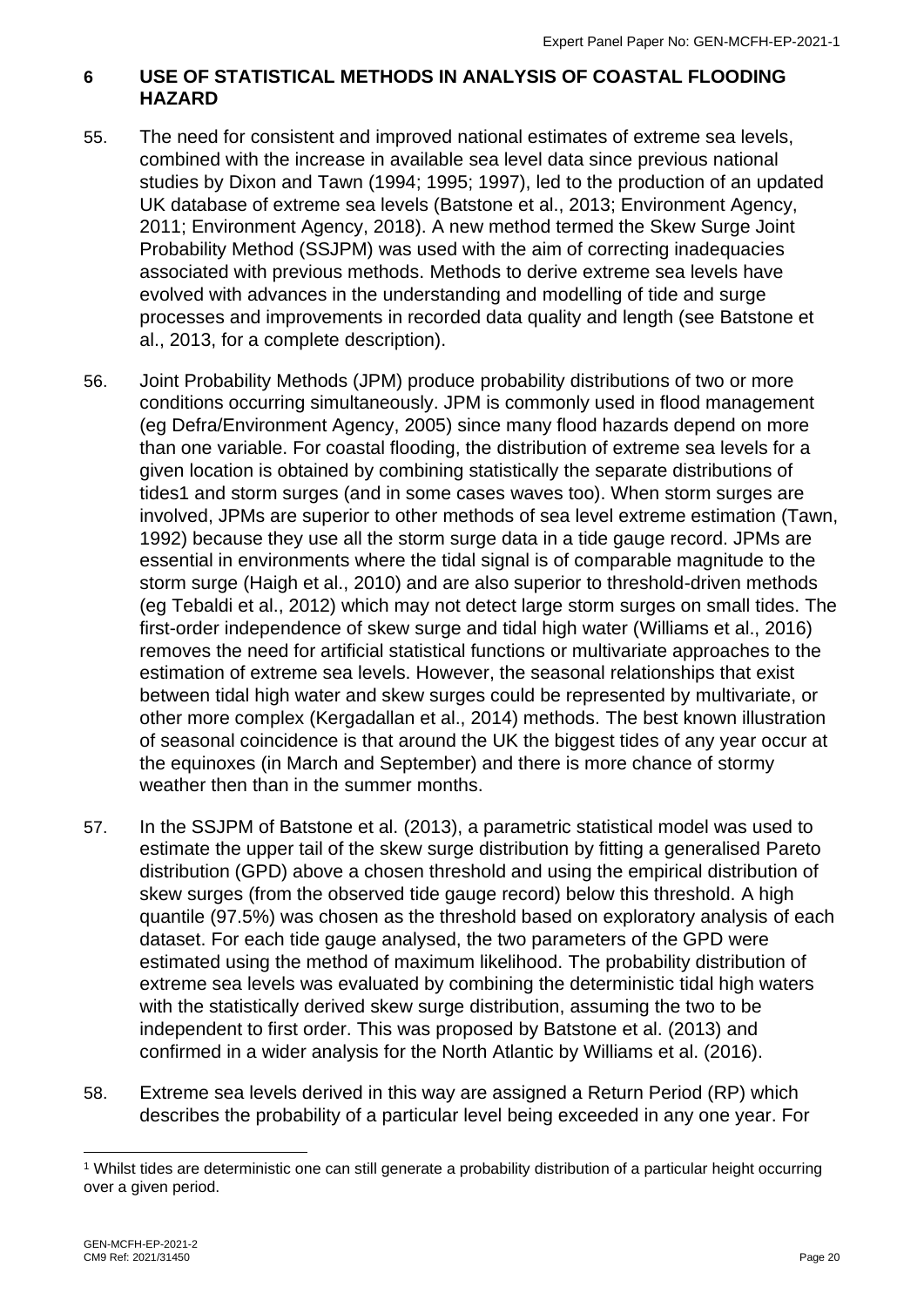example, the 1 in 1000 year return level is the level whose probability of being exceeded in any year is 1/1000, or 0.1%. As with all probabilities, great care must be taken in interpreting RPs: the fact that a particularly elevated sea level has recently occurred does not preclude another happening the following week due to the nature of the weather and the tendency for higher than average tides to occur with known periodicity. So, a period of stormy weather around extreme high tides (eg during the equinoxes of March and September) could easily result in successive 10 or 50 year return levels.

- 59. For the SSJPM, uncertainties are expressed in terms of upper and lower 95% confidence limits. These can be calculated using a so-called boot-strapping technique, whereby thousands of synthetic time series of skew surges are created from the derived skew surge probability density function. Each of the synthetic time series is then used to derive a new skew surge probability distribution. For each return level, the 2.5 and 97.5 percentiles of the ensemble of generated values are used to define the 95% confidence interval. It should be noted that the range of uncertainty associated with the 10,000 year return period can be very high, typically 1-2 m. This is unavoidable with a data-driven method where tide gauge records are typically a few tens of years and seldom provide more than 100 years of data. The largest source of uncertainty is the calculation of the GPD parameters associated with the upper tail of the skew surge distribution; other sources of uncertainty for UK extreme sea level estimates are described in detail by Batstone et al. (2013).
- 60. Temporal sequences of extreme sea levels (eg clusters of several storms in a short period of time, or prolonged sequences over longer timescales) can have a cumulative effect, leading to amplified flood damages due to attritional effects on defences, and inadequate recovery time of natural (eg beaches) and human elements within the system (Wadey et al., 2014). At a single location, the statistical significance of storm clustering is accounted for by a parameter called the extremal index. This ensures that a single storm only contributes once to the statistical method, even if it spans more than one tidal cycle. Estimates of extreme sea levels may be improved further by the development and use of statistical methods that represent the combined spatial footprint (areal extent) and clustering of storm events. Recent research (Environment Agency, 2021) highlights statistical techniques that account for the risk of widespread flooding from multiple sources.
- 61. Tide gauges are the best source of sea level data that can be used in the statistical methods described. However, tide gauges are geographically sparse and hydrodynamic models can be used to simulate sea levels between gauged sites, in order to determine how extremes are likely to vary from one gauge to the next. In the most recent national evaluation of extreme sea levels (Environment Agency, 2018), the primary estimates were derived using tide gauge data and SSJPM and then coastal ocean models were used to interpolate estimates of extreme sea levels at intermediate locations.
- 62. A further consideration for extreme water levels is the combination of extreme still water level ( ie the tide plus storm surge) with large waves and their subsequent overtopping of defences. There are generally two types of methods employed; deterministic design-storm approaches that use joint exceedance contours with a specified annual exceedance probability, and risk-based approaches. It is well-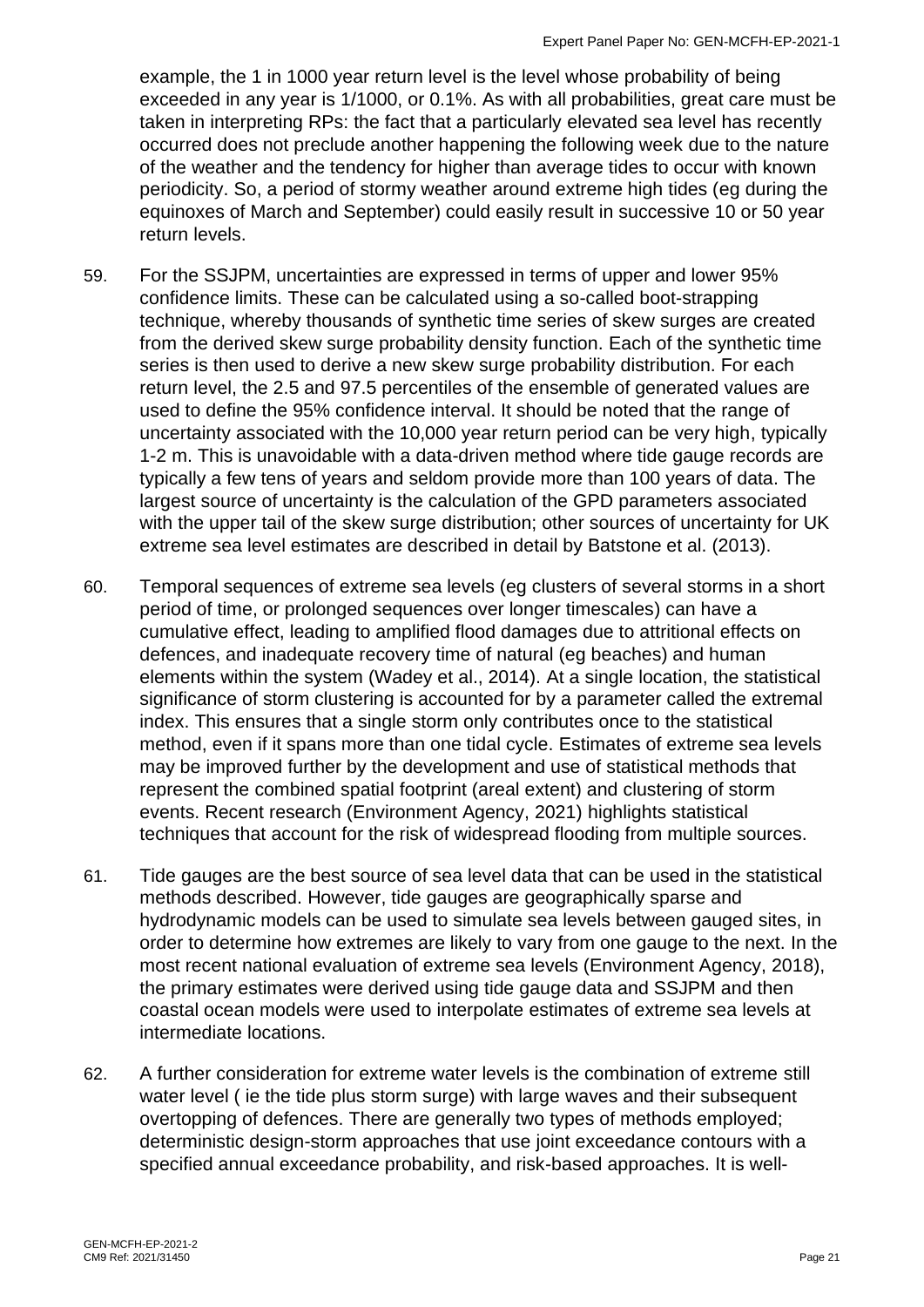established that design-storm approaches do not facilitate a direct estimate of the annual exceedance (return period) of wave overtopping rates and the associated flood hazard. This method tends to underestimate flood hazards unless correction factors are applied (HR Wallingford, 2000, Defra/EA, 2005, Gouldby et al., 2014; 2017). Risk-based methods provide a direct estimate of annual exceedance overtopping rates and related flood hazards.

63. Within extreme wave and sea level joint probability analyses, the statistical modelling is typically undertaken offshore in deep water. This minimises the potential for physically implausible extrapolations (which are likely in the nearshore region). When the analysis is conducted offshore, wave heights are often derived from numerical models (eg the Met. Office European Wave Model) or even offshore wave measurements. These offshore conditions must be transformed to the nearshore taking account of various physical processes, using an appropriate wave model such as Simulating WAves Nearshore (SWAN) (Booij et al., 1999), see Section 8 for more detail. The marginal extreme wave heights can be derived at specific offshore model locations by fitting a GPD to the model data.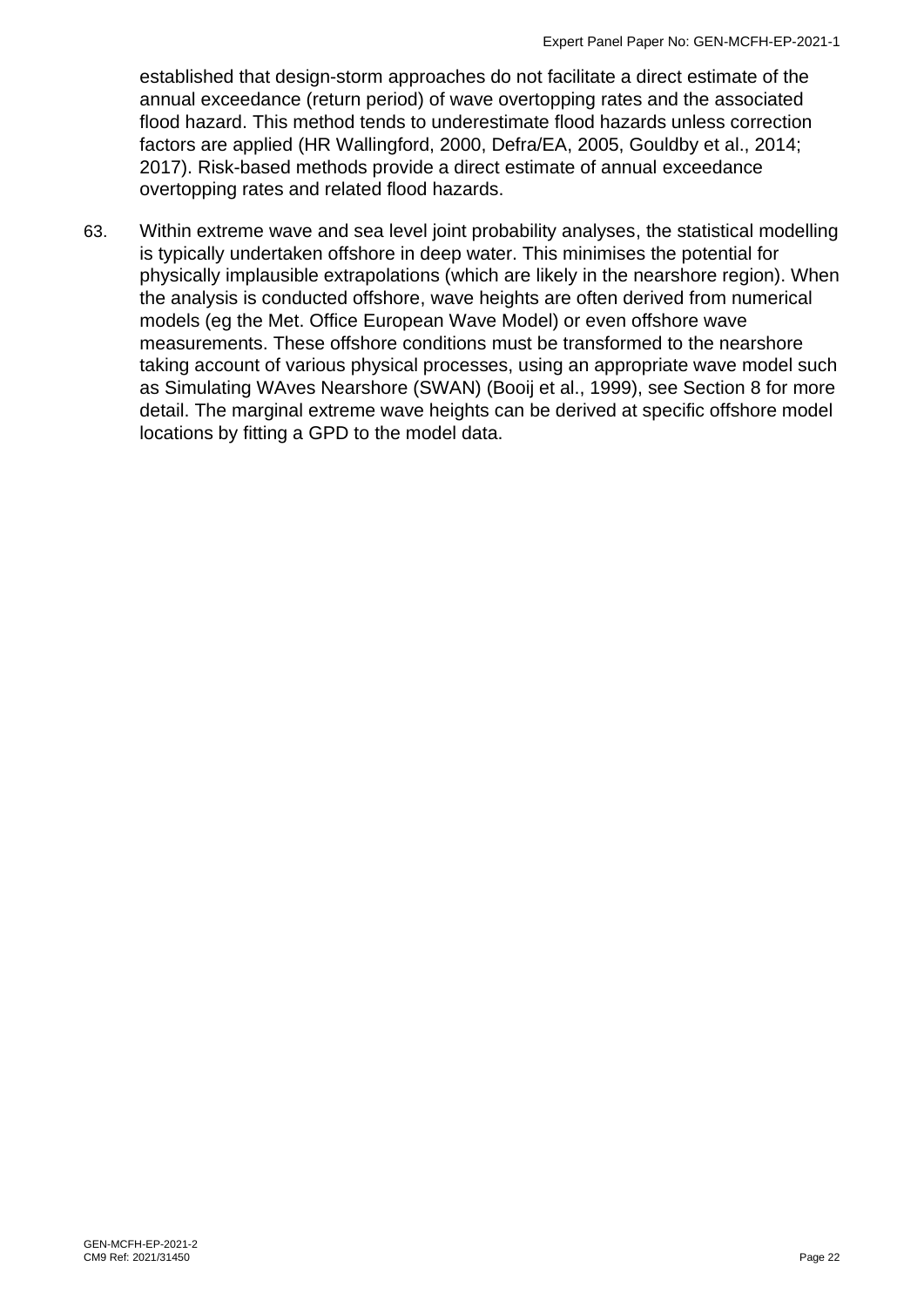#### <span id="page-23-0"></span>**7 ANALYSIS OF COASTAL FLOODING HAZARD - STILL WATER LEVEL**

64. The most recent projections of sea level change for the UK are set out in the UKCP18 Marine Report (Palmer et al., 2018). For full details, see the Palmer et al. (2018) report and follow links to data from the UKCP18 web pages. All UKCP18 projections are presented in a probabilistic manner. Future sea-level rise for any given scenario is presented based on the 5th to 95th percentile range of the underlying model distribution ( ie a 90% confidence interval). Central estimates presented in UKCP18 are the median (50th percentile) value from model distributions. As an illustration, Figure 2 below shows the range of projected sealevel rise over the 21st century for the three RCPs.



#### **Figure 2.**

*21st century projections of mean sea level for the UK capital cities under three RCPs. Central estimates are shown by the solid lines and the dashed lines indicate the 5th and 95th percentiles. (Reproduced from UKCP18 Marine Report, with permission)*

- 65. The sea-level rises shown in Figure 2 contain the most recent estimate of the pattern of sea level change caused by the elastic response of the solid Earth to the last deglaciation. UKCP18 used a 15-member ensemble of GIA estimates from the NERC BRITICE\_CHRONO project [\(http://www.britice-chrono.group.shef.ac.uk/](http://www.britice-chrono.group.shef.ac.uk/))
- 66. On the basis of the UKCP18 projections, the Environment Agency has updated its sector-specific flood and coastal risk guidance documents (Environment Agency, 2020), as has the Scottish Environment Protection Agency (2019). The Welsh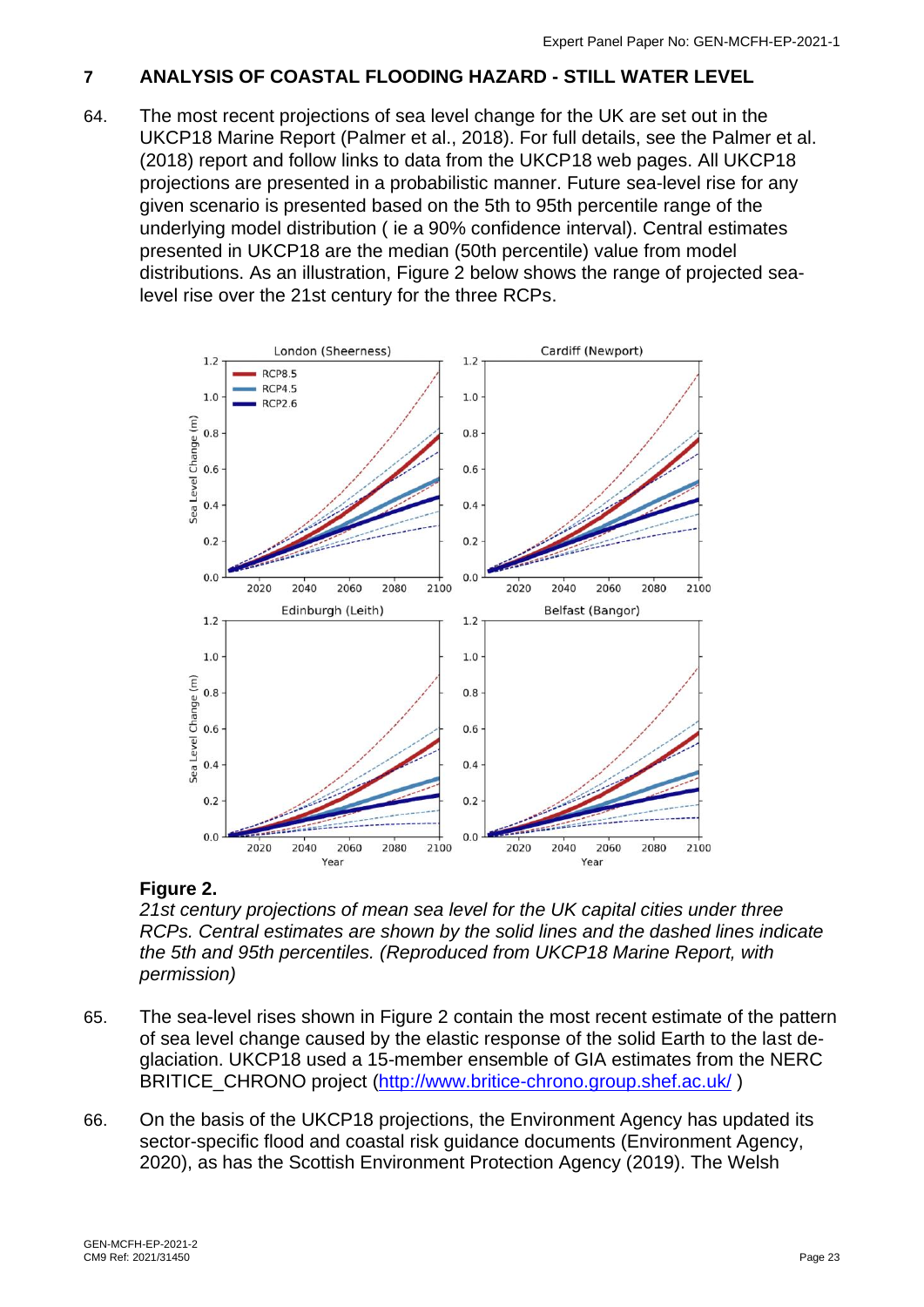Government is currently reviewing its climate change guidance (Natural Resources Wales, 2018) to align with UKCP18 data.

- 67. UKCP18 does not contain the so-called H++ or "high-plus-plus" scenarios that were used in UKCP09 (Lowe et al., 2009) and which were designed to provide plausible but unlikely high-end sea-level rise scenarios for planning purposes. However, some guidance (eg Environment Agency, 2020) still refers to the use of the old H++ scenarios for sensitivity tests that apply to, "developments that are very sensitive to flood risk, and with lifetimes beyond the end of this century". New high-end scenarios are being developed by current research which aims to provide an attributional approach to high-end sea levels (eg specifying the exact amount of sea-level rise that could result from a complete collapse of the Greenland ice sheet).
- 68. The IPCC Fifth Assessment Report of Working Group I (IPCC, 2013) recognises the possibility of future sea-level rises beyond the likely range of the process-based models. Only the collapse of large sectors of the Antarctic ice sheet could cause global mean sea level to rise substantially above the likely range during the 21st century. IPCC (2013) assigned medium confidence to this additional contribution not exceeding several tenths of a metre by 2100. Most studies published since IPCC AR5 suggest maximum rates of about 0.4-0.5 m per century for the global sea-level rise contribution from Antarctica (eg Levermann et al., 2014). Since IPCC AR5, uncertainty around high-end sea-level rises due to the Antarctic component has increased (Bamber et al., 2019) due to divergent results of recent studies, and new hypotheses concerning potential ice sheet processes. In a study that relied on structured expert judgement, Bamber et al. (2019) obtained sea-level rise estimates exceeding 2m at the 95th percentile, for a  $5^{\circ}$ C temperature increase (ie unchecked emissions). Their findings support the use of scenarios of 21st century sea-level rise exceeding 2 m for planning purposes and are thus consistent with UKCP09 H++ scenarios.
- 69. The IPCC Fifth Assessment Report of Working Group I (IPCC, 2013) concludes that it is very likely that there will be a significant increase in the occurrence of future sea level extremes by 2050 and 2100, with the increase being primarily the result of an increase in mean sea level. The report also states that there is low confidence in region-specific projections of storminess and associated storm surges (due to limitations of current climate models to simulate extreme winds). UKCP18 carried out projections of storm surges that made use of CMIP5 simulations under scenario RCP8.5 that were then downscaled by regional atmospheric models (Jacob et al., 2014). UKCP18 only used the most severe climate scenario for extremes, in an attempt to maximise any climate change signal. Two of the downscaled simulations showed coherent signals but disagreed on the sign of any change to the skew surge, whilst the other three simulations showed weaker and less coherent trends. On the basis of these inconclusive results, UKCP18 proposed a best estimate of zero change in skew surge over the 21st century.
- 70. Substantial rises in mean sea level are likely to result in changes to the shelf sea tides. The change in mean sea level affects the phase speed of the tidal wave, which in turn modifies the tidal resonance in the European shelf seas. Any modification to the tide is highly spatially variable, but in places the change in tidal amplitude can be as much as 20% of assumed mean sea-level rise. This could lead to some local changes (increases or decrease) in the spring tidal range of over 0.2 m, if a mean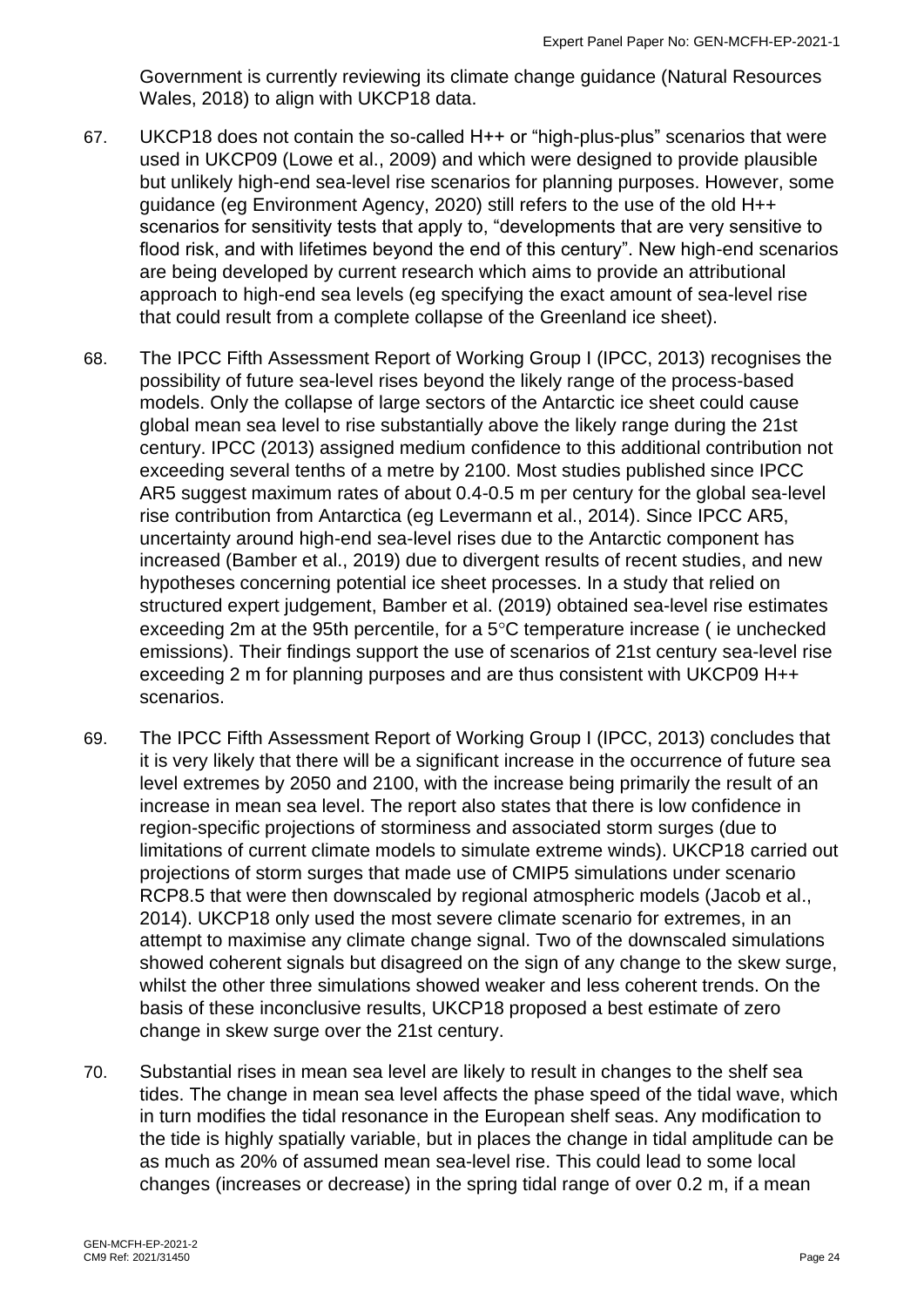sea-level rise of 1 m were obtained. A recent Rapid Evidence Assessment (Environment Agency, 2020) acknowledges that coastal flood risk assessments currently fail to include changes in the astronomical tide, and recommends that new guidance includes consideration and better quantification of tides changing due to mean sea-level rise.

71. It is very likely that global mean sea-level rise will continue beyond the 21st century. The thermal expansion of the ocean to increased temperatures takes place over centuries to millennia; so thermal expansion will continue beyond 2100 even if greenhouse gas concentrations are stabilised immediately. UKCP18 presents exploratory projections of mean sea level out to 2300. This naturally involves more uncertainty than the projections out to 2100. The longer-term projections contained in recent literature are consistent for low to medium greenhouse gas concentration scenarios (RCP2.6, RCP4.5), but offer differing estimates under the high emissions scenario, with values at 2200 under RCP8.5 ranging from about 1 m (Golledge et al., 2015) to several metres (DeConto and Pollard, 2016). The average UK coastal sealevel rise at 2300 has central estimates ranging between 1.0 m (RCP2.6) to greater than 2.5 m (RCP8.5) with large spatial variations.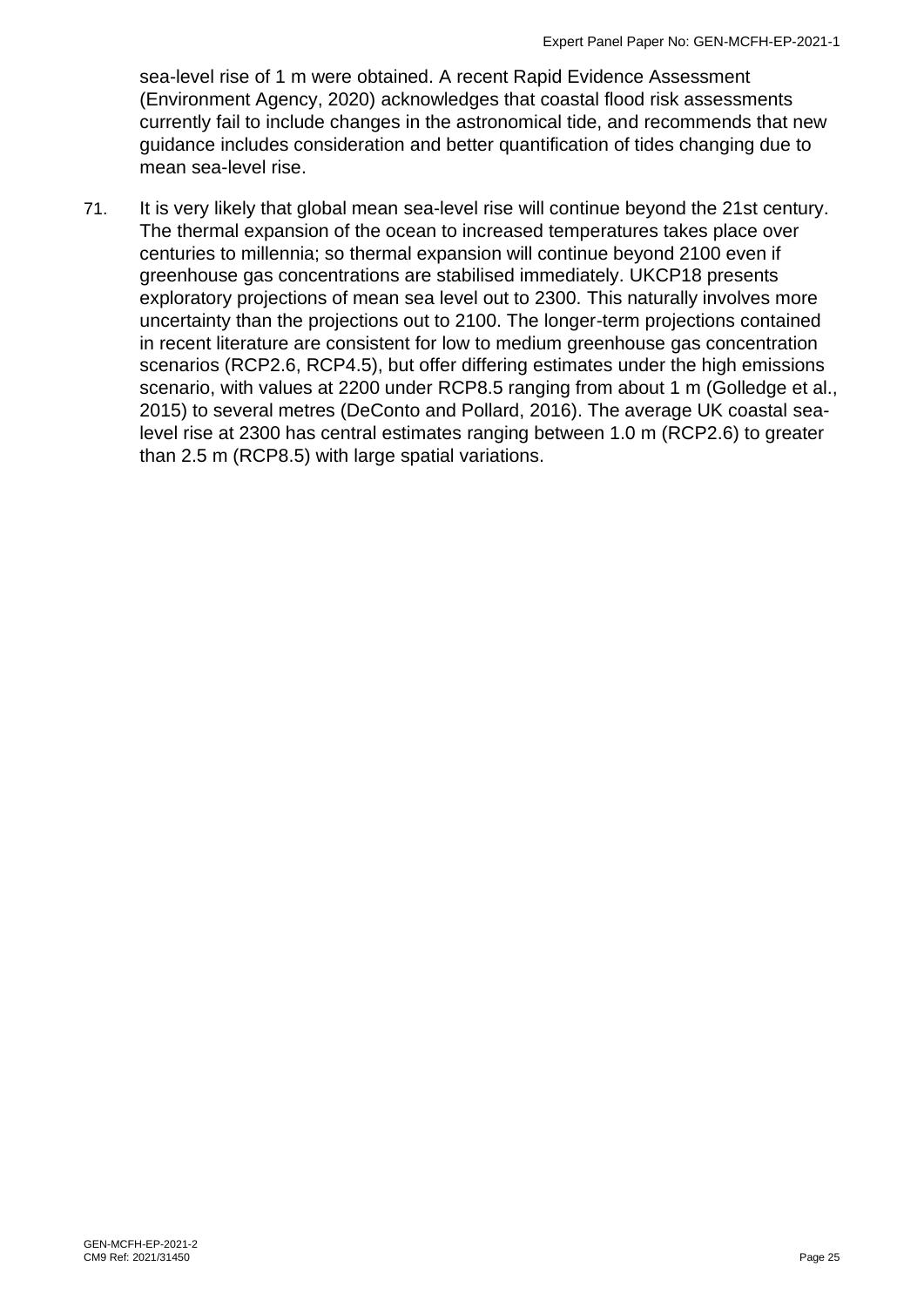#### <span id="page-26-0"></span>**8 ANALYSIS METHODS FOR SHORELINE EVOLUTION, NEARSHORE WAVE TRANSFORMATION AND INTERACTION (FOR THE DESIGN OF FLOOD DEFENCES AND UNDERSTANDING COASTAL EROSION)**

- 72. Analysis of the interaction between coastal sea levels (tides, storm surges, wave conditions) and the local shoreline for the purpose of designing flood defences is necessarily site-specific, and considers smaller scales and local processes. An overview of typical coastal defence structures found in the UK relevant to the analysis of coastal flooding and erosion at UK nuclear sites is given in Annex 3 of TAG 13 (ONR, 2018a). Understanding local transformational processes on waves and currents requires the best available local data for bathymetry, topography and sediment type. Significant changes to coastal geomorphology can occur over timescales of 10-100 years, and shoreline analysis uses coupled hydrodynamic and sediment transport models to assess plausible future bathymetric and topographic scenarios. For model simulations to be effective, they must be based on the best possible data for bathymetry and sea bed material, forced by realistic worse case scenarios of sea level and meteorological conditions. Different future geomorphologies can result in significantly different nearshore wave fields impinging on engineering structures.
- 73. Long term (order 100 years) coastal erosion rates for the coast of England and Wales have been provided by the Foresight Flood and Coastal Defence Project (Foresight, 2004) and results suggest that 28% of the coast is experiencing erosion rates in excess of 10 cm per year (Burgess et al., 2007). However, Burgess et al. (2002) argue that 67% of the coastline is under threat since a significant fraction of the coastline is held in position by engineering measures. Where a coastline is constrained by backshore structures, increases in sea level result in a steepening of the intertidal beach profile, known as coastal squeeze. The importance of coastal squeeze was recently reviewed by the Environment Agency, confirming the importance focus on habitat and ecosystem services that are being 'squeezed' and approaches to managing coastal squeeze (Ponte et al, 2019). The authors defined coastal squeeze as follows:

*"Coastal squeeze is the loss of natural habitats or deterioration of their quality arising from anthropogenic structures, or actions, preventing the landward transgression of those habitats that would otherwise naturally occur in response to sea-level rise (SLR) in conjunction with other coastal processes. Coastal squeeze affects habitat on the seaward side of existing structures."*.

74. According to Taylor et al. (2004), almost two-thirds of intertidal profiles in England and Wales have steepened over the past hundred years. Shoreline Management Plans (SMPs) across England and Wales provide some recognition of this and promote a 'Managed Realignment' policy for around 9 percent of the coastline by 2030, rising to 14 percent by 2060 (CCC, 2013) but little realignment has been delivered to date. Analysis by Sayers (2018) for the CCC suggest that for some locations where 'hold the line' is the current policy, the economic case for longer term protection is low (of those that anticipate major investment in shoreline management - greater than £25m Present Value - between 130-150km may not be cost effective to implement, achieving a Benefit-Cost Ratio, BCR, less than 1). The inference from this is that significant areas currently operating under a 'Hold the Line' policy may need to be realigned. Any changes in the management of the adjacent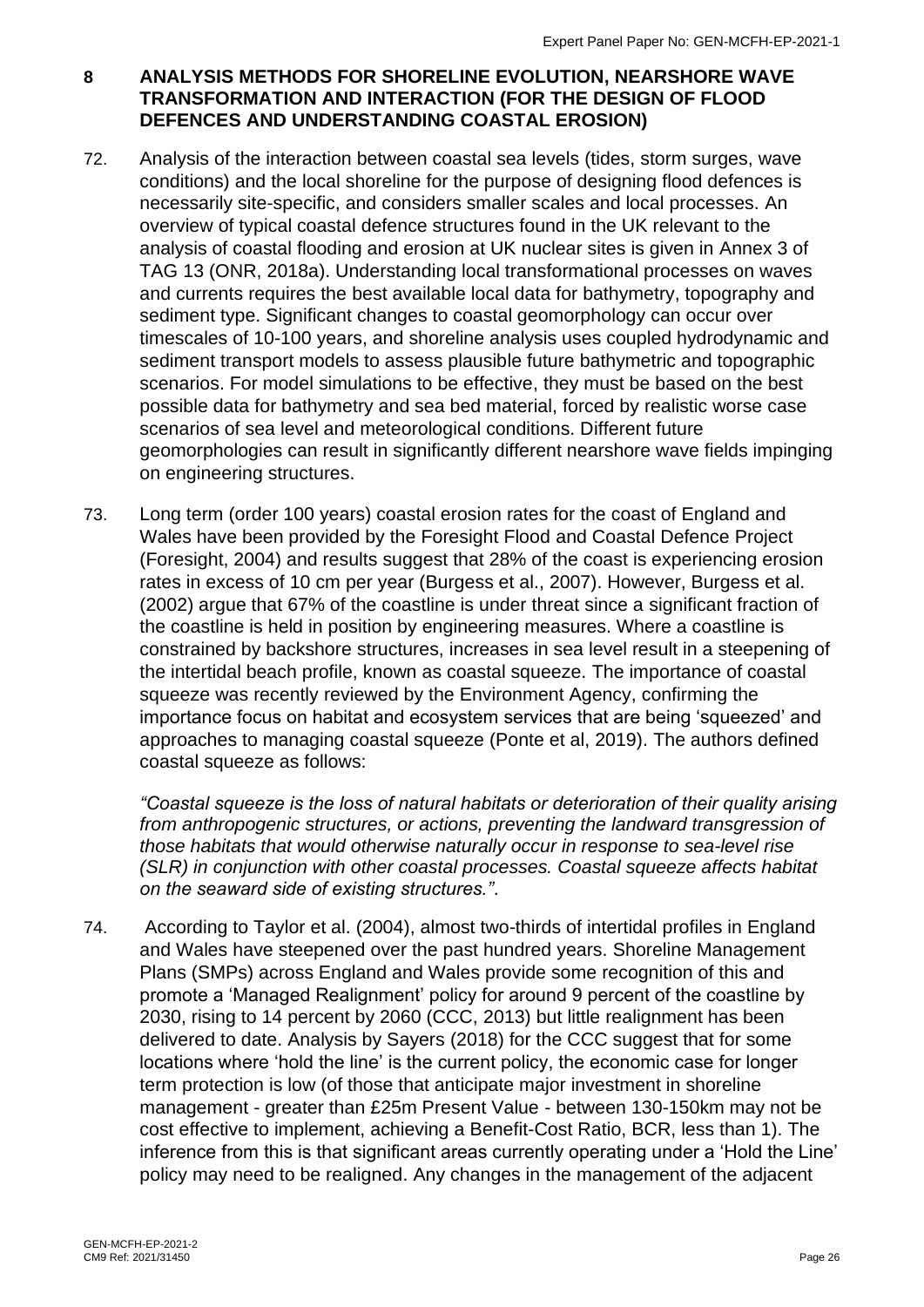coast impacts the updrift and downdrift coast – both in sediment supply and possible outflanking. Understanding the future regional coastal setting is important for long term planning.

- 75. Several predictive models have been developed to improve our understanding of coastal erosional processes, and these models tend to focus on particular typologies of coastlines. A full review of coastal evolution models for different coastal types is given by Masselink and Russell (2013) and recently the Environment Agency published a review of morphological modelling approaches for decision makers, providing a high level but useful context (Blanco et al., 2019). The Soft Cliff and Platform Erosion (SCAPE) model (Walkden and Hall, 2005) was used to assess erosion in Essex and predicted that a tripling in sea-level rise (from 2 mm to 6 mm per year) resulted in a 15% increase in cliff recession. The same model has been used to develop climate change and management scenarios for the Norfolk coastline (Walkden et al., 2008). Brooks et al. (2012) applied SCAPE to the Suffolk coast and predicted that volumes of sediment released by erosion in the 21st century due to mean sea-level rise will increase by about an order of magnitude above the sediment release estimates for the early 20th century. All these results convey the physical fact that increased sea levels will expose increased areas of soft cliff to wave action.
- 76. Different modelling approaches are applied to morphological change in estuaries. One widely used example is the ASMITA model (Aggregated Scale Morphological Interaction between Inlets and Adjacent coast; Stive et al., 1998) which represents the estuary as a series of morphological elements (tidal flat, channel, etc). This model has been applied to the Thames estuary where it predicted that over the next century the estuary will experience accretion less than the predicted rate of sea-level rise, resulting in a deepening of the estuary by up to 0.5 m (Rossington and Spearman, 2009).
- 77. Having defined any future, plausible coastline, evaluating the interaction of extreme nearshore wave conditions with coastal topography and defences requires offshore wave fields to be transformed using a suitable wave transformation model. As offshore waves enter shallower water they are modified by a number of physical processes (eg diffraction, refraction, shoaling, wave breaking) as well as influences of local winds and tidal currents. Consequently, the waves impinging on coastal structures can have very different properties to offshore waves. A recent and thorough review of wave transformation models has been provided by Lawless et al., (2016), as part of a wider review of best practice for coastal flood forecasting, commissioned by the Environment Agency. This guidance document also lays down required standards of accuracy for all elements of sea level forecasting (tide, surge, wave, overtopping) and is intended to maximise consistency in coastal flood forecasting across the spectrum of models used by coastal engineers. The role of these models is described briefly below, but refer to Lawless et al. (2016) for more details.
- 78. Phase-averaging spectral wave models such as SWAN, (Booij et al., 1999) compute the two-dimensional (2D) wave spectral energy in a similar way to offshore wave models by solving the action balance equation. They can be run on either a regular or irregular grid and they derive wave parameters such as significant wave height, wave period and wave direction. These models are forced at their seaward boundary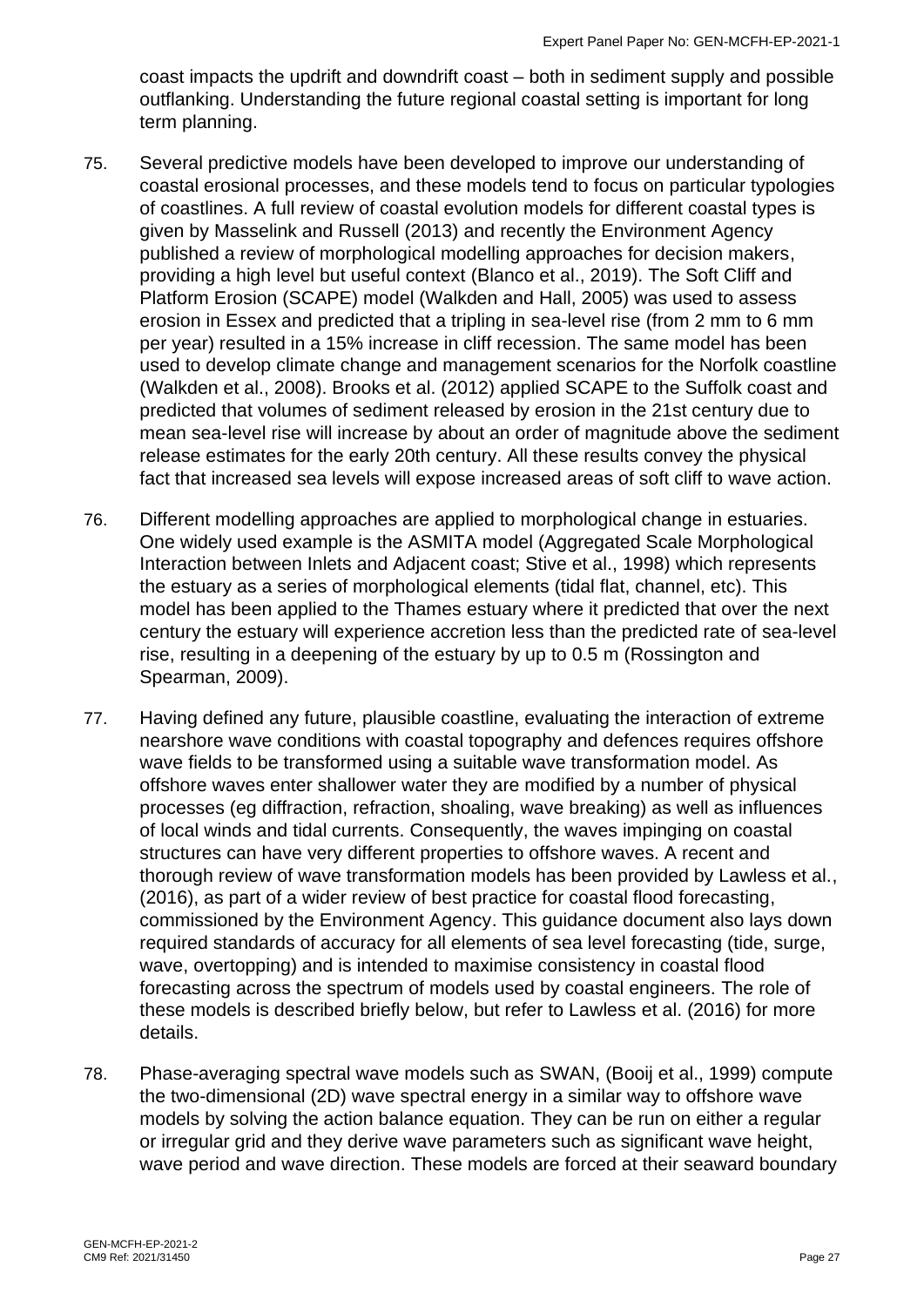by offshore wave and wind conditions, and they represent the majority of wave transformation processes. Other models in this class include MIKE21-SW (MIKE, 2018), STWAVE (AQUAVEO, 2018) and TOMAWAC (open TELEMAC-MASCARET, 2018). These models typically resolve bathymetric features of ~100 m size but are not routinely used at finer resolution due to computational intensity. A common approach – so-called hybrid approach - is to combine a wide area 2D wave model with a series of one-dimensional (1D) wave models to transform waves from the tidal low water contour to specific beaches or structures.

- 79. More complex wave transformation models, so-called phase-resolving models, exist to account explicitly for diffraction and refraction by solving the mild slope equation. Explicit representation of individual waves is also possible but is computationally demanding. A full list of this type of model is provided by Lawless et al. (2016). Because these models simulate individual waves, their spatial resolution is typically a few metres. This renders them suitable for the analysis of specific sites (and the effect of specific waves), but not wide area forecasting.
- 80. Wave transformation models depend on accurate bathymetry. To model the transformation from offshore to a specific structure will normally require some combination of charted bathymetric data (eg from Admiralty or other surveys) and accurate beach profile data from LiDAR. For many parts of England and Wales, LiDAR data is held by the Environment Agency (see Section 5.1 of this document).
- 81. Wave transformation models require careful validation, based on a selection of storm events. Ideally, waves inshore will be measured with suitable devices (eg Waverider buoys). Measured wave data for the UK is available from WaveNet, the Met. Office and the Channel Coastal Observatory. Hindcast waves and atmospheric forcing can be derived from the operational Wavewatch III model run at the UK Met. Office.
- 82. A number of studies have shown that joint probability contouring approaches, that use a joint exceedance approach to define annual exceedance contours of waves and sea levels, do not facilitate a direct estimate of the annual exceedance of structural responses (eg wave overtopping rate) and the related flood hazard (HR Wallingford, 2000; Defra/EA, 2005; Gouldby et al., 2017). The joint probability contouring approach tends to underestimate flood risk unless correction factors are applied to account for this known discrepancy. To obtain an unbiased estimate of coastal flood hazards, it is necessary to adopt a risk-based approach. In this approach, the multivariate extreme value distribution is integrated over the outcome variable of interest (eg wave overtopping or floodplain flood depth). The JOIN-SEA software was developed to implement this approach (HR Wallingford, 2000). More recently, advances in the underlying statistical models (Heffernan and Tawn, 2004) have been applied to asses coastal flooding using a risk-based approach at a national scale. Offshore waves, winds and sea levels have been extrapolated to extremes, these have then been transformed to the nearshore and through to overtopping rates using the SWAN wave model combined with statistical emulators and an empirical wave overtopping model to directly estimate wave overtopping annual exceedance probabilities and the related flood risk. Gouldby et al. (2017)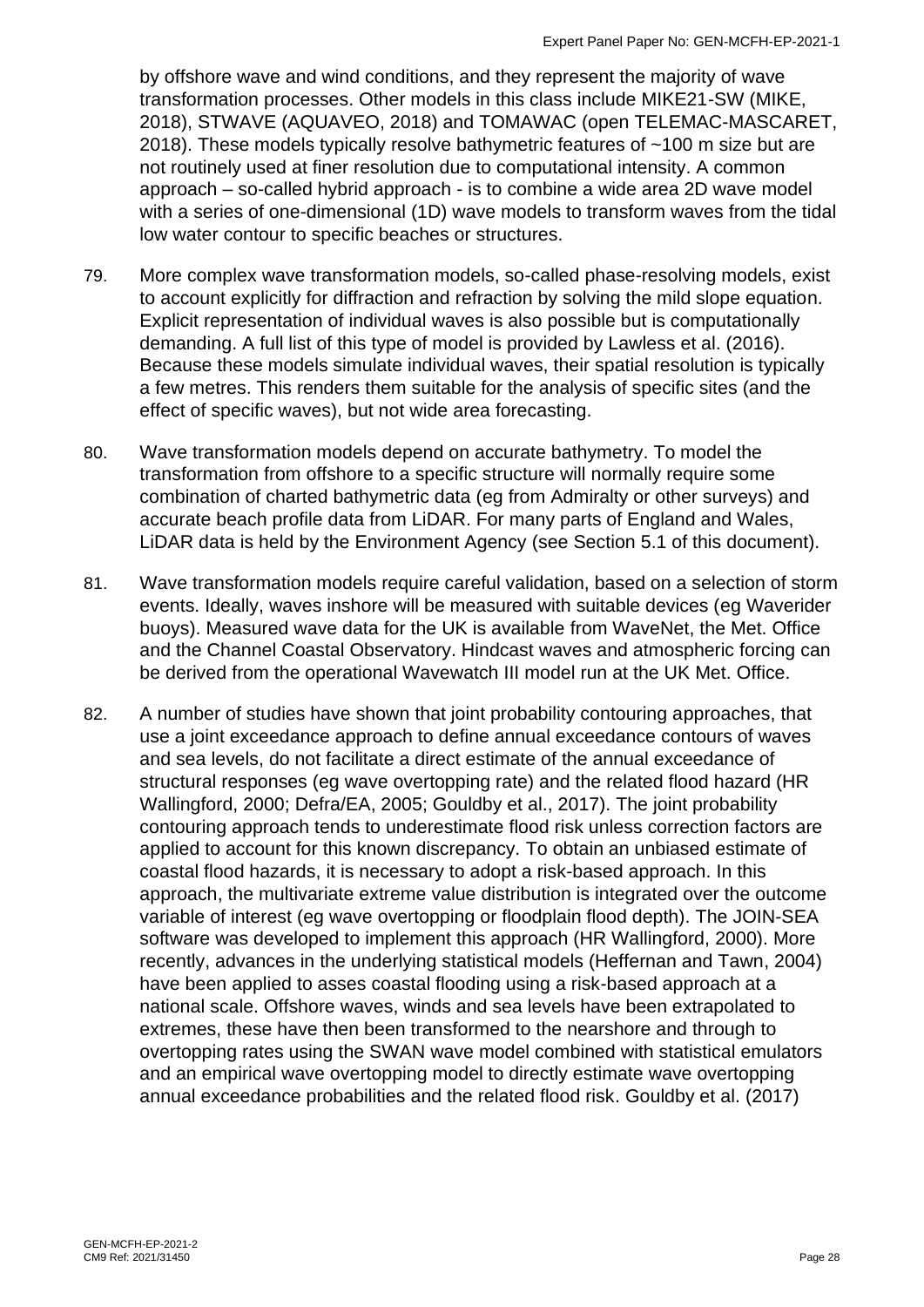used a statistical emulator and the SWAN model to derive a national set of extreme events at a 1 km resolution in the nearshore region.

- 83. Extreme combinations of waves and sea level lead to wave overtopping which occurs when waves run up the face of a seawall or dike and pass over the crest of the structure (so-called 'green-water'). In cases where the structure is vertical, the wave may impact against the wall and send a plume of water over the crest. A different form of overtopping occurs when waves break on the seaward face of the structure and produce significant volumes of splash and spray, which may then be carried over the wall either under their own momentum or by an onshore wind. Whether overtopping discharges are by green-water, plume or splash, the consequences will tend to vary according to circumstances. Typically, green-water and plume overtopping will be associated with flood inundation and structural damage, whereas spray will be associated with personal safety and also incremental damage to buildings.
- 84. Analysis of wave overtopping of structures is complex and there are a range of prediction methods that are adopted in practice, all of which are complex and have associated uncertainties. These methods include structure-specific empirical formulae detailed within the EurOtop manual (Pullen et al., 2008; EurOtop, 2018), generic empirical metamodeling approaches involving neural networks (eg Van Gent et al., 2007; Kingston et al., 2008; Zanuttigh et al., 2016), numerical models (also referred to as Computational Fluid Dynamics or CFD models) that solve the full 3D Navier Stokes Equations (Hirt and Nichols, 1981; Chen et al., 2016; and Dimakopoulos et al., 2014), and finally laboratory based, scaled physical model experiments. All of the empirical approaches are based on functions fitted to data from physical model experiments. This is because measured overtopping rates are rare and laboratory data is generally considered the next most reliable source of data. The empirical EurOtop (2018) methods are generally applicable when the structures are of common geometry (eg a simple slope, recurved wall etc). Where structures deviate from these common geometries (to include complex features, for example multiple berms), the meta-modelling approaches are often employed as they facilitate interpolation to non-standard geometry. Numerical models that simulate the physical processes can be challenging to calibrate and these are often employed in parallel with physical models.
- 85. The rate of wave overtopping is generally presented as a mean discharge per metre run of seawall, averaged over approximately 1000 waves. Whilst mean discharge is convenient for analysis of flood volume, the instantaneous hazards to people or building damage are more closely correlated to individual wave volumes and / or velocities. For the analysis of individual wave overtopping volumes and velocities, CFD and physical models offer the most robust estimates
- 86. In response to external loads, coastal infrastructures exhibit a range of failure modes ( ie processes that influence the integrity of the defence in a way that has the potential to lead to failure – for example a breach – during a storm). The relationship between the external load and the conditional probability of failure (given that load) is often referred to as a 'fragility curve'. Wave overtopping, for example, is a primary consideration in determining the chance of failure at most coastal locations, as it may erode the grass cover of the rear face or scour rear toe and ultimately lead to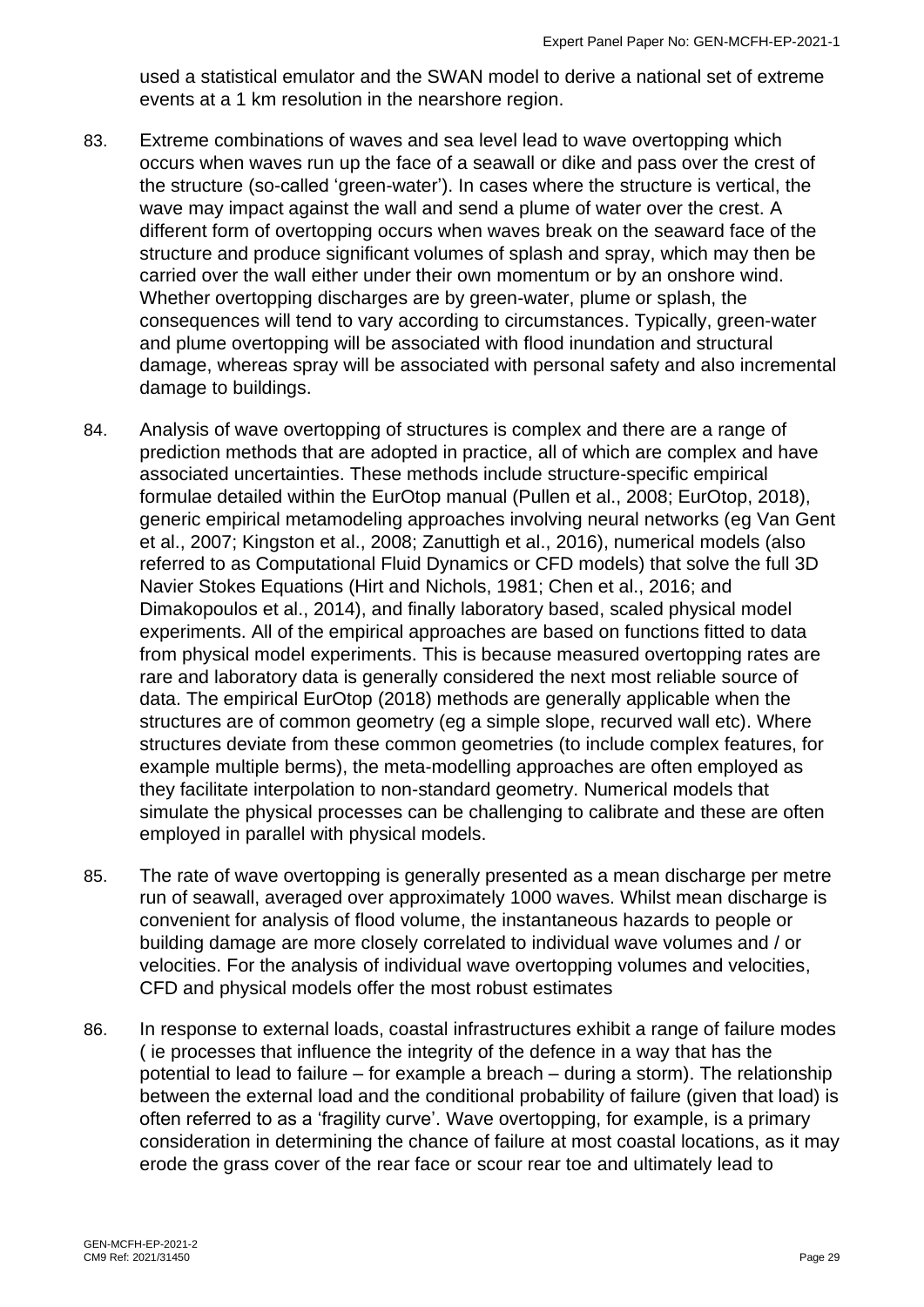breach. Various documents provide advice on the relationship between different loading conditions and the failure modes they may influence. For example, 'safe' overtopping conditions and good practice design principles are set out in the 'Rock Manual' (CIRIA, 2007). It is however often the case, that 'failure' of sea defence is not caused by one single failure mechanism or loading condition but by several processes. Process-based failure analysis and failure trees all offer insights into the most important failure modes at a given location when used appropriately and supported by expert understanding and data (eg Kortenhaus, 2012)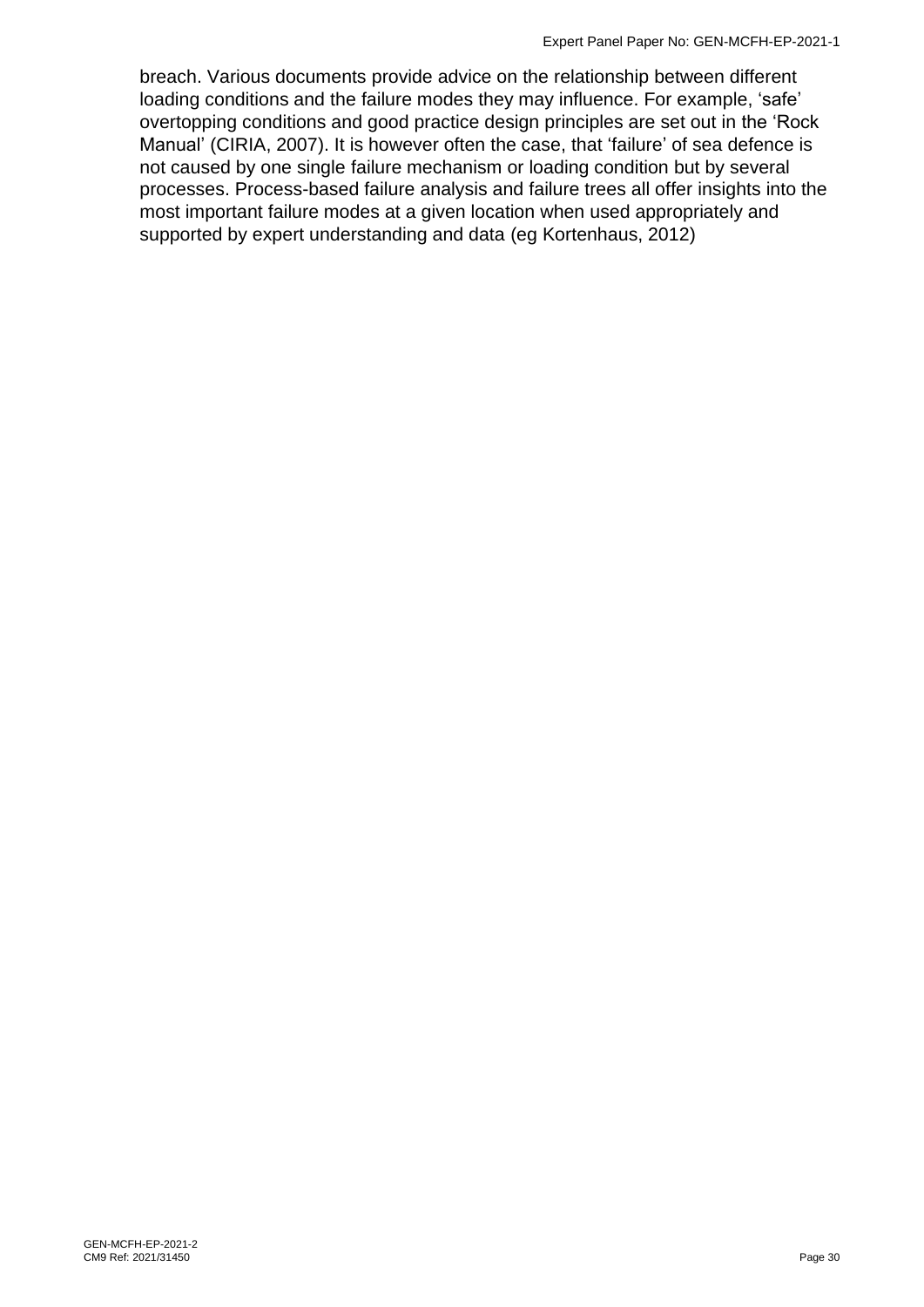#### <span id="page-31-0"></span>**9 ANALYSIS OF TSUNAMI HAZARD**

- 87. For the UK and Europe there are records of several past events of significance, notably, in historical times, the earthquake of 1st November 1755 and the ensuing tsunami that, together, destroyed Lisbon. There is also firm geological evidence for the source region and the effects of a major tsunami impacting the coasts of Scotland and northeast England following a submarine landslide offshore Norway about 8150 years ago. The evidence that tsunamis have reached the UK in the past indicates that the possibility of significant future events cannot be dismissed. Also, there may be other potential sources of future tsunami.
- 88. The Defra (2005) study found that a tsunami reaching the UK from the Azores-Gibraltar region (the region responsible for the earthquake and tsunami causing the destruction of Lisbon in 1755) is a possible event. However, the likelihood of a future tsunami from this source being worse than that of 1755 is negligible since the consensus of literature concerning the Lisbon earthquake already ascribes it the largest possible magnitude (M8.7) outside of subduction zones. A tsunami resulting from a landslide on the Canary Islands would be heavily dependent on the nature of the collapse. Some reports (eg Ward and Day, 2001) have suggested that the western flank of La Palma, in the Canary Islands, is vulnerable to collapse, with devastating effects around much of the North Atlantic coastline. Whether a tsunami generated by a flank collapse was capable of crossing large distances or not would depend entirely on the nature of the event; a coherent large block entering the sea with high acceleration would produce such an effect, but if the slope failure were composite or less energetic, the effects produced would be local. Studies of the offshore turbidites created by landslides from the flanks of the Canary Islands suggest that these result from multiple landslides spread over periods of several days. Separate failures occurring over this time scale would each generate a discrete tsunami, but these successive failures are too widely spaced in time to have a cumulative effect on tsunami magnitude (Wynn and Masson, 2003). All the submarine landslides so far studied in detail around the Canary Islands indicate that they are multiple events, implying smaller scale tsunamis. The results of the tsunami propagation modelling carried out in Defra (2005) are summarised in Table 2 below.
- 89. Geologically, an earthquake in the North Sea sufficiently large to cause a tsunami is possible although there is no record of any such event. A model of a credible North Sea event centred on the location of the 1931 earthquake gave wave heights along eastern UK coasts of 1-2 m.
- 90. To provide a more detailed assessment of the potential hazard, the Defra (2006) study focused on a near coastal North Sea event and a more detailed analysis of a Lisbon 1755 type event. The model studies of the Lisbon 1755 event explored the effects of a variety of plausible earthquake magnitudes and fault orientations. Larger magnitude earthquakes produced tsunami waves with typical wave amplitudes of 1-2 m around the south west of the UK, with 3-4 m waves in localised bays. Whilst the size of these tsunami waves is comparable to those in typical storm surges, certain characteristics of tsunamis are likely to create sea conditions different to those during a storm surge. The model study of the near-coast event in the North Sea was centred on the location of the 1931 earthquake (Versey, 1939), with an assumed magnitude of M6.0. The resulting tsunami was propagated through high resolution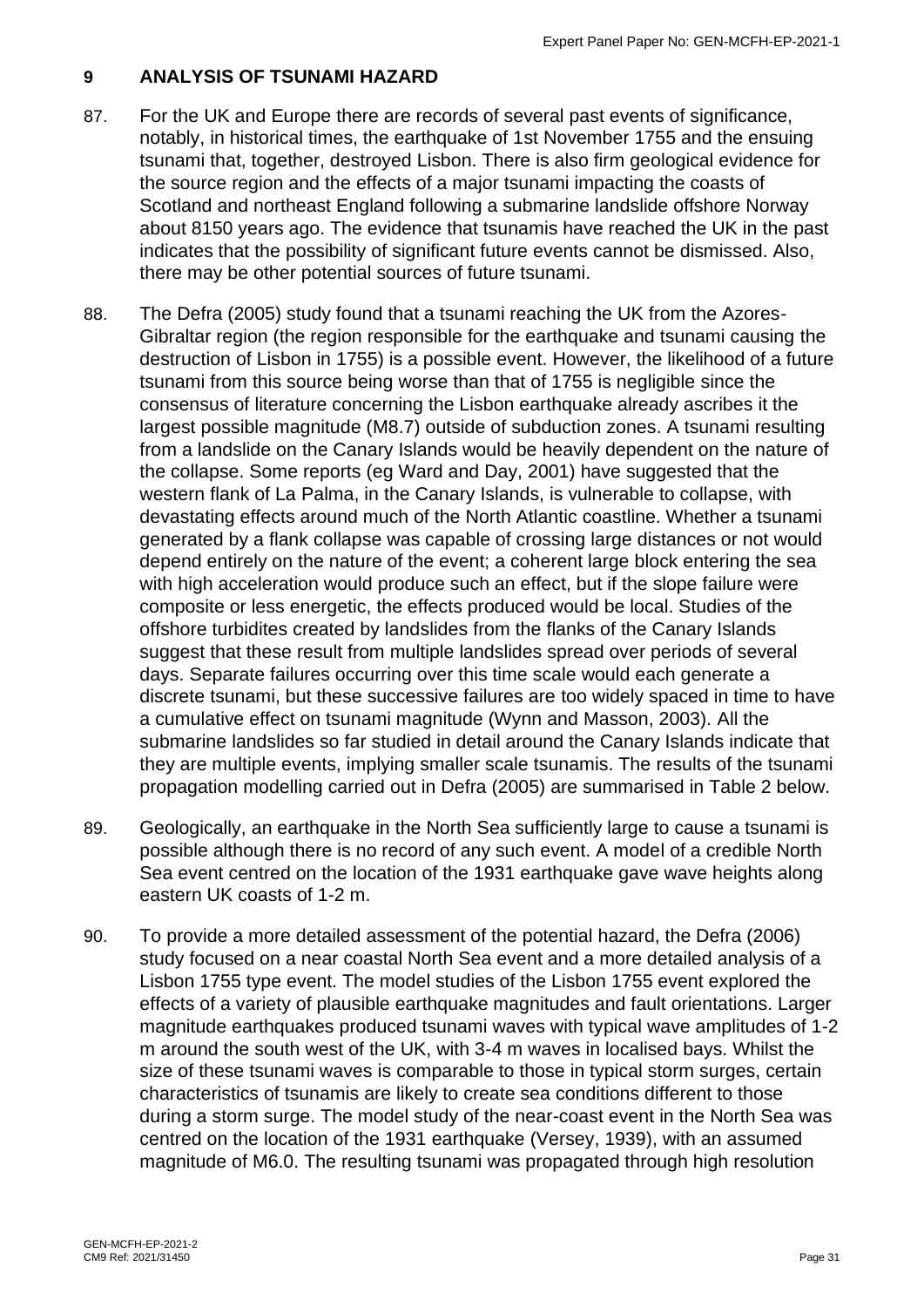storm surge and wave models in order to estimate the wave run up and inundation on a variety of beach slopes.

91. The model results were used to assess hazard at the coastline. As the tide did not interact with the tsunami wave, the analysis made the most conservative assumption that any tsunami could coincide with the highest possible tides. The tsunami elevations around the coast were compared against 50 year and 100 year return period extreme sea levels. Only the south west coast of the UK was found to incur sea level elevations slightly in excess of the 1 in 100 year extreme sea level predictions (and it should be noted that the default standard for coastal engineering is the 200 year return period). A further assessment of hazard reviewed the wave elevation and flow velocity at the still water level for the tsunami wave as it ran up and down typical beaches. The hazard for beaches for the hypothetical North Sea tsunami was classified as low, but the hazard for beaches in Cornwall and Devon was classified as dangerous for a M8.7 Lisbon 1755 type tsunami. Although only the most south-westerly coast of the UK might incur sea level elevations marginally in excess of the 1:100 year extreme sea level predictions, the inundation potential of any tsunami is greater due to its long wavelength. Furthermore, flow velocities on inundated areas are potentially higher during tsunami incidence.

| Tsunami source                                                     | Height and propagation time of wave reaching<br>the coast, regions affected and (assumed<br>amplitude of wave at its origin)                                         |
|--------------------------------------------------------------------|----------------------------------------------------------------------------------------------------------------------------------------------------------------------|
| Near field earthquake in<br>North Sea (cf. Dogger<br>Bank, 1931)   | Height: 0.8-2 m<br>Propagation time: 1-2 hours<br>Regions Affected: Yorkshire and Humberside coasts<br>(Assumed wave amplitude at origin: 1 m)                       |
| Passive margin<br>earthquake in the<br>western Celtic Sea          | Height: 0.5-1 m<br>Propagation time: 3-6 hours<br>Regions Affected: North Devon, Bristol Channel, South and West<br>Wales (Assumed wave amplitude at origin: 1 m)    |
| Plate boundary west of<br>Gibraltar (Lisbon<br>earthquake of 1755) | Height: 0.8-1 m<br>Propagation time: 5-8 hours<br>Regions Affected: Cornwall, North Devon and Bristol Channel, South<br>Wales(Assumed wave amplitude at origin: 1 m) |
| La Palma slide (Canary<br>Islands)                                 | Height: $1-2$ m<br>Propagation time: 7-8 hours<br>Regions Affected: Cornwall, North and South Devon<br>(Assumed wave amplitude at origin: 2 m)                       |

**Table 2** Results from the tsunami modelling exercise in Defra (2005) with the most plausible tsunami sources for the UK

92. The importance of landslide generated tsunami on UK coasts is unclear. Much interest surrounds the tsunami generated by the Storegga Slide - a submarine landslide, or submarine mass failure, that occurred approximately 8150 years ago on the Norwegian continental shelf and slope. The portion of seafloor that fractured and moved downslope was approximately 200 miles wide, up to 3200 km<sup>3</sup> and affected an area of sea floor of 95,000 km<sup>2</sup>.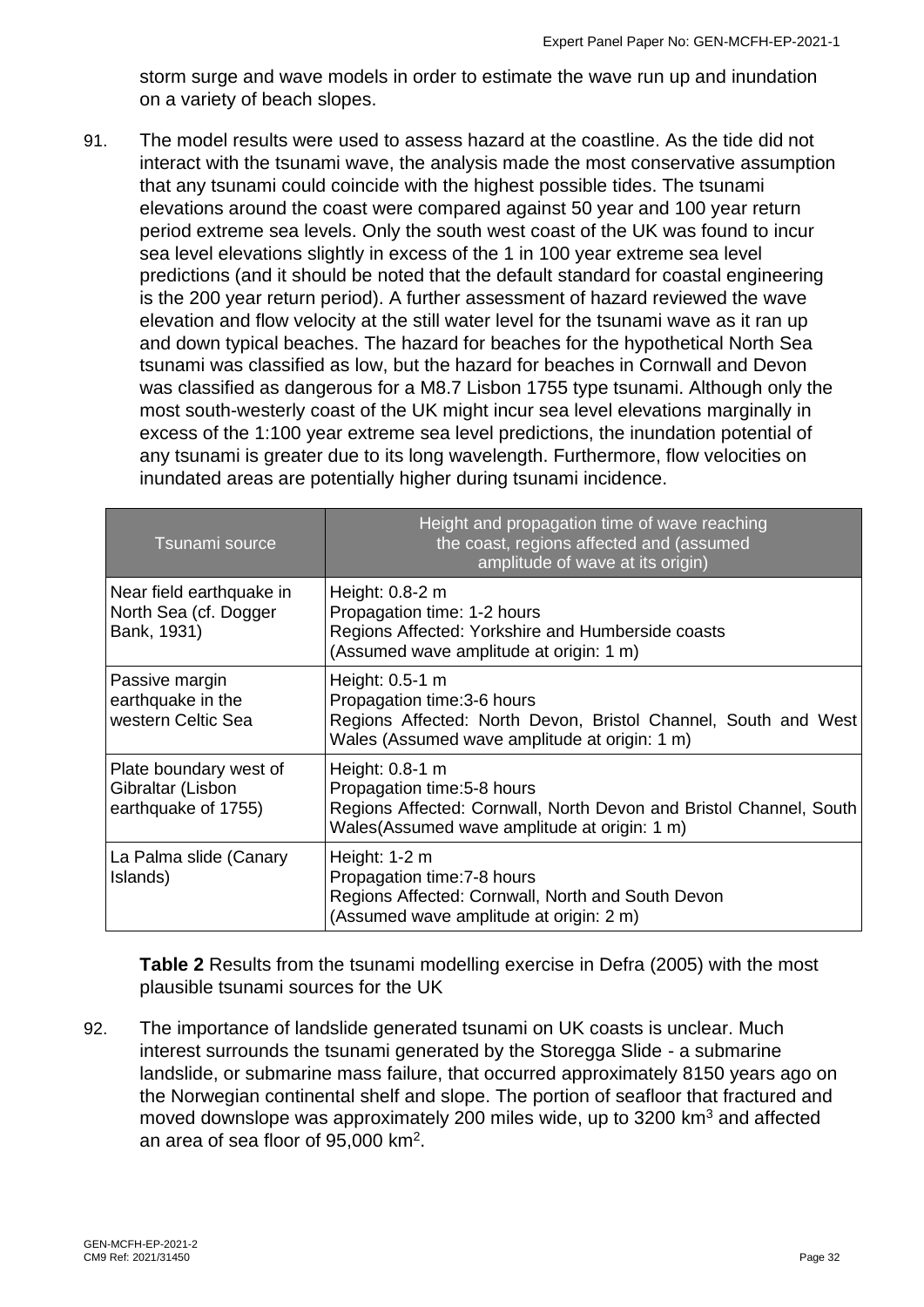- 93. Mapping of tsunami deposits show that this landslide generated a tsunami that reached the northern UK coastline. To date, evidence for the tsunami has been identified at over 30 sites from northern Scotland to north-eastern England (eg Smith et al., 2004). Measurements of the sediment run-up of the tsunami on the mainland Scottish coast range from 0-6 m locally above the contemporary shoreline, and up to tens of metres on Shetland, but actual water depths in which the sediments accumulated were several metres higher (eg Smith et al., 2007; Soulsby et al., 2007). Other possible tsunamis are registered on Shetland and dated at c. 5500 years ago and c.1500 years ago (Bondevik et al., 2005a; 2005b), but their singularity on Shetland alone renders them uncertain (Long and Wilson, 2007; Long, 2015; Tappin et al., 2015). Thus, so far, the Storegga Slide tsunami is the only landslide generated tsunami confirmed to have occurred on mainland UK coasts.
- 94. The Storegga slide is of course only one of several slides along the continental slope west of the UK and Norway, most of which occurred in glacial sediments, but the frequency of sliding is as yet unclear. Neither is it clear if any of the other slides generated tsunamis that reached the UK.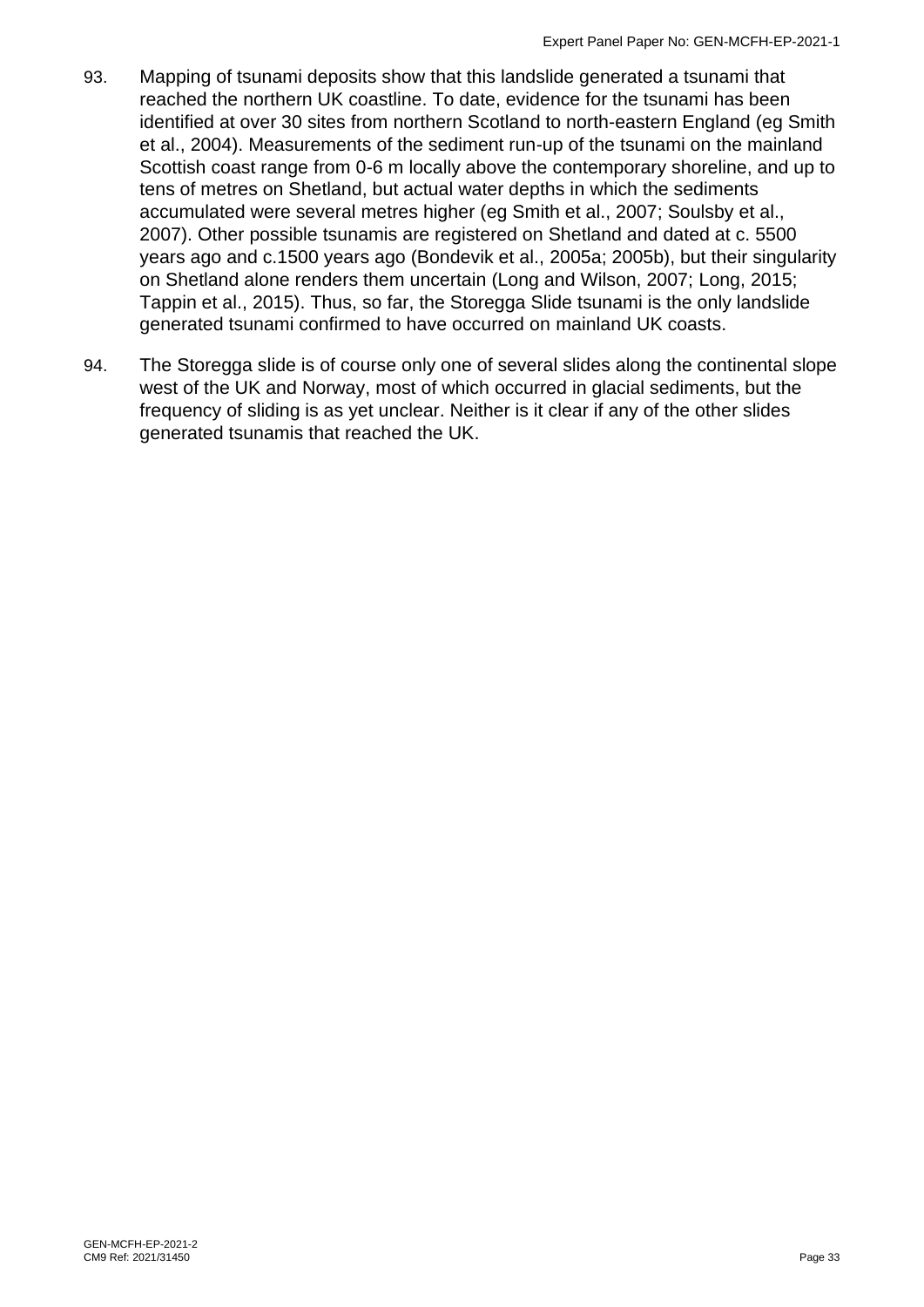#### <span id="page-34-0"></span>**10 REFERENCES**

Alexander, L.V., Tett, S.F.B. and Jonsson, T. (2005) Recent observed changes in severe storms over the United Kingdom and Iceland. *Geophysical Research Letters*, 32, L13704, pp.1-4, doi:10.1029/2005GL022371

Allen, R., Tett, S. and Alexander, L. (2008) Fluctuations in autumn-winter storms over the British Isles: 1920 to present, *International Journal of Climatology*, 29, pp. 357-371, doi: 10.1002/joc.1765

AQUAVEO (2018). STWAVE Nearshore Wave Modeling with SMS. <https://www.aquaveo.com/software/sms-stwave>

Bamber, J.L., Oppenheimer, M., Kopp, R.E., Aspinall, W.P., and Cooke, R.M. (2019) Ice sheet contributions to future sea-level rise from structured expert judgment. Proceedings of the National Academy of Sciences, 116 (23) 11195-11200; DOI: 10.1073/pnas.1817205116

Batstone, C., Lawless, M., Tawn, J., Horsburgh, K., Blackman, D., McMillan, A., Worth, D., Laeger, S. and Hunt, T. (2013) A UK best-practice approach for extreme sea level analysis along complex topographic coastlines. *Ocean Engineering*, 71, pp.28-39, http://dx.doi.org/10.1016/j.oceaneng.2013.02.003

Bindoff, N.L., Willebrand, J., Artale, V., Cazenave, A., Gregory, J.M., Gulev, S., Hanawa, K., Le Quéré, C., Levitus, S., Nojiri, Y., Shum, C.K., Talley, L.D. and Unnikrishnan, A. (2007) *Observations: Oceanic climate change and sea level. In: Climate Change 2007: The Physical Science Basis. Contribution of Working Group I to the Fourth Assessment Report of the Intergovernmental Panel on Climate Change* [Solomon, S., Qin, D., Manning, M., Chen, Z., Marquis, M., Averyt, K.B., Tignor, M. and Miller, H.L. (eds.)]. Cambridge University Press, Cambridge, UK, pp. 385-432.

Blanco, B.L.D.S.R., Woods Ballard, B., Simm, J., Brampton, A., Sutherland, J., Gouldby, B. and Rossington, K., (2019). Coastal morphological modelling for decision-makers. Report – SC090036/R. A report published by the Environment Agency. [https://assets.publishing.service.gov.uk/government/uploads/system/uploads/attachment\\_d](https://assets.publishing.service.gov.uk/government/uploads/system/uploads/attachment_data/file/844082/Coastal_morphological_modelling_for_decision-makers_-_report.pdf) [ata/file/844082/Coastal\\_morphological\\_modelling\\_for\\_decision-makers\\_-\\_report.pdf](https://assets.publishing.service.gov.uk/government/uploads/system/uploads/attachment_data/file/844082/Coastal_morphological_modelling_for_decision-makers_-_report.pdf)

Bondevik, S., Mangerud, J., Dawson, S., Dawson, A.G. and Lohne, Ø. (2005a) Evidence for three North Sea tsunamis at the Shetland Islands between 8000 and 1500 years ago. *Quaternary Science Reviews,* 24 (14-15), pp.1757-1775, https://doi.org/10.1016/j.quascirev.2004.10.018

Bondevik, S., Løvholt, F., Hartbitz, C., Mangerud, J., Dawson, A.G. and Svendsen, J.I. (2005b). The Storegga Slide tsunami – comparing field observations with numerical solutions. *Marine and Petroleum Geology*, 22, pp.195-208, [https://doi.org/10.1016/B978-0-](https://doi.org/10.1016/B978-0-08-044694-3.50021-4) [08-044694-3.50021-4](https://doi.org/10.1016/B978-0-08-044694-3.50021-4)

Bondevik, G. 2019. Tsunami from the Storegga landslide. In: Meyers, R.A. (ed.) Encyclopaedia of Complexity and Systems Science.

Booij, N., Ris, R. C. and Holthuijsen, L. H. (1999), A third-generation wave model for coastal regions, Part I: Model description and validation, *Journal of Geophysical Research*, 104, C4, pp.7649-7666.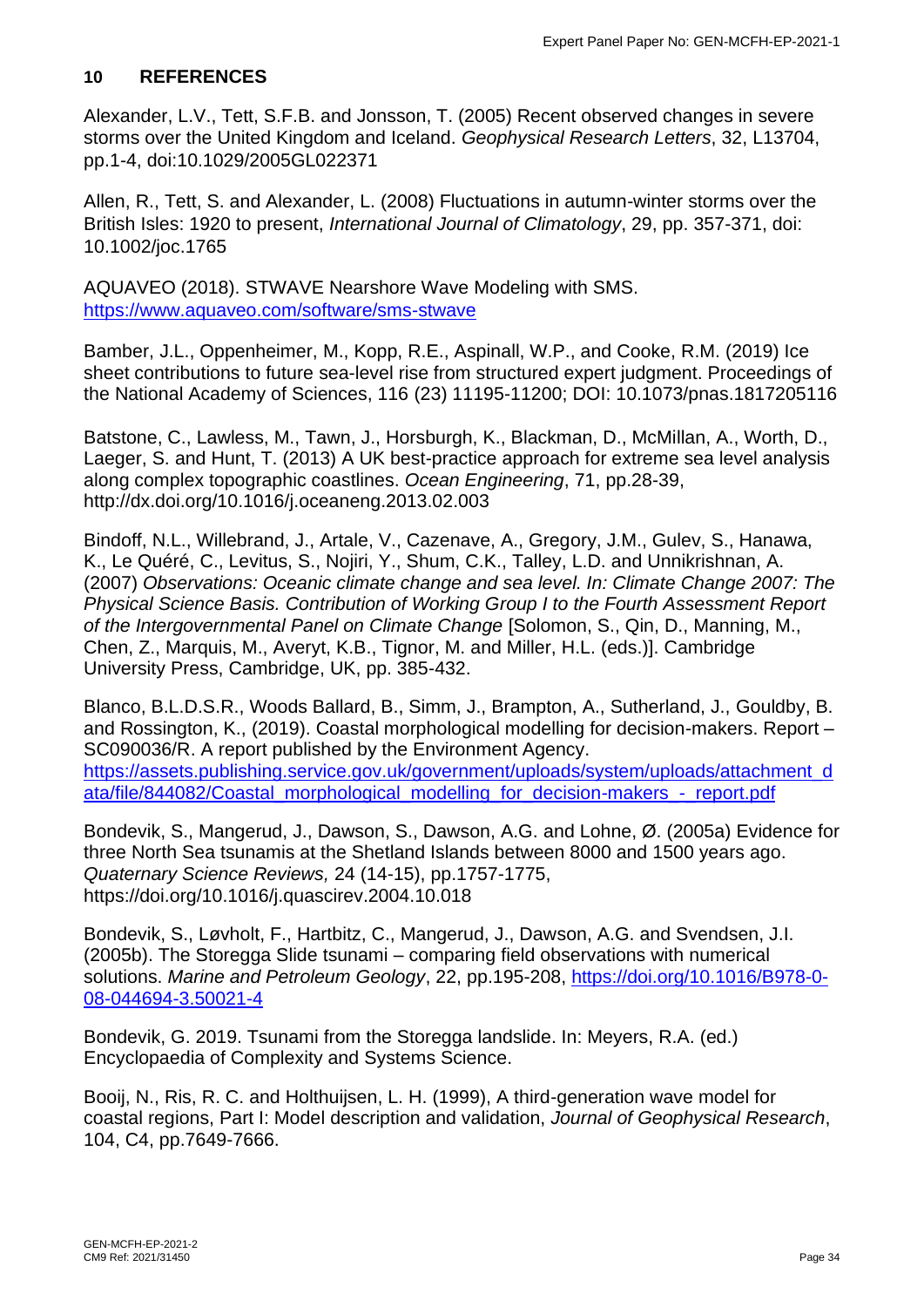Brooks, S.M., Spencer, T. and Boreham, S. (2012) Deriving mechanisms and thresholds for cliff retreat in soft-rock cliffs under changing climates: Rapidly retreating cliffs of the Suffolk coast, UK. *Geomorphology*, 153-154, pp. 48-60.

Buijs, F. A., Hall, J. W., Sayers, P. B. and Van Gelder, P. (2009). Time-dependent reliability analysis of flood defences. Reliability Engineering and System Safety, 94(12), pp. 1942- 1953.

Burgess, K., (2020). Impact of climate change on asset deterioration. Report - SC120005/R1. Published by the Environment Agency.

Burgess, K., Orford, J.D., Dyer, K., Townend, I. and Balson, P. (2002) *FUTURECOAST - The integration of knowledge to assess future coastal evolution at a national scale*. Proceedings 28th International Conference on Coastal Engineering, ASCE, 3221-3233.

Burgess, K., Jay, H., Nicholls, R.J., Green, C. and Penning- Rowsell, E.C. (2007) *Assessment of future coastal erosion risk*. In: Future flooding and coastal erosion risks [Eds. Thorne, C., Green, C. and Penning-Rowsell, E.C.], Thomas Telford, London: 280- 293.

Cabinet Office (2017) National Risk Register of Civil Emergencies. https://assets.publishing.service.gov.uk/government/uploads/system/uploads/attachment\_d ata/file/644968/UK\_National\_Risk\_Register\_2017.pdf

Coastal Engineering Research Center, Department of the Army, Waterways Experiment Station (1984) *Shore protection manual*. Available at: https://archive.org/details/shoreprotectionm01unit

Chen, Q., Kelly, D.M., Dimakopoulos, A.S. and Zang, J. (2016) Validation of the PICIN solver for 2D coastal flows, *Coastal Engineering*, 112, pp. 87-98, https://doi.org/10.1016/j.coastaleng.2016.03.005

Church, J.A. and White, N. (2011) Sea-level rise from the Late 19th to the Early 21st Century. *Surveys in Geophysics,* 32(4-5), pp. 585-602, doi:10.1007/s10712-011-9119-1

Church, J. A., Clark, P. U., Cazenave, A., Gregory, J. M., Jevrejeva, S., Levermann, A., Merrifield, M. A., Milne, G. A., Nerem, R. S., Nunn, P. D., Payne, A. J., Pfeffer, W. T., Stammer, D. and Unnikrishnan, A. S.: Sea Level Change. Climate Change 2013: The Physical Science Basis. Contribution of Working Group I to the Fifth Assessment Report of the Intergovernmental Panel on Climate Change, edited by: Stocker, T. F., Qin, D., Plattner, G.K., Tignor, M., Allen, S. K., Boschung, J., Nauels, A., Xia, Y., Bex, V., and Midgley, P. M., Cambridge University Press, Cambridge, UK and New York, NY, USA, 2013.

CIRIA (2005). Management of accelerated low water corrosion. Published by CIRIA: Construction Industry Research and Information Association.

CIRIA (2007) Construction Industry Research, Information Association. The rock manual: the use of rock in hydraulic engineering. Vol. 683.

Dawson, D., Shaw, J. and Roland Gehrels, W. (2016) Sea-level rise impacts on transport infrastructure: The notorious case of the coastal railway line at Dawlish, England. *Journal of Transport Geograph*y, 51, pp. 97–109, https://doi.org/10.1016/j.jtrangeo.2015.11.009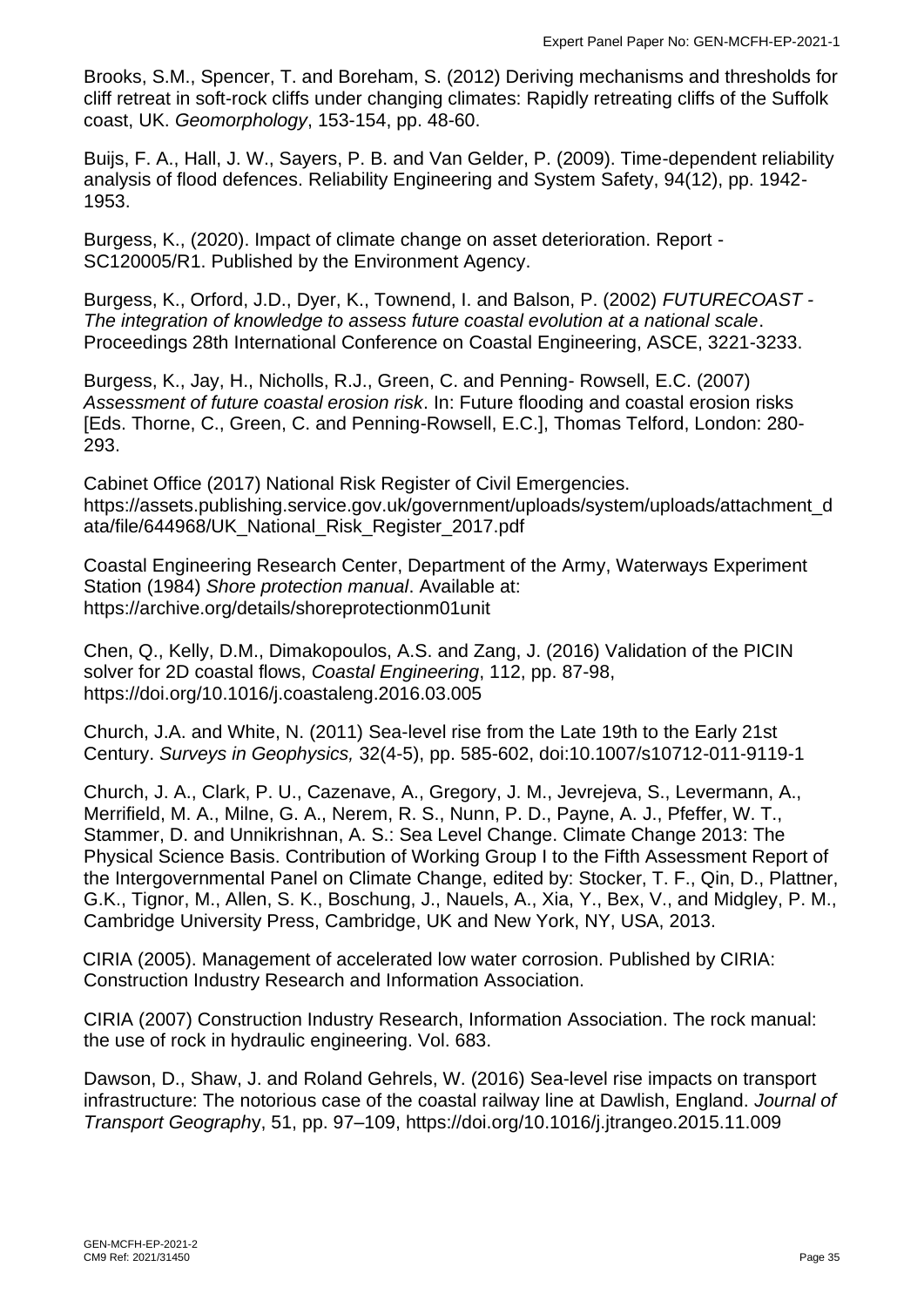Dawson, A.G., Mcilvenny, J. and Warren, J. (2010) Winter gale day frequency in Scotland and the Faroes, AD 1866-1905: links to sea ice frequency and the North Atlantic Oscillation. *Scottish Geographical Journal,* 126(3), pp.141-152, https://doi.org/10.1080/14702541.2010.527857

Dawson, R. J. and Hall, J. W. (2006). Adaptive importance sampling for risk analysis of complex infrastructure systems. Proc. Royal. Society A, p. 462(2075): 3343–3362.

Dawson, S., Smith, D.E., Jordan, J. and Dawson, A.G. (2004) Late Holocene coastal sand movements in the Outer Hebrides, N.W. Scotland. *Marine Geology,* 210, pp.281-306, http://dx.doi.org/10.1016/j.margeo.2004.05.013

DeConto, R. M. and Pollard, D. (2016) Contribution of Antarctica to past and future sealevel rise, *Nature*, 531, pp. 591–597.

Defra (2013). Japanese knotweed, giant hogweed and other invasive plants. Published by Defra, London via https://www.gov.uk/japanese-knotweed-giant-hogweed-and-otherinvasive-plants (accessed 20 March 2014).

Defra (2005) The threat posed by tsunami to the UK, Study commissioned by Defra Flood Management.

http://webarchive.nationalarchives.gov.uk/20130123162956/http:/www.defra.gov.uk/environ /fcd/studies/tsunami/tsurpes.pdf

Defra (2006) Tsunamis – Assessing the Hazard for the UK and Irish Coasts, Study commissioned by the Defra Flood Management Division, the Health and Safety Executive and the Geological Survey of Ireland.

http://webarchive.nationalarchives.gov.uk/20130123162956/http:/archive.defra.gov.uk/envir onment/flooding/documents/risk/tsunami06.pdf

Defra/Environment Agency (2005) Use of Joint Probability Methods in Flood Management. A Guide to Best Practice R&D Technical Report FD2308/TR2, March 2005, 77pp.

de Vries, H., Breton, M., de Mulder, T., Krestenitis, Y., Ozer, J., Proctor, R., Ruddick, K., Salomon, J. C. and Voorrips, A. (1995) A comparison of 2-D storm surge models applied to three shallow European seas, *Environmental Software*, 10(1), pp.23–42, https://doi.org/10.1016/0266-9838(95)00003-4

Dimakopoulos, A., Guercio, A. and Cuomo, G. (2014) Advanced numerical modelling of tsunami wave propagation, transformation and run-up. *Proceedings of the ICE - Engineering & Computational Mechanics*, 167(3), pp. 139-151

Dixon, M. and Tawn, J. (1994) Estimates of Extreme Sea Conditions. Extreme Sea levels at the UK A-Class Sites: Site-by-Site Analyses, Proudman Oceanographic Laboratory Report, 65, 228pp.

Dixon, M. and Tawn, J. (1995) Estimates of Extreme Sea Conditions. A Spatial Analysis of Extreme Sea levels, Proudman Oceanographic Laboratory Report, 72, 299pp.

Dixon, M. and Tawn, J. (1997) Spatial Analyses for the UK, Proudman Oceanographic Laboratory Report, 112, 200pp.

Environment Agency (2009) Flooding in England: A National Assessment of Flood Risk. Environment Agency report.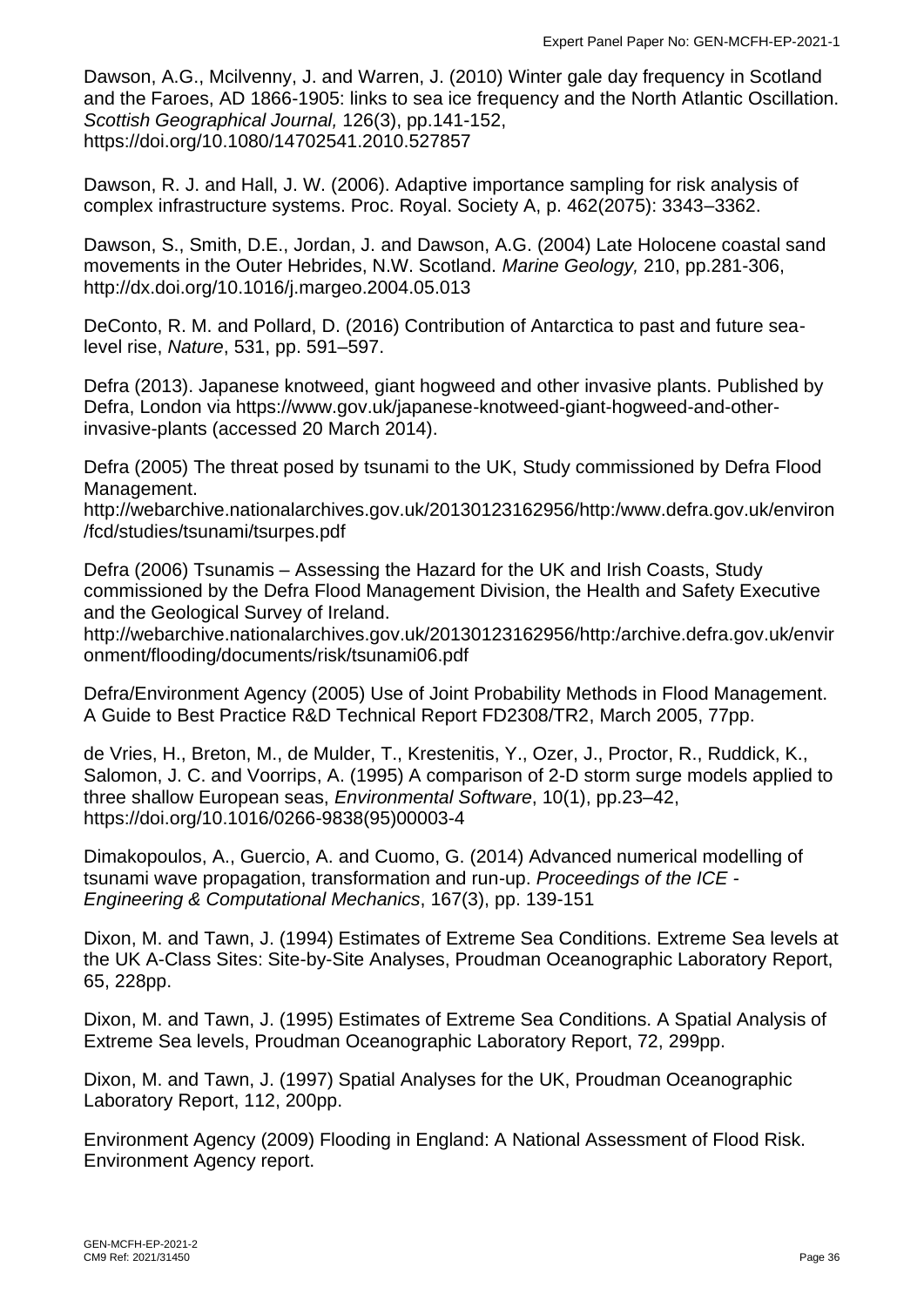https://www.gov.uk/government/uploads/system/uploads/attachment\_data/file/292928/geho 0609bqds-e-e.pdf

Environment Agency (2011) Coastal Flood Boundary Conditions for UK Mainland and Islands. Project: SC060064/TR2: Design Sea levels. [https://www.gov.uk/government/publications/coastal-flood-boundary-conditions-for-uk](https://www.gov.uk/government/publications/coastal-flood-boundary-conditions-for-uk-mainland-and-islands-design-sea-levels)[mainland-and-islands-design-sea-levels](https://www.gov.uk/government/publications/coastal-flood-boundary-conditions-for-uk-mainland-and-islands-design-sea-levels)

Environment Agency (2013). Assessment and Measurement of Asset Deterioration. Environment Agency, Bristol. Authors: Halcrow.

Environment Agency (2018) Coastal flood boundary conditions for the UK: update 2018, Technical summary report SC060064/TR6

[https://assets.publishing.service.gov.uk/government/uploads/system/uploads/attachment\\_d](https://assets.publishing.service.gov.uk/government/uploads/system/uploads/attachment_data/file/827778/Coastal_flood_boundary_conditions_for_the_UK_2018_update_-_technical_report.pdf) [ata/file/827778/Coastal\\_flood\\_boundary\\_conditions\\_for\\_the\\_UK\\_2018\\_update\\_-](https://assets.publishing.service.gov.uk/government/uploads/system/uploads/attachment_data/file/827778/Coastal_flood_boundary_conditions_for_the_UK_2018_update_-_technical_report.pdf) [\\_technical\\_report.pdf](https://assets.publishing.service.gov.uk/government/uploads/system/uploads/attachment_data/file/827778/Coastal_flood_boundary_conditions_for_the_UK_2018_update_-_technical_report.pdf)

Environment Agency (2020) Rapid Evidence Assessment of Non-Stationarity in Sources of UK Flooding. Report: FRS18087/REA/R1 https://assets.publishing.service.gov.uk/government/uploads/system/uploads/attachment\_d ata/file/935583/Rapid\_evidence\_assessment\_of\_nonstationarity\_in\_sources\_of\_UK\_flooding\_-\_summary.pdf

Environment Agency (2020) Flood risk assessments: climate change allowances [https://www.gov.uk/guidance/flood-risk-assessments-climate-change-allowances#what](https://www.gov.uk/guidance/flood-risk-assessments-climate-change-allowances#what-climate-change-allowances-are)[climate-change-allowances-are](https://www.gov.uk/guidance/flood-risk-assessments-climate-change-allowances#what-climate-change-allowances-are)

Environment Agency (2021) Spatial Coherence - Risk of Widespread Flooding (phase 1): Project SC060088/S. [https://www.gov.uk/flood-and-coastal-erosion-risk-management](https://www.gov.uk/flood-and-coastal-erosion-risk-management-research-reports/spatial-coherence-risk-of-widespread-flooding)[research-reports/spatial-coherence-risk-of-widespread-flooding](https://www.gov.uk/flood-and-coastal-erosion-risk-management-research-reports/spatial-coherence-risk-of-widespread-flooding)

EurOtop (2018). Manual on wave overtopping of sea defences and related structures. An overtopping manual largely based on European research, but for worldwide application. Van der Meer, J.W., Allsop, N.W.H., Bruce, T., De Rouck, J., Kortenhaus, A., Pullen, T., Schüttrumpf, H., Troch, P. and Zanuttigh, B., www.overtopping-manual.com.

Feser, F., Barcikowska, M., Krueger, O., Schenk, F., Weisse, R. and Xia, L. (2015), Storminess over the North Atlantic and northwestern Europe—A review. Quarterly Journal of the Royal Meteorological Society, 141: 350-382. doi:10.1002/qj.2364

Foresight (2004) *Foresight Flood and Coastal Defence Project.* [online] Available at: http://webarchive.nationalarchives.gov.uk/20121206074428/http://www.bis.gov.uk/foresight/ our-work/projects/published-projects/flood-and-coastal-defence

Gilbertson, D.D., Schwenninger, J.L., Kemp, R.A. and Rhodes, E.J. (1999). Sand-drift and soil formation along an exposed North Atlantic coastline: 14,000 years of diverse geomorphological, climatic and human impacts. *Journal of Archaeological Science*, 26(4), pp.439-469, https://doi.org/10.1006/jasc.1998.0360

Golledge, N. R., et al., (2015) The multi-millennial Antarctic commitment to future sea-level rise, *Nature*, 526, pp. 421–425.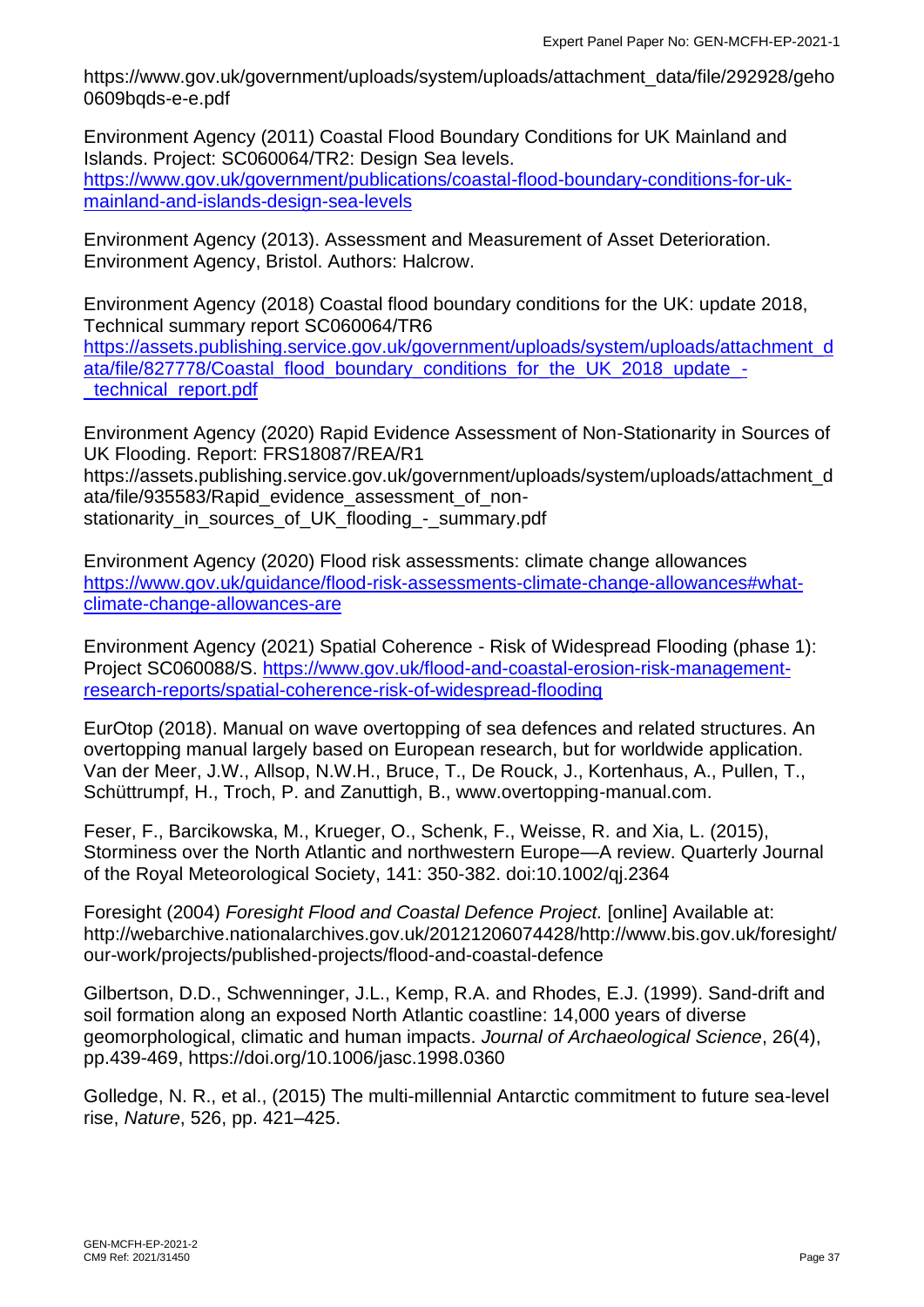Goslin, J., Fruergaard, M., Sander, L., Galka, M., Menviel, L., Monkenbusch, J., Thibault, N., Clemmensen, L.B. 2018. Holocene centennial to millennial shifts in North Atlantic storminess and ocean dynamics. Scientific Reports 8:12778, 12pp.

Goslin, J., Fruergaard, M.M., Sander, L., Galka, M., Manviel, L., Monkenbusch, J., Thibault, N., Clemmensen, L.B. 2020. Holocene centennial to millennial shifts in North Atlantic storminess and ocean dynamics. Scientific Reports 10:13529, 7pp.

Gouldby, B, Mendez, F.J., Guanche, Y., Rueda, A. and Minguez, R. (2014) A methodology for deriving extreme nearshore sea conditions for structural design and flood risk analysis, *Coastal Engineering*, 88, pp.15–26, https://doi.org/10.1016/j.coastaleng.2014.01.012

Gouldby, B., Wyncoll, D., Panzeri, M., Franklin, M., Hunt, T., Hames, D., Tozer, N., Hawkes, P., Dornbusch, U. and Pullen, T. (2017) Multivariate extreme value modelling of waves, winds and sea levels around the coast of England, Proceedings of the Institute of Civil Engineers – Maritime Engineering, 170(1), pp. 3-20.

Haigh, I., Nicholls, R. and Wells, N. (2009) Mean sea level trends around the English Channel over the 20th century and their wider context, *Continental Shelf Research*, 29(17), pp. 2083-2098.

Haigh, I., Nicholls, R. and Wells, N. (2010) Assessing changes in extreme sea levels: application to the English Channel, 1900–2006, *Continental Shelf Research*, 30(9), pp.1042–1055, https://doi.org/10.1016/j.csr.2010.02.002

Haigh, I.D., Wadey, M.P., Gallo, S.L, Loehr, H., Nicholls, R.J., Horsburgh, K., Brown, J.M. and Bradshaw, E. (2015) A user-friendly database of coastal flooding in the United Kingdom 1915-2014. *Scientific Data*, 2, 150021. http://dx.doi.org/10.1038/sdata.2015.21

Haigh, I.D., Wadey, M.P., Wahl, T., Brown, J.M, Horsburgh, K. and Nicholls, R.J. (2016). Spatial footprint and temporal clustering analysis of extreme sea level and storm surge events around the coastline of the UK. *Scientific Data*, 3, 160107, doi:10.1038/sdata.2016.107

Hall, J., Sayers, P., Walkden, M. and Panzeri, M. (2006). Impacts of climate change on coastal flood risk in England and Wales: 2030–2100. Philosophical Transactions of the Royal Society A: Mathematical, Physical and Engineering Sciences.

Hallegatte, S., Green, C., Nicholls, R. J. and Corfee-Morlot, J. (2013) Future flood losses in major coastal cities, *Nature Climate Change*, 3, pp.802–806, http://dx.doi.org/10.1038/nclimate1979

Hansom, J.D. and Hall, A.M. 2009. Magnitude and frequency of extra-tropical North Atlantic cyclones: a chronology from Cliff-top storm deposits, *Quaternary International,* 195, pp. 45- 52, https://doi.org/10.1016/j.quaint.2007.11.010

Heffernan, J. E. and Tawn, J. A. (2004) A conditional approach for multivariate extreme values (with discussion). Journal of the Royal Statistical Society: Series B (Statistical Methodology), 66, pp. 497–546, doi:10.1111/j.1467-9868.2004.02050.x

Hirt C.W. and Nichols B.D. (1981) Volume of Fluid (VOF) method for the dynamics of free boundaries. *Journal of Computational Physics,* 39(1), pp. 201-225, https://doi.org/10.1016/0021-9991(81)90145-5.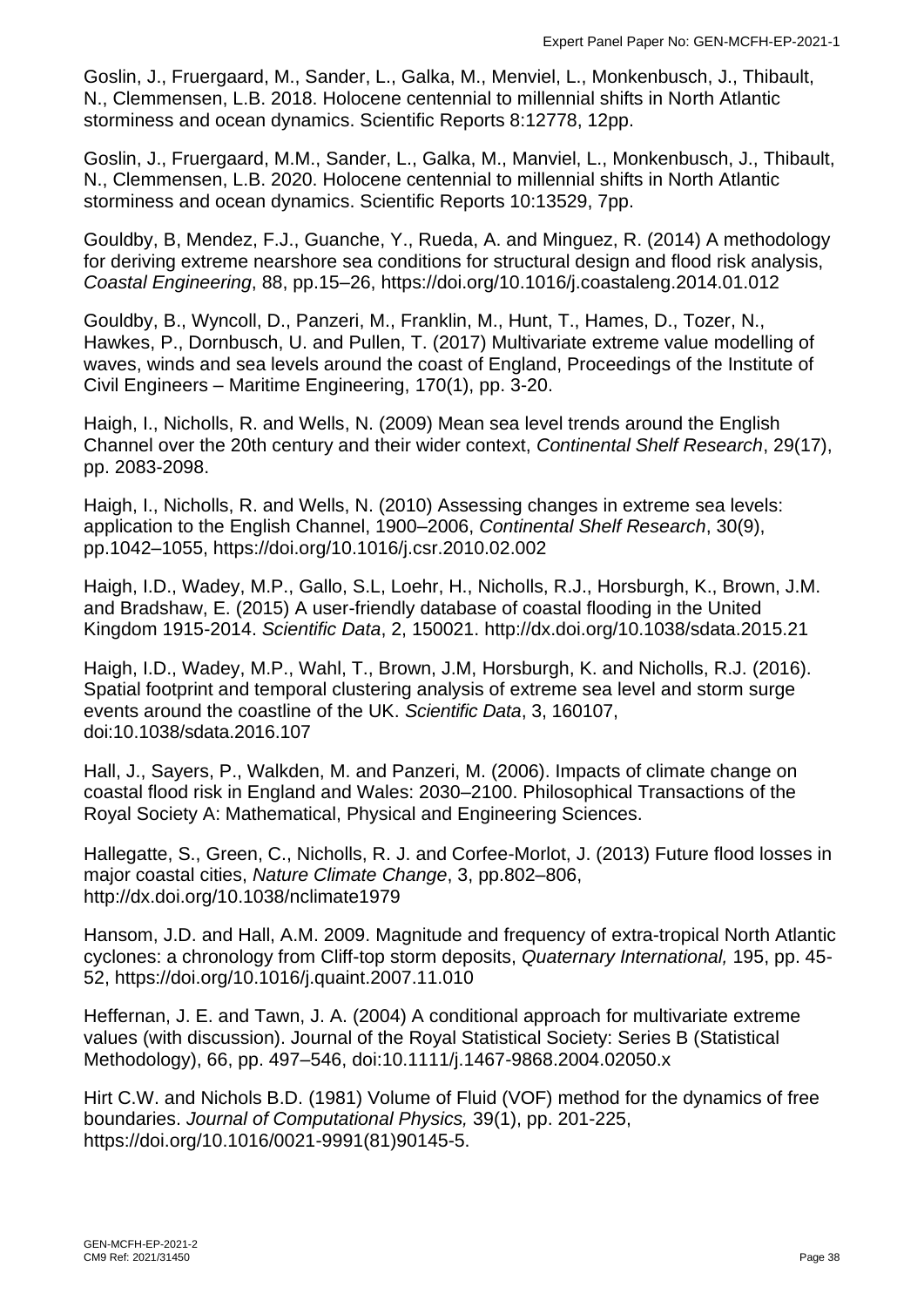HM Government (2011). Climate Resilient Infrastructure: Preparing for a changing climate. Stationary Office Limited, London.

Horsburgh, K. J. and Wilson, C. (2007) Tide-surge interaction and its role in the distribution of surge residuals in the North Sea, Journal of Geophysical Research, 112, C08003, https://doi.org/10.1029/2006JC004033

Horsburgh, K., Ball, T., Donovan, B. and Westbrook, G. (2010). Coastal flooding in MCCIP Annual Report Card 2010-11, MCCIP Science Review, 10pp. www.mccip.org.uk/arc.

Horsburgh, K., Rennie, A. and Palmer, M. (2020) Impacts of climate change on sea-level rise relevant to the coastal and marine environment around the UK, MCCIP Science Review 2020, pp. 116–131. Doi: 10.14465/2020.arc06.slr

HR Wallingford (2000) The Joint Probability of Waves and Water Levels: JOIN-SEA – Version 1.0. Report TR 71 November 1998 (Re-issued with minor amendments May 2000)

IPCC (2013) Climate Change 2013: The Physical Science Basis. Contribution of Working Group I to the Fifth Assessment Report of the Intergovernmental Panel on Climate Change [Stocker, T.F., Qin, D., Plattner G.K., Tignor, M., Allen, S.K., Boschung, J., Nauels, A., Xia, Y., Bex, V. and Midgley, P.M. (eds.)]. Cambridge University Press, Cambridge, United Kingdom and New York, NY, USA, 1535 pp.

IPCC (2012) Managing the Risks of Extreme Events and Disasters to Advance Climate Change Adaptation. A Special Report of Working Groups I and II of the Intergovernmental Panel on Climate Change [Field, C.B., Barros, V., Stocker, T.F., Dahe, Q., Jon Dokken, D., Plattner, G-K., Ebi, K.L., Allen, S.K., Mastrandrea, M.D., Tignor, M., Mach, K.J. and Midgley, P.M. (Eds.)] Cambridge University Press, and New York, NY, USA, 582pp.

Jacob, D., Petersen, J., Eggert, B., Alias, A., Christensen, O. B., Bouwer, L. M., et al., (2014) EURO-CORDEX: new high-resolution climate change projections for European impact research. *Regional Environmental Change*, 14, pp. 563-578. https://doi.org/10.1007/s10113-013-0499-2

Karunarathna, H., Pender, D., Ranasinghed, O., Short, A. and Reeve, D. (2014). The effects of storm clustering on beach profile variability. Marine Geology.

Kergadallan, X., Bernardara, P., Benoit, M. and Daubord, C. (2014) Improving the estimation of extreme sea levels by a characterization of the dependence of skew surges on high tidal levels., *Coastal Engineering Proceedings*, 1(34), 48, pp.1-9.

Kingston, G., Robinson, D., Gouldby, B. and Pullen, T. (2008) Reliable prediction of wave overtopping volumes using Bayesian neural networks, Proc. FLOODrisk 2008: Flood Risk Management: Research and Practice, Oxford, Taylor & Francis Group, London, ISBN 978- 0-415-48507-4

Kortenhaus, A., (2012). Performance of coastal flood defences. In Flood Risk: Planning, Design and Management of Flood Defence Infrastructure edited by P Sayers (pp. 103-123). ICE Publishing.

Lawless, M., Hird, M., Rodger, D., Gouldby, B., Tozer, N., Pullen, T., Saulter, A. and Horsburgh, K. (2016) Investigating coastal flood forecasting: good practice framework. Environment Agency report SC140007, Environment Agency, Bristol, UK, ISBN: 978-1- 84911-385-4, 72pp.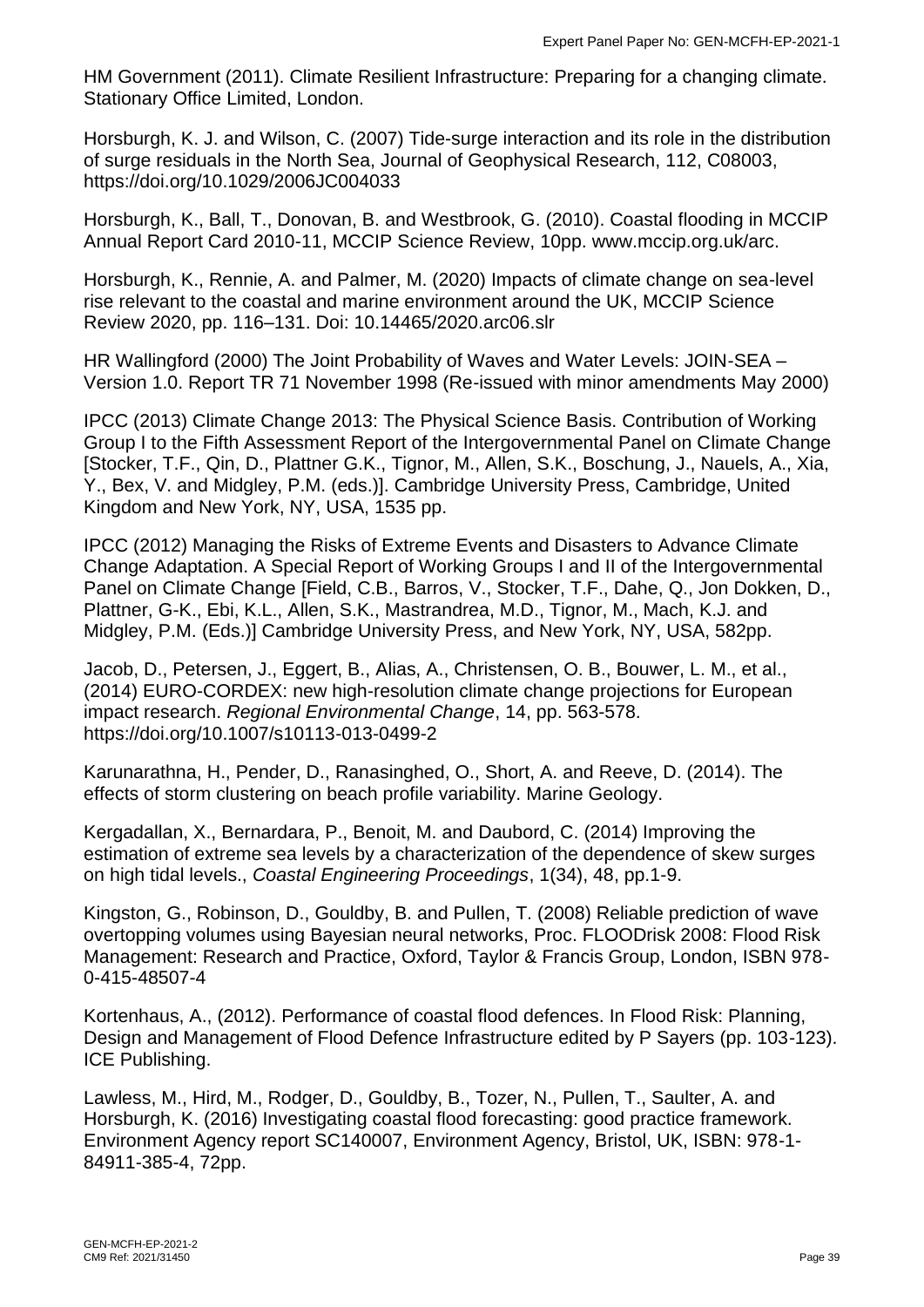Levermann, A., Winkelmann, R., Nowicki, S., Fastook, J. L., Frieler, K., Greve, R., Hellmer, H. H., Martin, M. A., Meinshausen, M., Mengel, M., Payne, A. J., Pollard, D., Sato, T., Timmermann, R., Wang, W. L., and Bindschadler, R. A. (2014) Projecting Antarctic ice discharge using response functions from SeaRISE ice-sheet models, *Earth System Dynamics*, 5, pp. 271-293. https://doi.org/10.5194/esd-5-271-2014

Long, D. and Wilson, C.K. (2007) Catalogue of tsunamis in the UK. British Geological Survey, Edinburgh.

Long, D. 2015. A catalogue of tsunamis reported in the UK. Energy and Marine Sciences programme, Internal Report IR/15/043. British Geological Survey, Edinburgh.

Lowe, J.A., Howard, T., Pardaens, A., Tinker, J., Jenkins, G., Ridley, J., Leake, J., Holt, J., Wakelin, S., Wolf, J., Horsburgh, K., Reeder, T., Milne, G., Bradley, S. and Dye, S. (2009) UK Climate Projections science report: Marine and coastal projections, Met Office Hadley Centre, UK, 99pp. http://ukclimateprojections.metoffice.gov.uk/media.jsp?mediaid=87905&

Marcos, M., Calafat, F. M., Berihuete, Á. and Dangendorf, S. (2015) Long-term variations in global sea level extremes. *Journal of Geophysical Research: Oceans,* 120, pp. 8115–8134. <https://doi.org/10.1002/2015JC011173>

Masselink, G. and Russell, P. (2013) Impacts of climate change on coastal erosion, MCCIP Science Review 2013, pp. 71-86, doi:10.14465/2013.arc09.071-086

Matthews, T., Murphy, C., Wilby, R. L. and Harrigan, S. (2014) Stormiest winter on record for Ireland and UK. *Nature Climate Change*, 4, pp.738–740.

Mawdsley, R. J., Haigh, I. D. and Wells, N. C. (2015) Global secular changes in different tidal high water, low water and range levels. *Earth's Future,* 3, pp.66–81, https://doi.org/10.1002/2014EF000282

Meehl, G. A., Covey, C., Delworth, T., Latif, M., McAvaney, B., Mitchell, J.F., Stouffer, R.J., & Taylor, K.E., (2007) The WCRP CMIP3 multimodel dataset: A new era in climate change research, *Bulletin of the American Meteorological Society*, 88, pp.1383–1394, https://doi.org/10.1175/BAMS-88-9-1383

Meinshausen, M., Smith, S. J., Calvin, K. V., Daniel, J. S., Kainuma, M. L. T., Lamarque, J.- F., Matsumoto, K., Montzka, S. A., Raper, S. C. B., Riahi, K., Thomson, A. M., Velders. G. J. M., & van Vuuren, D., (2011) The RCP Greenhouse Gas Concentrations and their Extension from 1765 to 2300. *Climatic Change*,109(1-2), pp.213-241, https://doi.org/10.1007/s10584-011-0156-z

Menendez, M. and Woodworth, P.L. (2010) Changes in extreme high water levels based on a quasi-global tide-gauge dataset. *Journal of Geophysical Research*, 115, C10011, https://doi.org/10.1029/2009JC005997

Meteorological Office and Centre for Ecology and Hydrology. 2014. The Recent Storms and Floods in the UK. Natural Environment Research Council.

MIKE (2018). Wave modelling in oceans and coastal areas. https://www.mikepoweredbydhi.com/products/mike-21/waves

Mitrovica, J.X., Tamisea, M.E., Davis, J.L. and Milne, G.A. (2001) Recent mass balance of polar ice sheets inferred from patterns of global sea level change, *Nature*, 409(6823), pp. 1026-1029.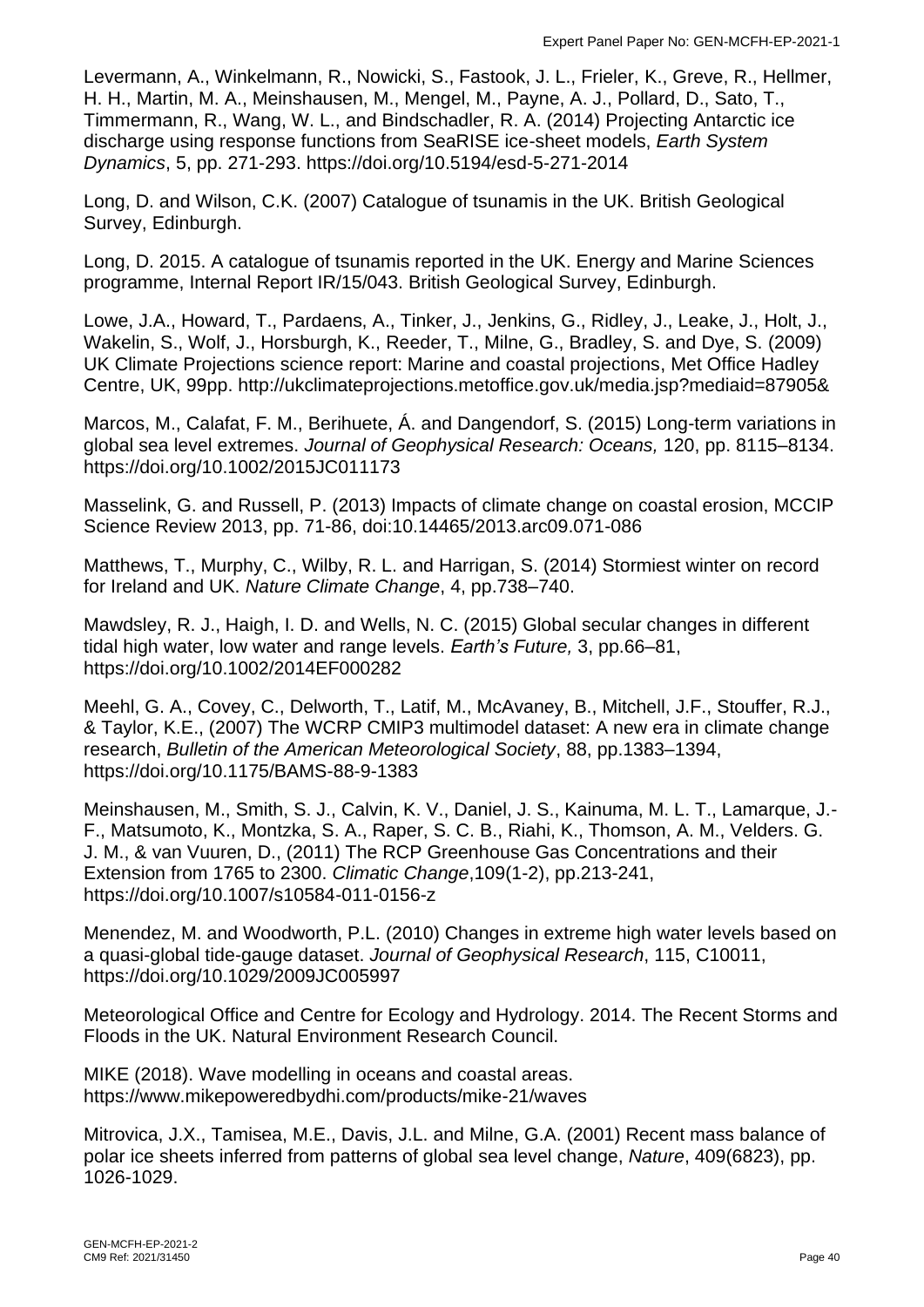Mitrovica, J.X., Gomez, N. and Clark, P.U. (2009) The Sea level Fingerprint of West Antarctic Collapse, *Science*, 323(5915) pp.753.

Nicholls, R.J., French, J., Burningham, H., Van Maanen, B., Payo, A., Sutherland, J., Walkden, M., Thornhill, G., Brown, J., Luxford, F., Simm, J., Reeve, D.E., Hall, J. W., Souza, A., Stansby, P.K., Amoudry, L.O., Rogers, B.D., Ellis, M., Whitehouse, R., Horrillo-Caraballo, J.M., Karunarathna, H.U., Pan, S., Plater, A., Dix, J., Barnes, J. and Heron, E. (2015) Improving Decadal Coastal Geomorphic Predictions: An Overview of the ICOASST Project. Coastal Sediments 2015 (Proceedings of). ISBN: 978-981-4689-96-0

Natural Resources Wales (2018) Flood Consequence Assessments: Climate change allowances. [www.gov.wales/sites/default/files/publications/2018-11/flood-consequence](http://www.gov.wales/sites/default/files/publications/2018-11/flood-consequence-assessments.pdf)[assessments.pdf](http://www.gov.wales/sites/default/files/publications/2018-11/flood-consequence-assessments.pdf)

Oltmanns, M., Karstenses, J., Moore, G.W.K., Josey, S.A. 2020. Rapid cooling and increased storminess triggered by freshwater in the North Atlantic. Geophysical Research Letters 47(14) 8pp.

ONR (2020). NS-TAST-GD-013 Rev. 8, Nuclear Safety Assessment Technical Guide: External Hazards.

ONR (2018a). NS-TAST-GD-013 Annex 3, Rev. 2: Coastal Flood Hazards.

ONR (2018b). NS-TAST-GD-013 Annex 2, Rev. 2: Meteorological Hazards.

Open TELEMAC-MASCARET (2018). TOMAWAC - Wave propagation in coastal areas. http://www.opentelemac.org/index.php/presentation?id=20

Osborn, T.J. (2004) Simulating the winter North Atlantic Oscillation: the roles of internal variability and greenhouse gas forcing. *Climate Dynamics*, 22, pp. 605-623. doi:10.1007/s00382- 004-0405-1

Ozsoy, O., Haigh, I.D., Wadey, M.P., Nicholls, R.J. and Wells, N.C. (2016) High-frequency sea level oscillations and implications for coastal flooding: a case study of the Solent, UK. *Continental Shelf Research*, 122, pp.1-13, https://doi.org/10.1016/j.csr.2016.03.021

Palmer, M., Howard, T., Tinker, J., Lowe, J., Bricheno, L., Calvert, D., Edwards, T., Gregory, J., Harris, G., Krijnen, J., and Roberts, C. (2018) UKCP18 Marine Report, Met Office Hadley Centre, Exeter, 175pp.

Pelling, H. E., Green, J.A.M. and Ward, S.L. (2013) Modelling tides and sea-level rise: To flood or not to flood, Ocean Modell., 63(0), 21–29, doi:10.1016/j.ocemod.2012.12.004.

Pickering, M., Horsburgh, K., Wells, N. and Green, M. (2012) The impact of future sea-level rise on the European Shelf tides. *Continental Shelf Research*, 35, 1-15, doi:10.1016/j. csr.2011.11.011.

Pontee, N., Pye, K., Tempest, J. and Blott, S., (2019). What is coastal squeeze? Project FRS17187. Published by the Environment agency. https://assets.publishing.service.gov.uk/government/uploads/system/uploads/attachment\_d ata/file/955318/FRS17187 What is coastal squeeze - report.pdf

Prandle, D. and Wolf, J. (1978) The interaction of surge and tide in the North Sea and River Thames, *Geophysical Journal of the Royal Astronomical Society,* 55, 203–216, https://doi.org/10.1111/j.1365-246X.1978.tb04758.x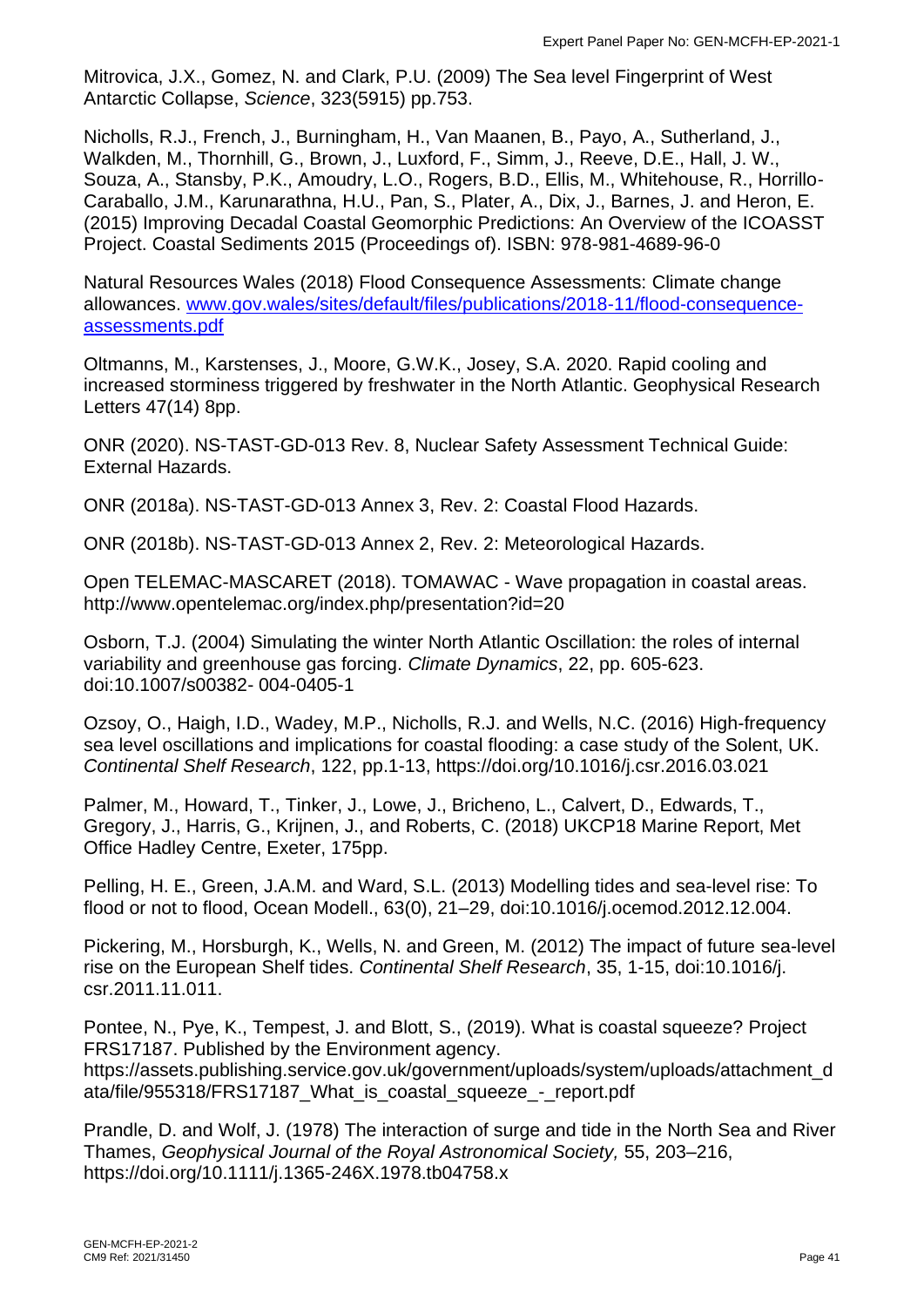Pugh, D. and Woodworth, P. (2014) Sea level Science: Understanding Tides, Surges, Tsunamis and Mean Sea level Changes, Cambridge University Press.

Pullen, T., Allsop, N.W.H., Bruce, T., Kortenhaus, A., Schüttrumpf, H. and Van Der Meer, J.W. (2007) EurOtop: Wave Overtopping of Sea Defences and Related Structures: Assessment Manual.

Rossington, K. and Spearman, J. (2009) Past and future evolution in the Thames Estuary. *Ocean Dynamics*, 59(5), pp.709-718, doi: 10.1007/s10236-009-0207-4

Rossiter, J. R. (1961), Interaction between tide and surge in the Thames, *Geophysical Journal of the Royal Astronomical Society*, 6(1), pp.29–53, [https://doi.org/10.1111/j.1365-](https://doi.org/10.1111/j.1365-246X.1961.tb02960.x) [246X.1961.tb02960.x](https://doi.org/10.1111/j.1365-246X.1961.tb02960.x)

Sayers PB (2018) Managing future coastal flood and erosion - Supporting analysis risk. Research undertaken by Sayers and Partners on behalf of the Committee on Climate Change. Published by Committee on Climate Change, London

Sayers, P. (2014) LWEC infrastructure Report card: https://nerc.ukri.org/research/partnerships/ride/lwec/report-cards/infrastructure-source06/

Sayers, P., Flickwert, J. and Kortenhaus, A. (2012). Supporting flood risk management through better infrastructure design and management. In: Flood Risk: Planning, design and management of flood defence infrastructure. Thomas Telford, London. ISBN 978 07277 4156 1

Scottish Environment Protection Agency (2019) Climate change allowances for flood risk assessment in land use planning, LUPS-CC1, Version 1, 2019. https://www.sepa.org.uk/media/426913/lups\_cc1.pdf

Shaw, T.A., Baldwin, M., Barnes, E.A., Caballero, R., Garfinkel, C.I, Hwang, Y.-T., Li, C., O'Gorman, P.A., Rivière, G., Simpson, I.R. and Voigt, A. (2016) Storm track processes and the opposing influences of climate change, *Nature Geoscience*, 9(9), pp.656–664.

Shennan, I. and Bradley, S.L. and Edwards, R. (2018) Relative sea‐level changes and crustal movements in Britain and Ireland since the Last Glacial Maximum, *Quaternary Science Reviews*, 188, pp.143-159.

Sibley, A., Cox, D., Long, D., Tappin, D. and Horsburgh, K. (2016) Meteorologically generated tsunami‐like waves in the North Sea on 1/2 July 2015 and 28 May 2008. *Weather*, 71(3), pp.68–74,<https://doi.org/10.1002/wea.2696>

Smith, D.E., Shi, S., Brooks, C.L., Cullingford, R.A., Dawson, A.G., Dawson, S., Firth, C.R., Foster, I.D.L., Fretwell, P.T., Haggart, B.A., Holloway, L.K. and Long, D. (2004) The Holocene Storegga Slide tsunami in the United Kingdom. *Quaternary Science Reviews*, 23(23-24), pp. 2291-2321, https://doi.org/10.1016/j.quascirev.2004.04.001.

Smith, D.E., Foster, I.D.L., Long, D. and Shi, S. (2007) Reconstructing the pattern and flow onshore in a palaeotsunami from associated deposits. *Sedimentary Geology*, 200(3-4), pp. 362-371, https://doi.org/10.1016/j.sedgeo.2007.01.014

Smith, D.E., Hunt, N., Firth, C.R., Jordan, J.T., Fretwell, P.T., Harman, M., Murdy, J., Orford, J.D. and Burnside, N.G. (2012) Patterns of Holocene relative sea level change in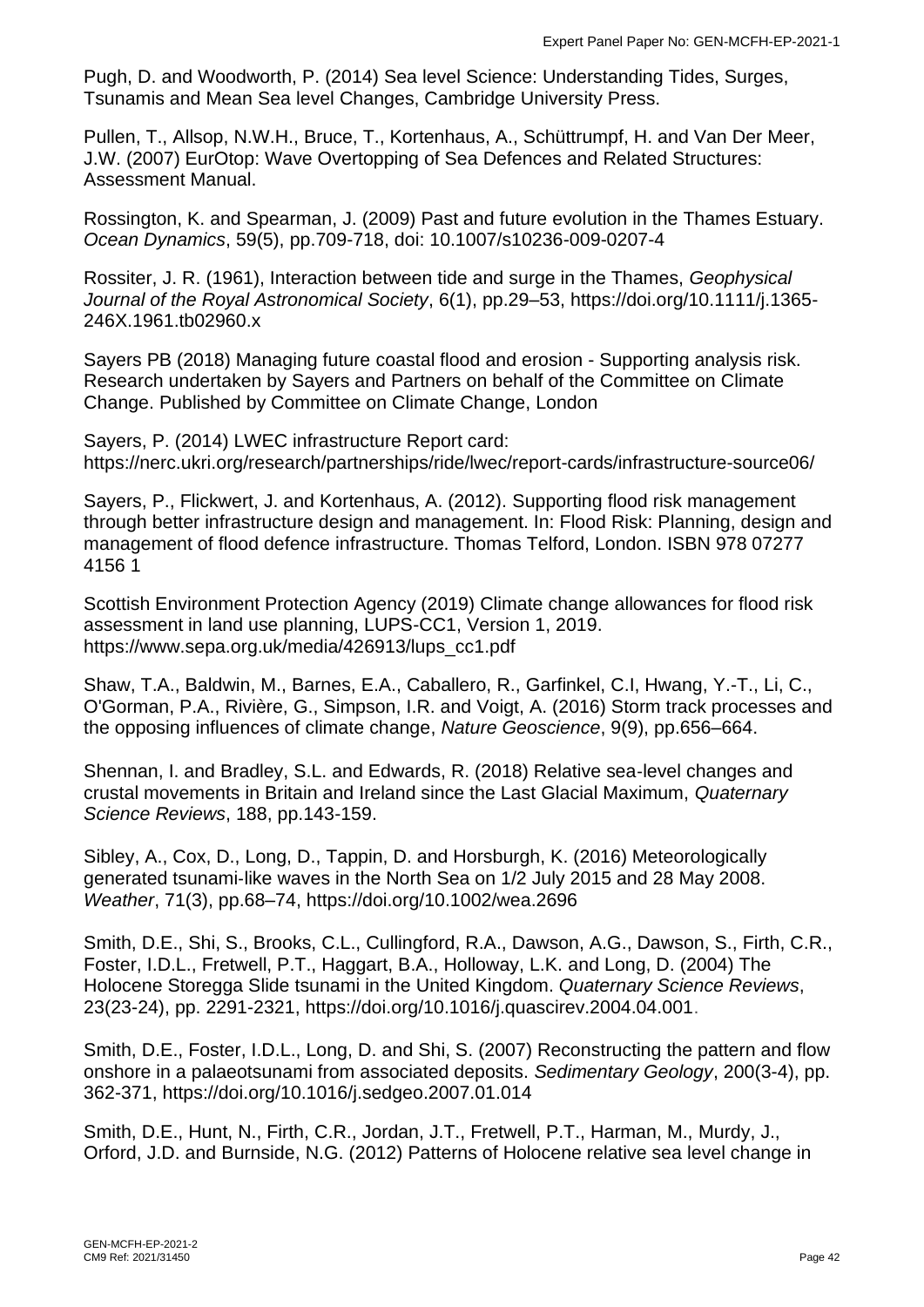the North of Britain and Ireland. *Quaternary Science Reviews*, 54, pp. 58-76, https://doi.org/10.1016/j.quascirev.2012.02.007

Soulsby, R.J., Smith, D.E., Ruffman, A. 2007. Reconstructing tsunami run-up from sedimentary characteristics – a simple mathematical model. In: Coastal Sediments '07. American Society of Civil Engineers, 1075-1088.

Stive, M.J.F., Wang, Z.B., Capobianco, M., Ruol, P. and Buijsman, M.C. (1998) *Morphodynamics of a tidal lagoon and the adjacent coast*. In: Physics of Estuaries and Coastal Seas, Dronkers and Scheffers (eds), Balkema, Rotterdam, pp.397-407.

SurgeWatch (2018). [www.surgewatch.org](http://www.surgewatch.org/)

Sutherland, J. and Wolf, J., (2002). Coastal defence vulnerability 2075 (pp. 1-8). Wallingford: HR Wallingford Limited.

Sutherland, J., Brampton, A.H., Obhrai, C., Dunn, S. and Whitehouse, R. (2007). Understanding the Lowering of Beaches in Front of Coastal Defence Structures, Stage 2. Defra R&D Technical Report FD1927/TR, London

Tappin, D., Sibley, A., Horsburgh, K., Daubord, C., Cox, D. and Long, D. (2013). The English Channel 'tsunami' of 27 June 2011 – a probable meteorological source. *Weather,* 68(6), pp.144-152, https://doi.org/10.1002/wea.2061

Tappin, D.R., Long, D.L. and Carter, G.D.O. (2015) Shetlands Islands field trip May 2014 : summary of results. Nottingham, UK, British Geological Survey, 48pp. (OR/15/017) (Unpublished) http://nora.nerc.ac.uk/id/eprint/510756/

Tarrant, O. and Sayers, P. (2012). Managing flood risk in the Thames Estuary: The development of a long term robust and flexible strategy. Thomas Telford, London.

Tawn, J. (1992) Estimating probabilities of extreme sea levels. *Applied Statistics*, 41(1), pp. 77-93, doi: 10.2307/2347619

Taylor, R. G., Scanlon, B., Döll, P., Rodell, M. and Van Beek, R. et al. (2013). Ground water and climate change. Nature Climate Change, 3(4), pp. 322-329.

Taylor, K. E., Stouffer, R.J., & Meehl, G.A. (2012) An Overview of CMIP5 and the experiment design, *Bulletin of the American Meteorological Society*, 93, pp. 485-498 https://doi.org/10.1175/BAMS-D-11-00094.1

Taylor, J.A., Murdock, A.P. and Pontee, N.I. (2004) A macro-scale analysis of coastal steepening around the coast of England and Wales. *The Geographical Journal*, 170(3), pp.179-188,<https://doi.org/10.1111/j.0016-7398.2004.00119.x>

Tebaldi, C., Strauss, B.H., and Zervas, C.E. (2012) Modelling sea-level rise impacts on storm surges along US coasts, *Environmental Research Letters*, 7, 014032, doi:10.1088/1748-9326/7/1/014032

Thorne, C.R., Evans, E.P. and Penning-Roswell, E.C. (2007). Future Flooding and Coastal Erosion risks. Thomas Telford, London, 514pp.

UK Climate Projections 2018 (UKCP18) https://www.metoffice.gov.uk/research/approach/collaboration/ukcp/about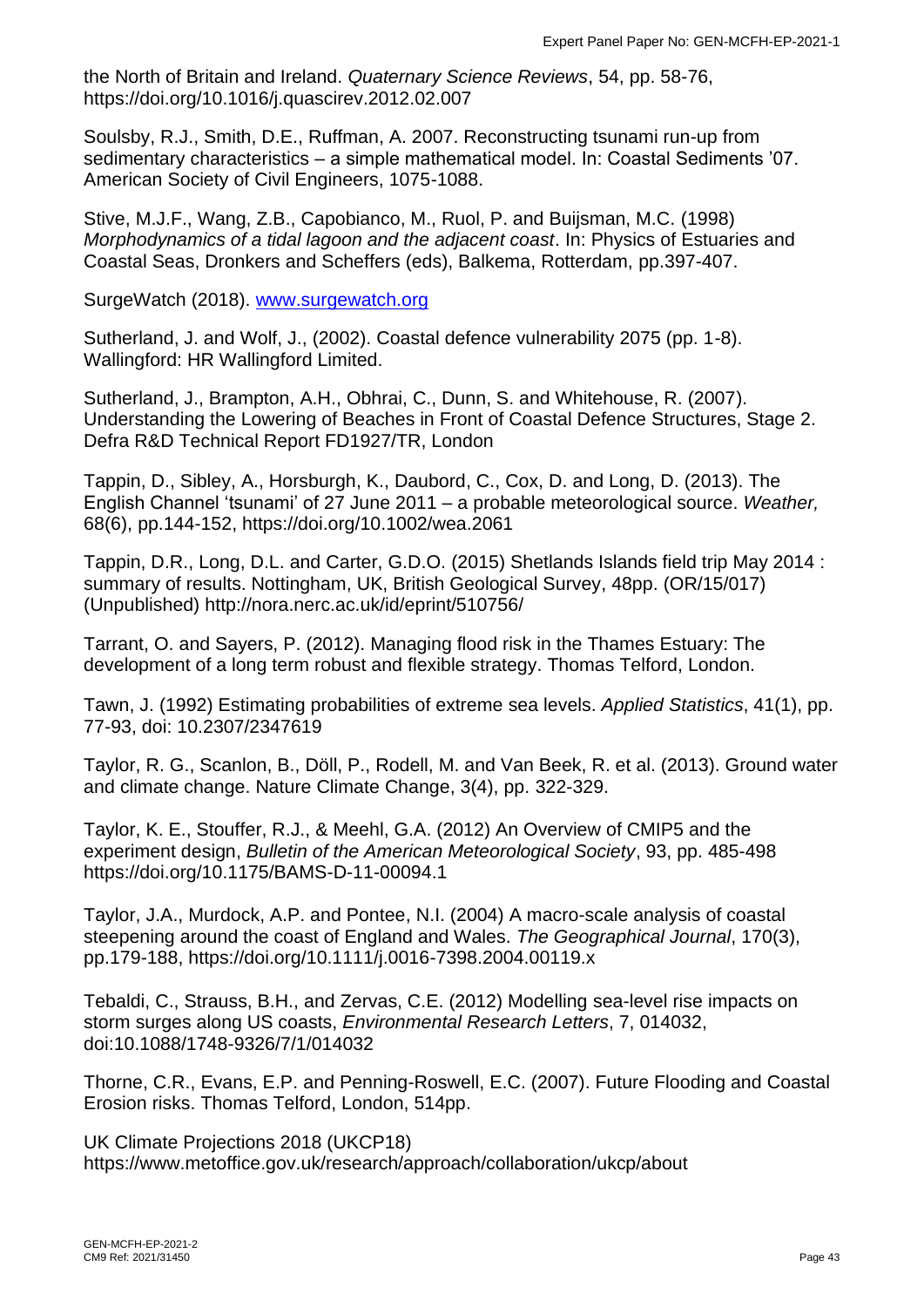Van Gelder, P., Buijs, F.; Van, C. M., Wouter, H., Kanning, W., Mejad, M.; Gupta, S., Shams, R., van Erp, N., Gouldby, B., Kingston, G., Sayers, P., Wills, M., Kortenhaus, A., Lambrecht, H-J. (2008). Reliability Analysis of Flood Sea Defence Structures and Systems FloodSite Report T07-0.

Van Gent, M.R.A., Van den Boogaard, H.F.P., Pozueta, B. and Medina, J.R. (2007) Neural network modelling of wave overtopping at coastal structures. *Coastal Engineering*, 54(8), pp. 586–593,<https://doi.org/10.1016/j.coastaleng.2006.12.001>

Versey, H.C. (1939) The North Sea Earthquake of 1931 June 7. Geophysical Supplements to the Monthly Notices of the Royal Astronomical Society, Volume 4, Issue 6, Pages 416– 423, https://doi.org/10.1111/j.1365-246X.1939.tb02906.x

Vilibić, I., Šepić, J., Rabinovich, A. B. and Monserrat, S. (2016) Modern Approaches in Meteotsunami Research and Early Warning. Frontiers in Marine Sciences, 3(57), pp.1-7, doi: 10.3389/fmars.2016.00057

Vonk, B., Klerk, W.J., Fröhle, P., Gersonius, B., den Heijer, F., Jordan, P., Radu Ciocan, U., Rijke, J., Sayers, P. and Ashley, R., 2020. Adaptive asset management for flood protection: The FAIR framework in action. *Infrastructures*, 5(12), p.109.

Wadey, M. P., Haigh, I. D. and Brown, J. M. (2014) A century of sea level data and the UK's 2013/14 storm surges: an assessment of  $\frac{1}{25}$  extremes and clustering using the Newlyn tide gauge record. *Ocean Science*, 10(6), pp.1031–1045, http://dx.doi.org/10.5194/os-10-1031- 2014

Wadey, M., Haigh, I.D., Nicholls, R.J., Brown, J., Horsburgh, K., Carroll, B., Gallop, S., Mason, T. and Bradshaw, E. (2015) A comparison of the 31 January–1 February 1953 and 5–6 December 2013 coastal flood events around the UK. *Frontiers in Marine Science*, 2, pp.84. http://dx.doi.org/10.3389/fmars.2015.00084

Wahl, T., Haigh, I.D., Woodworth, P.L., Albrecht, F., Dillingh, D., Jensen, J., Nicholls, R.J., Weisse, R. and Wöppelmann, G. (2013) Observed mean sea level changes around the North Sea coastline from 1800 to present, *Earth Science Reviews*, 124, pp.51-67.

Wahl, T. and Chambers, D. P. (2016) Climate controls multidecadal variability in U. S. extreme sea level records. *Journal of Geophysical Research: Oceans,* 121, pp.1274–1290, doi: 10.1002/2015JC011057

Walkden, M. and Hall, J. (2005) A predictive meso-scale model of the erosion and profile development of soft rock shores. *Coastal Engineering*, 52(6), pp. 535-563, https://doi.org/10.1016/j.coastaleng.2005.02.005

Walkden, M., Dickson, M., Thomas, J. and Hall, J. (2008) Probabilistic simulation of long term shore morphology of North Norfolk UK. Proceedings 31st International Conference on Coastal Engineering, ASCE: 4365-4377.

Ward, S.N. and Day, S.J. (2001) Cumbre Vieja volcano – potential collapse and tsunami at La Palma, Canary Islands. *Geophysical Research Letters*, 28, pp.3397-3400, <https://doi.org/10.1029/2001GL013110>

Ward, S., Green, J.A.M. and Pelling, H. (2012) Tides, sea-level rise and tidal power extraction on the European shelf, *Ocean Dynamics*, 62(8),pp.1153–1167, http://dx.doi.org/10.1007/s10236-012-0552-6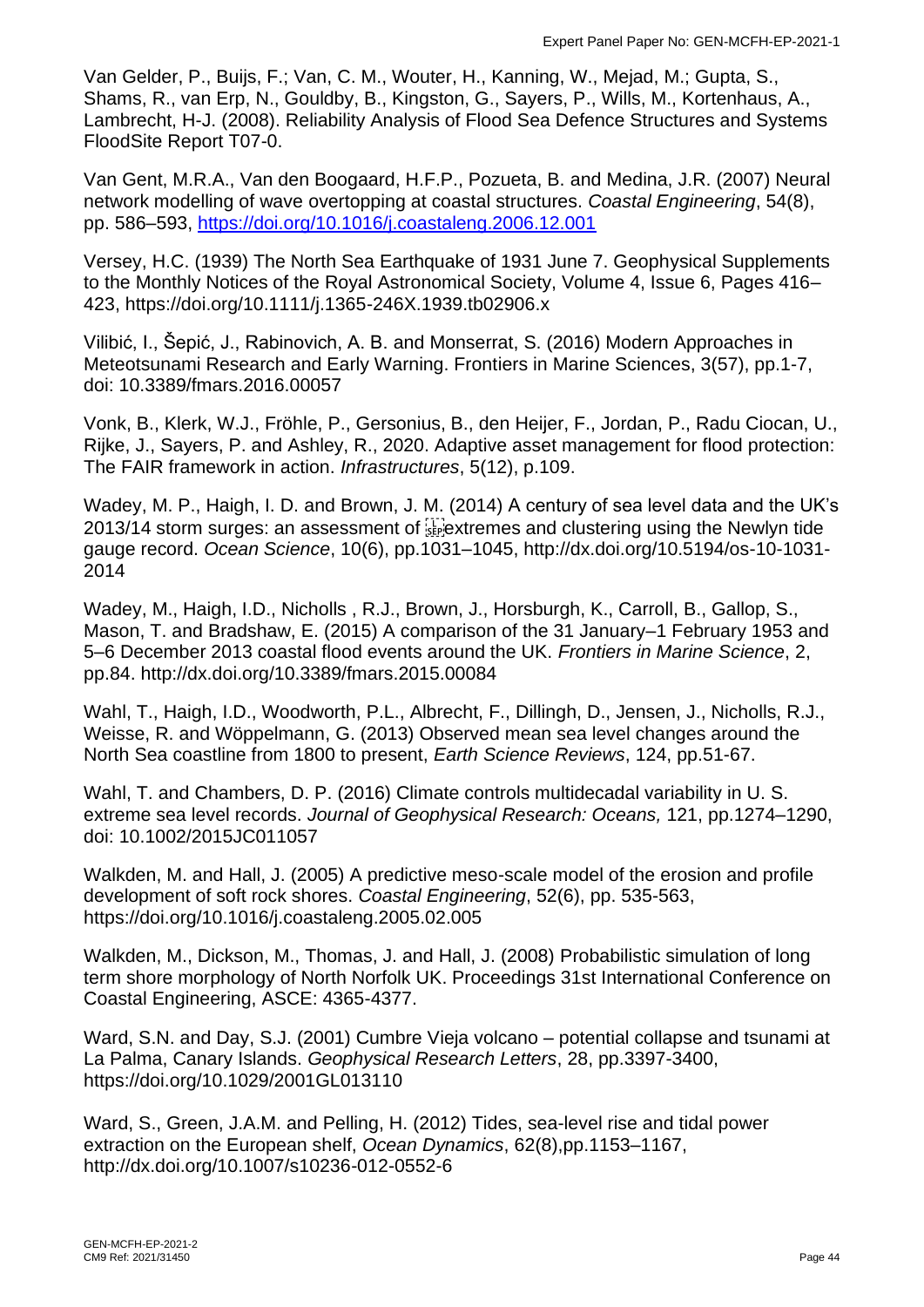WaveNet (2018). https://www.cefas.co.uk/cefas-data-hub/wavenet/data-downloadprocedure/

Williams, J., Horsburgh, K.J., Williams, J.A. and Proctor, R.N.F. (2016), Tide and skew surge independence: New insights for flood risk, Geophysical Research Letters., 43, 6410– 6417, doi:10.1002/2016GL069522.

Woolf, D. and Wolf, J. (2013) Impacts of climate change on storms and waves, MCCIP Science Review 2013, 20-26, doi:10.14465/2013.arc03.020-026

Woodworth P.L. and Blackman D.L. (2004) Evidence for systematic changes in extreme high waters since the mid-1970s. *Journal of Climate*, 17(6), pp.1190–1197, https://doi.org/10.1175/1520-0442(2004)017<1190:EFSCIE>2.0.CO;2

Woodworth, P.L., Teferle, F.N., Bingley, R.M., Shennan, I. and Williams, S.D. (2009) Trends in UK mean sea level revisited, *Geophysical Journal International*, 176(1), pp. 19- 30,<https://doi.org/10.1111/j.1365-246X.2008.03942.x>

Woodworth, P.L., Menendez, M., and Gehrels, W.R. (2011) Evidence for century-timescale acceleration in mean sea levels and for recent changes in extreme sea levels. *Surveys in Geophysics*, 32(4), pp. 603-618, doi: 10.1007/s10712-011-9112-8

Wynn, R.B. and Masson, D.G. (2003) Canary Islands landslides and tsunami generation: can we use turbidite deposits to interpret landslide processes? In: Locat, J. and Mienert, J., Editors, Submarine Mass Movements and their Consequences, Advances in Natural and Technological Hazards Research vol. 19, Kluwer Academic Publishers, Dordrecht: pp. 325– 332.

Zanuttigh, B., Formentin, S.M. and Van der Meer, J.W. (2016) Prediction of extreme and tolerable wave overtopping discharges through an advanced neural network, *Ocean Engineering*, 127, pp. 7-22, https://doi.org/10.1016/j.oceaneng.2016.09.032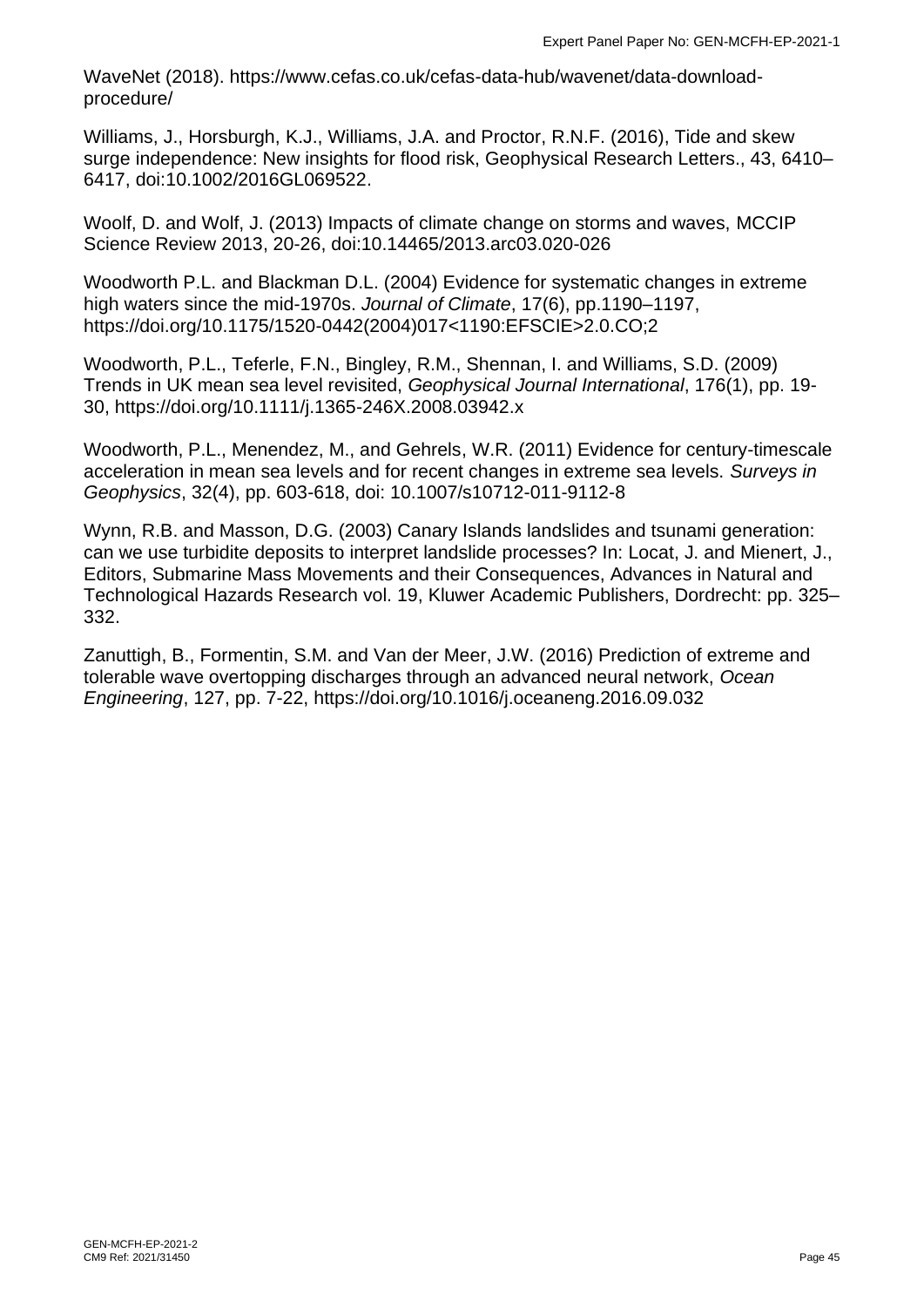#### <span id="page-46-0"></span>**LIST OF ABBREVIATIONS<sup>2</sup>**

| AR <sub>5</sub> | <b>Fifth IPCC Assessment Report</b>                                    |
|-----------------|------------------------------------------------------------------------|
| <b>ASMITA</b>   | Aggregated Scale Morphological Interaction between Inlets and          |
|                 | <b>Adjacent Coast Model</b>                                            |
| CCO             | <b>Channel Coastal Observatory</b>                                     |
| Cefas           | Centre for Environment, Fisheries and Aquaculture Science              |
| <b>CFD</b>      | <b>Computational Fluid Dynamics</b>                                    |
| Defra           | Department for Environment, Food and Rural Affairs                     |
| <b>DEM</b>      | <b>Digital Elevation Model</b>                                         |
| EA              | <b>Environment Agency</b>                                              |
| <b>GIA</b>      | Glacial Isostatic Adjustment                                           |
| <b>GPD</b>      | <b>Generalised Pareto Distribution</b>                                 |
| $H++$           | Plausible high-end climate change scenarios, typically more extreme    |
|                 | climate change scenarios on the margins or outside of the 10th to 90th |
|                 | percentile range presented in the UKCP09 projections                   |
| <b>IPCC</b>     | Intergovernmental Panel on Climate Change                              |
| <b>JPM</b>      | <b>Joint Probability Method</b>                                        |
| <b>LiDAR</b>    | Light Detection and Ranging.                                           |
| M               | Moment magnitude                                                       |
| <b>MCCIP</b>    | Marine Climate Change Impacts Partnership                              |
| <b>MHWL</b>     | Mean High Water Level                                                  |
| <b>MLWL</b>     | <b>Mean Low Water Level</b>                                            |
| <b>MSL</b>      | Mean Sea Level                                                         |
| <b>NAO</b>      | <b>North Atlantic Oscillation</b>                                      |
| <b>NERC</b>     | <b>Natural Environment Research Council</b>                            |
| <b>ONR</b>      | <b>Office for Nuclear Regulation</b>                                   |
| <b>RCP</b>      | <b>Representative Concentration Pathway</b>                            |
| <b>RP</b>       | <b>Return Period</b>                                                   |
| <b>SCAPE</b>    | Soft Cliff and Platform Erosion model                                  |
| <b>SSJPM</b>    | <b>Skew Surge Joint Probability Method</b>                             |
| <b>SWAN</b>     | <b>Simulating WAves Nearshore</b>                                      |
| <b>TAG</b>      | <b>Technical Assessment Guide</b>                                      |

<sup>1</sup> Several additional numerical model packages are described in Section 8. Their names and functions are fully explained therein and for further detail please refer to Lawless et al. (2016).